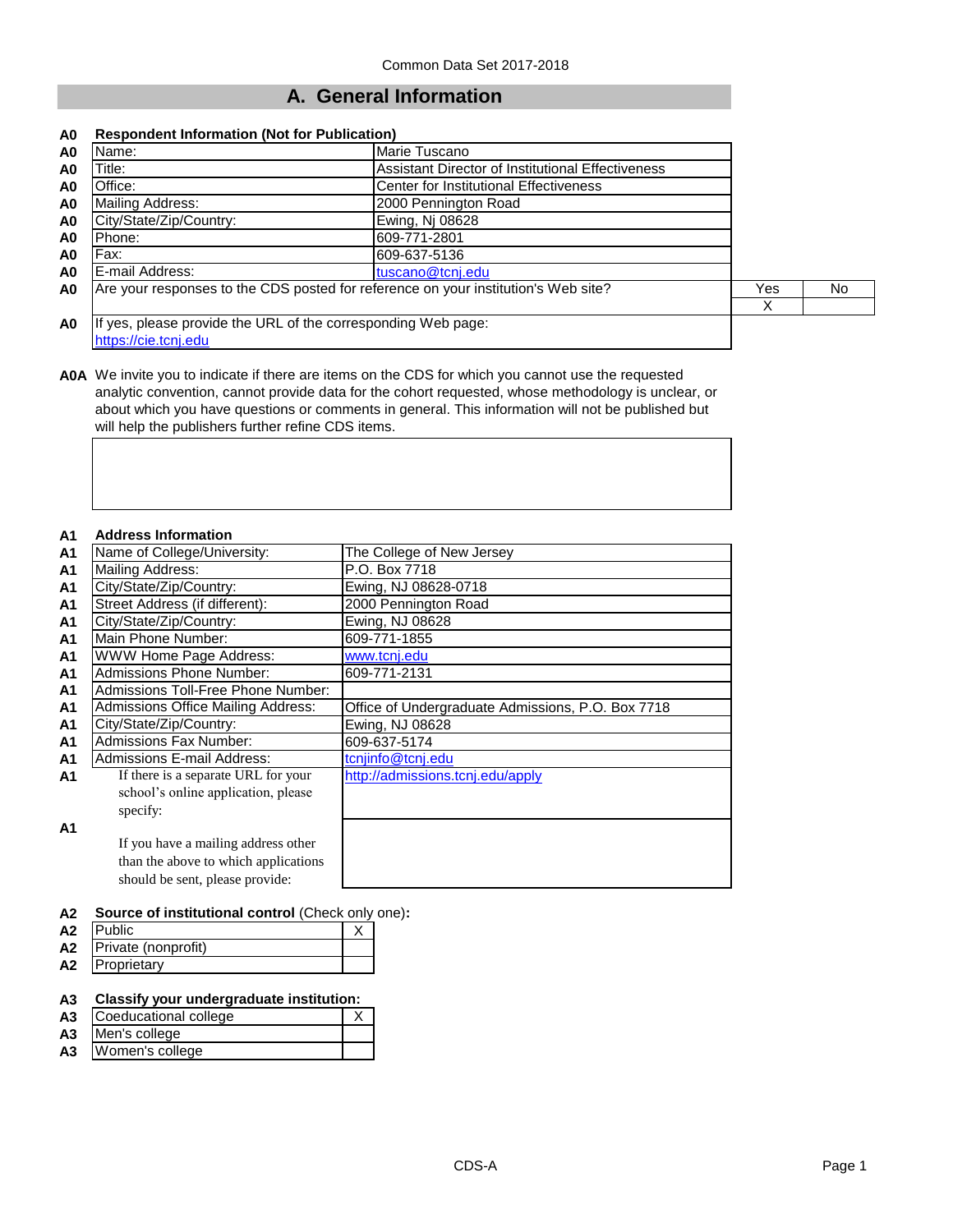## **A4 Academic year calendar:**

| A <sub>4</sub> | Semester                       |  |
|----------------|--------------------------------|--|
| A <sub>4</sub> | Quarter                        |  |
| A <sub>4</sub> | Trimester                      |  |
| A <sub>4</sub> | $4 - 1 - 4$                    |  |
| A <sub>4</sub> | Continuous                     |  |
| A <sub>4</sub> | Differs by program (describe): |  |
|                |                                |  |
| A4             | Other (describe):              |  |
|                |                                |  |

## **A5 Degrees offered by your institution:**

| A <sub>5</sub> | Certificate                | x |
|----------------|----------------------------|---|
| A <sub>5</sub> | Diploma                    |   |
| A <sub>5</sub> | Associate                  |   |
| A <sub>5</sub> | <b>Transfer Associate</b>  |   |
| A <sub>5</sub> | <b>Terminal Associate</b>  |   |
| A <sub>5</sub> | Bachelor's                 | х |
| A <sub>5</sub> | Postbachelor's certificate | Χ |
| A <sub>5</sub> | Master's                   | Χ |
| A <sub>5</sub> | Post-master's certificate  | X |
| A <sub>5</sub> | Doctoral degree            |   |
|                | research/scholarship       |   |
| A5             | Doctoral degree -          |   |
|                | professional practice      |   |
| Α5             | Doctoral degree -- other   |   |
|                |                            |   |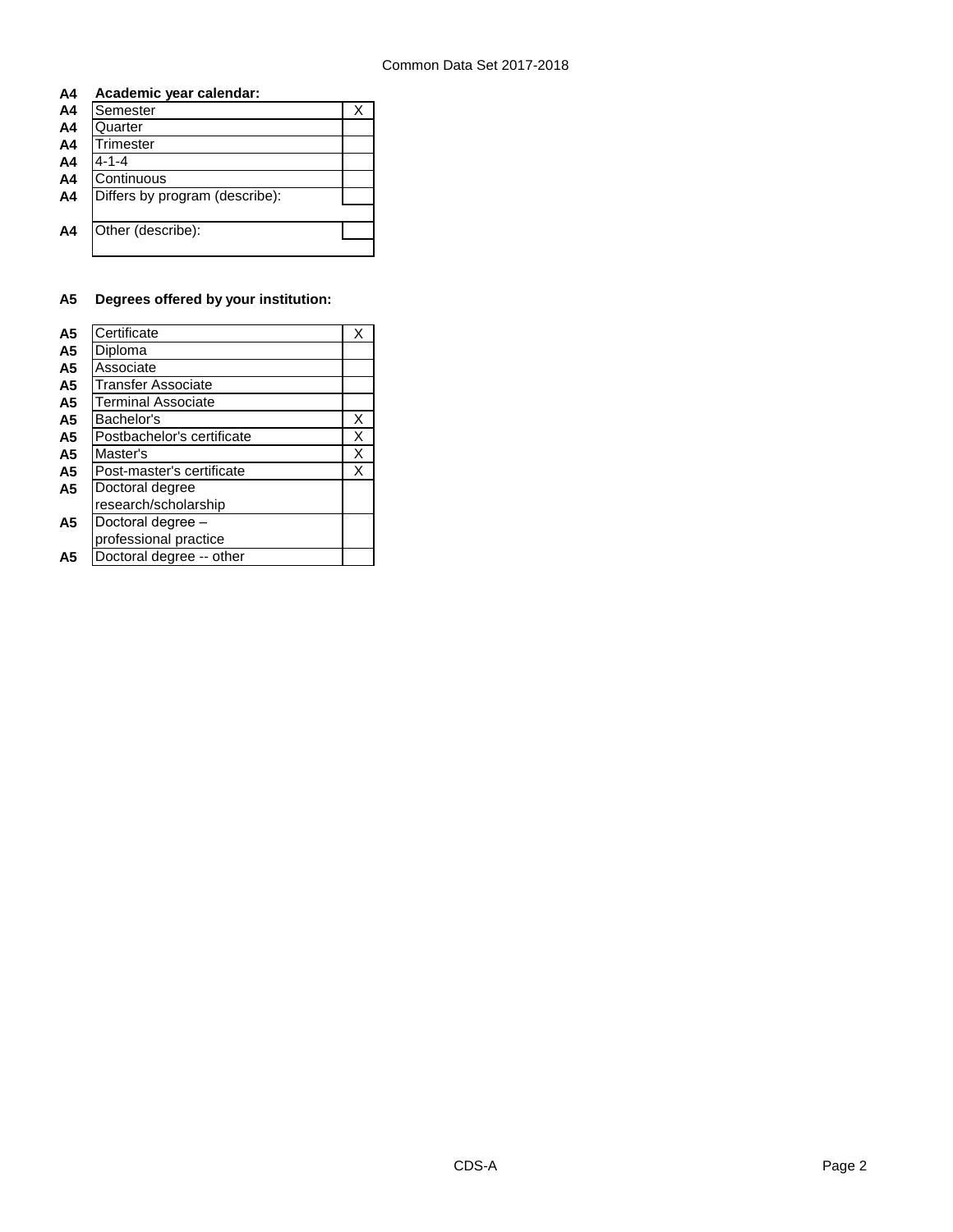## **B. ENROLLMENT AND PERSISTENCE**

**B1 Institutional Enrollment - Men and Women Provide numbers of students for each of the following categories as of the institution's official fall reporting date or as of October 15, 2017. Note: Report students formerly designated as "first professional" in the graduate cells.**

| <b>B1</b>      |                                   |                 | <b>FULL-TIME</b> | <b>PART-TIME</b> |       |
|----------------|-----------------------------------|-----------------|------------------|------------------|-------|
| <b>B1</b>      |                                   | Men             | Women            | Men              | Women |
| <b>B1</b>      | <b>Undergraduates</b>             |                 |                  |                  |       |
| <b>B1</b>      | Degree-seeking, first-time        |                 |                  |                  |       |
|                | freshmen                          | 649             | 892              |                  | 0     |
| <b>B1</b>      | Other first-year, degree-seeking  | 149             | 124              | 3                | 4     |
| <b>B1</b>      | All other degree-seeking          | 2,030           | 2,796            | 73               | 129   |
| <b>B1</b>      | Total degree-seeking              | 2,828           | 3,812            | 77               | 133   |
| <b>B1</b>      | All other undergraduates enrolled |                 |                  |                  |       |
|                | in credit courses                 | 43              | 45               | 6                | 11    |
| <b>B1</b>      | Total undergraduates              | 2,871           | 3,857            | 83               | 144   |
| <b>B1</b>      | Graduate                          |                 |                  |                  |       |
| <b>B1</b>      | Degree-seeking, first-time        | 13              | 114              | 21               | 95    |
| <b>B1</b>      | All other degree-seeking          | 10 <sup>1</sup> | 67               | 25               | 144   |
| <b>B1</b>      | All other graduates enrolled in   |                 |                  |                  |       |
|                | credit courses                    | 0               | 2                | 15               | 91    |
| <b>B1</b>      | Total graduate                    | 23              | 183              | 61               | 330   |
| <b>B1</b>      | Total all undergraduates          |                 |                  |                  | 6,955 |
| B <sub>1</sub> | Total all graduate                |                 |                  |                  | 597   |
| <b>B1</b>      | <b>GRAND TOTAL ALL STUDENTS</b>   |                 |                  |                  | 7,552 |

**B2 Enrollment by Racial/Ethnic Category. Provide numbers of undergraduate students for each of the following categories as of the institution's official fall reporting date or as of October 15, 2017. Include international students only in the category "Nonresident aliens." Complete the "Total Undergraduates" column only if you cannot provide data for the first two columns. Report as your institution reports to IPEDS: persons who are Hispanic should be reported only on the Hispanic line, not under any race, and persons who are non-Hispanic multi-racial should be reported only under "Two or more races."** 

| <b>B2</b> |                                                 | Degree-Seeking<br>First-Time<br><b>First Year</b> | Degree-Seeking<br>Undergraduates<br>(include first-time<br>first-year) | Total<br>Undergraduates<br>(both degree- and<br>non-degree-<br>seeking) |
|-----------|-------------------------------------------------|---------------------------------------------------|------------------------------------------------------------------------|-------------------------------------------------------------------------|
| <b>B2</b> | Nonresident aliens                              | 5                                                 | 14                                                                     | 19                                                                      |
| <b>B2</b> | Hispanic/Latino                                 | 218                                               | 674                                                                    | 892                                                                     |
| <b>B2</b> | Black or African American, non-Hispanic         | 95                                                | 317                                                                    | 412                                                                     |
| <b>B2</b> | White, non-Hispanic                             | 953                                               | 3,589                                                                  | 4,542                                                                   |
| <b>B2</b> | American Indian or Alaska Native, non-Hispanic  |                                                   | 8                                                                      | 9                                                                       |
| <b>B2</b> | Asian, non-Hispanic                             | 188                                               | 615                                                                    | 803                                                                     |
| <b>B2</b> | Native Hawaiian or other Pacific Islander, non- |                                                   |                                                                        |                                                                         |
|           | Hispanic                                        | 4                                                 | 12                                                                     | 16                                                                      |
| <b>B2</b> | Two or more races, non-Hispanic                 | 11                                                | 23                                                                     | 34                                                                      |
| <b>B2</b> | Race and/or ethnicity unknown                   | 67                                                | 161                                                                    | 228                                                                     |
| <b>B2</b> | <b>TOTAL</b>                                    | 1,542                                             | 5,413                                                                  | 6,955                                                                   |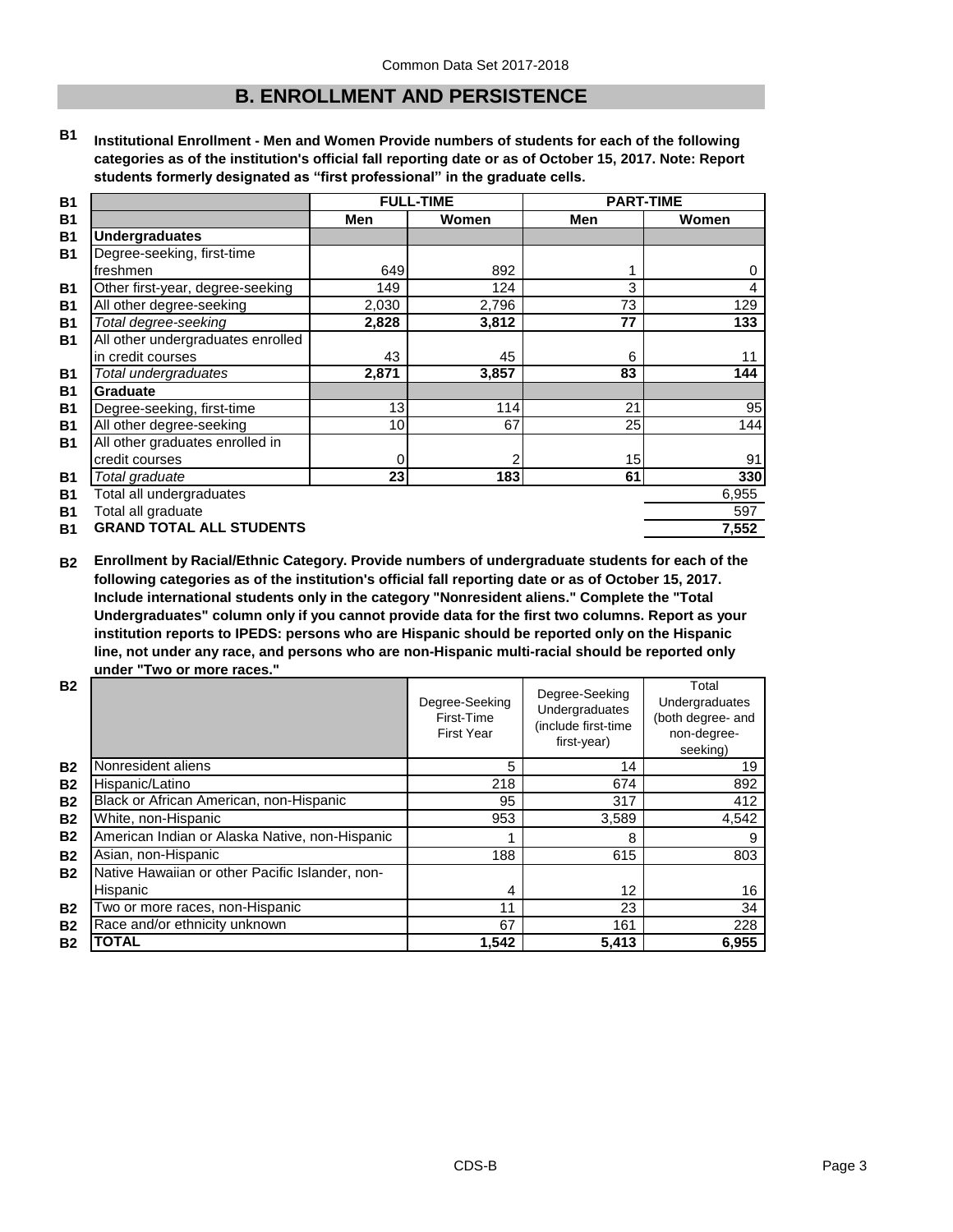## **Persistence**

## **B3 Number of degrees awarded from July 1, 2016 to June 30, 2017**

| <b>B3</b> | Certificate/diploma             |      |
|-----------|---------------------------------|------|
| <b>B3</b> | Associate degrees               |      |
| <b>B3</b> | Bachelor's degrees              | 1586 |
| <b>B3</b> | Postbachelor's certificates     | 85   |
| <b>B3</b> | Master's degrees                | 404  |
| <b>B3</b> | Post-Master's certificates      | 22   |
| <b>B3</b> | Doctoral degrees -              |      |
|           | research/scholarship            |      |
| <b>B3</b> | Doctoral degrees - professional |      |
|           | practice                        |      |
| B3        | Doctoral degrees - other        |      |

## **Graduation Rates**

The items in this section correspond to data elements collected by the IPEDS Web-based Data Collection System's Graduation Rate Survey (GRS). For complete instructions and definitions of data elements, see the IPEDS GRS Forms and Instructions for the 2017-18 Survey

## **For Bachelor's or Equivalent Institutions**

In the following section for bachelor's or equivalent programs, please disaggregate the Fall 2010 and Fall 2011 cohorts (formerly CDS B4-B11) into four groups:

- Students who received a Federal Pell Grant\*
- Recipients of a subsidized Stafford Loan who did not receive a Pell Grant
- Students who did not receive either a Pell Grant or a subsidized Stafford Loan
- Total (all students, regardless of Pell Grant or subsidized loan status)

\*Students who received both a Federal Pell Grant and a subsidized Stafford Loan should be reported in the "Recipients of a Federal Pell Grant" column.

For each graduation rate grid below, the numbers in the first three columns for Questions A-G should sum to the cohort total in the fourth column (formerly CDS B4-B11).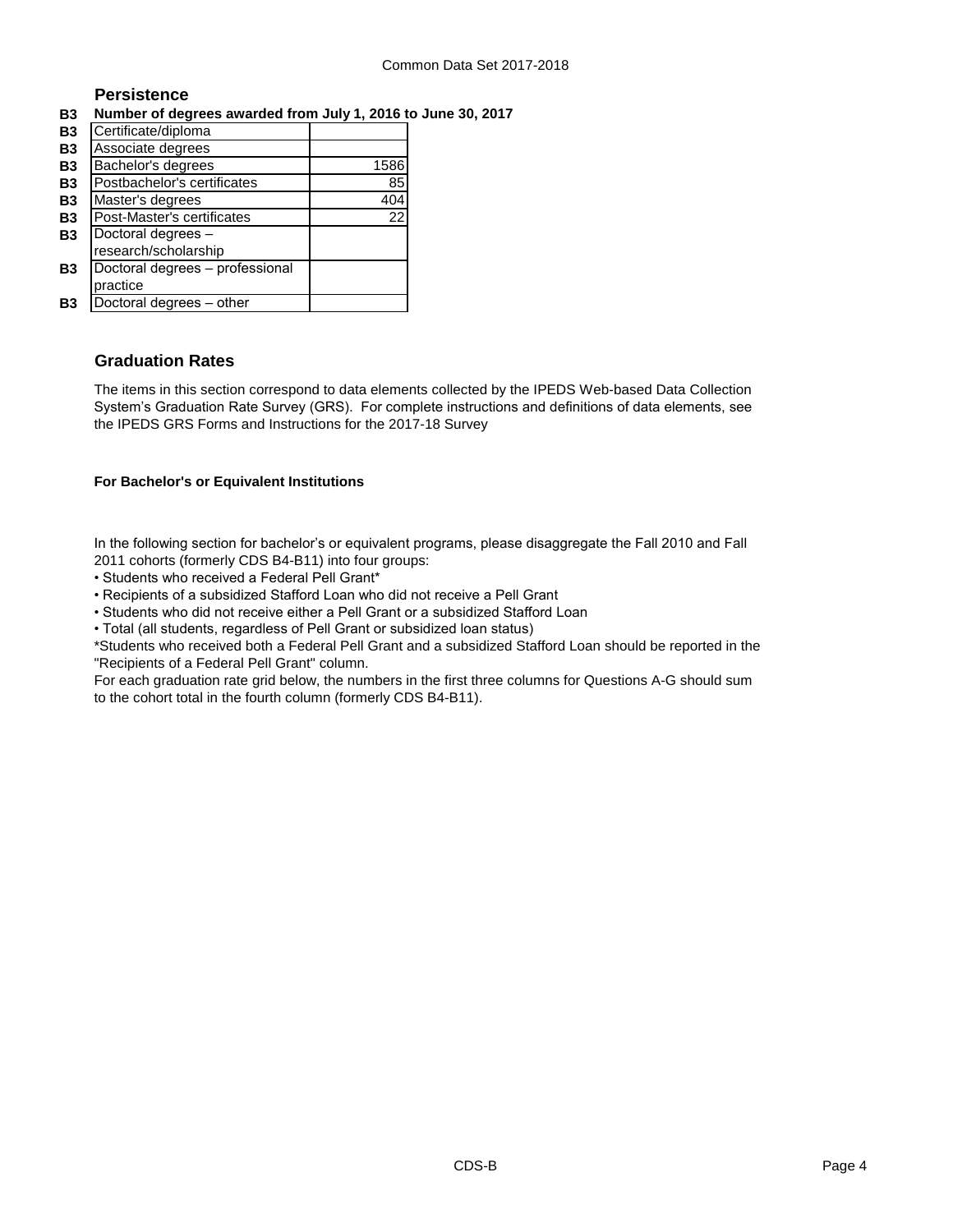## *Fall 2011 Cohort*

|                                |                                                                                                                                                                                                                                                                             | <b>Recipients of</b><br>a Federal Pell<br>Grant | <b>Recipients of a</b><br><b>Subsidized</b><br><b>Stafford Loan</b><br>who did not<br>receive a Pell<br>Grant | <b>Students who</b><br>did not receive<br>either a Pell<br>Grant or a<br>subsidized<br><b>Stafford Loan</b> | Total (sum of 3<br>columes to the<br>left) |
|--------------------------------|-----------------------------------------------------------------------------------------------------------------------------------------------------------------------------------------------------------------------------------------------------------------------------|-------------------------------------------------|---------------------------------------------------------------------------------------------------------------|-------------------------------------------------------------------------------------------------------------|--------------------------------------------|
| For<br>mer<br>ly<br><b>B4</b>  | A- Initital 2011 cohort of first-time, full-time<br>bachelor's (or equivalent) degree seeking<br>undergraduate-students                                                                                                                                                     | 254                                             | 350                                                                                                           | 767                                                                                                         | 1371                                       |
| For<br>mer<br>ly<br><b>B5</b>  | B- Of the initial 2011 cohort, how many did not<br>persist and did not graduate for the following<br>reasons: deceased, permanently disabled,<br>armed forces, foreign aid service of the federal<br>government, or official church missions; total<br>allowable exclusions | 0                                               | 0                                                                                                             | 0                                                                                                           | 0                                          |
| For<br>mer<br>ly<br><b>B6</b>  | C- Final 2011 cohort, after adjusting for<br>allowable exclusions                                                                                                                                                                                                           | 254                                             | 350                                                                                                           | 767                                                                                                         | 1371                                       |
| For<br>mer<br>ly<br><b>B7</b>  | D - Of the initial 2011 cohort, how many<br>completed the program in four years or<br>less (by Aug. 31, 2015)                                                                                                                                                               | 155                                             | 256                                                                                                           | 592                                                                                                         | 1003                                       |
| For<br>mer<br>ly<br>B8         | E - Of the initial 2011 cohort, how many<br>completed the program in more than four<br>years but in five years or less (after Aug.<br>31, 2015 and by Aug. 31, 2016)                                                                                                        | 40                                              | 46                                                                                                            | 75                                                                                                          | 161                                        |
| For<br>mer<br>ly<br><b>B9</b>  | F - Of the initial 2011 cohort, how many<br>completed the program in more than five<br>years but in six years or less (after Aug.<br>31, 2016 and by Aug. 31, 2017)                                                                                                         | 8                                               | $\overline{2}$                                                                                                | 12                                                                                                          | 22                                         |
| For<br>ly<br><b>B10</b>        | <b>mer</b> G - Total graduating within six years (sum<br>of lines D, E, and F)                                                                                                                                                                                              | 203                                             | 304                                                                                                           | 679                                                                                                         | 1186                                       |
| For<br>mer<br>ly<br><b>B11</b> | H - Six-year graduation rate for 2011<br>cohort (G divided by C)                                                                                                                                                                                                            | 0.799212598                                     | 0.868571429                                                                                                   | 0.885267275                                                                                                 | 0.865061999                                |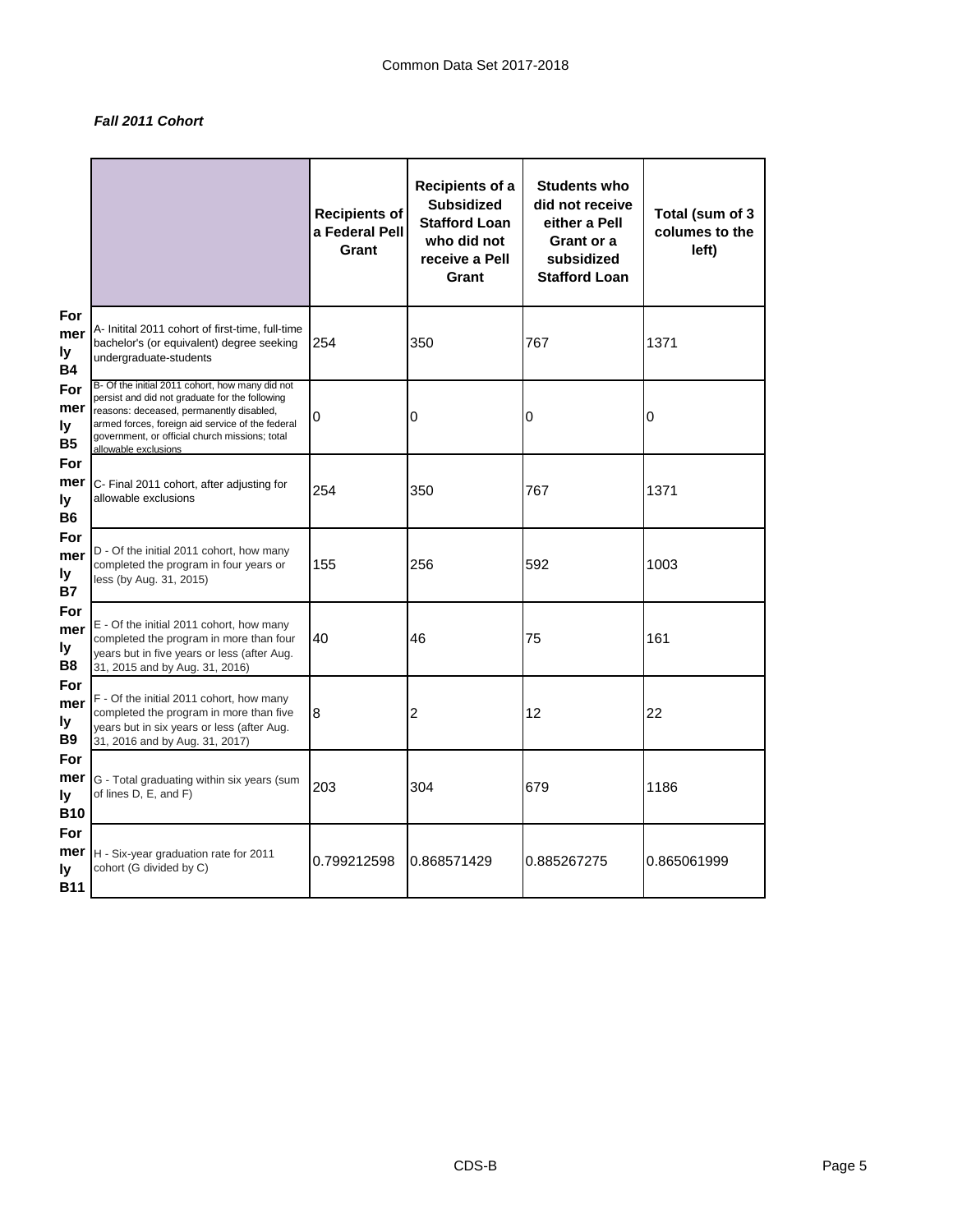## *Fall 2010 Cohort*

|                                |                                                                                                                                                                                                                                                                             | Recipients of<br>a Federal Pell<br>Grant | Recipients of a<br><b>Subsidized</b><br><b>Stafford Loan</b><br>who did not<br>receive a Pell<br>Grant | <b>Students who</b><br>did not receive<br>either a Pell<br>Grant or a<br>subsidized<br><b>Stafford Loan</b> | Total (sum of 3<br>columes to the<br>left) |
|--------------------------------|-----------------------------------------------------------------------------------------------------------------------------------------------------------------------------------------------------------------------------------------------------------------------------|------------------------------------------|--------------------------------------------------------------------------------------------------------|-------------------------------------------------------------------------------------------------------------|--------------------------------------------|
| For<br>mer<br>ly<br><b>B4</b>  | A- Initital 2010 cohort of first-time, full-time<br>bachelor's (or equivalent) degree seeking<br>undergraduate-students                                                                                                                                                     | 236                                      | 362                                                                                                    | 823                                                                                                         | 1421                                       |
| For<br>mer<br>ly<br><b>B5</b>  | B- Of the initial 2010 cohort, how many did not<br>persist and did not graduate for the following<br>reasons: deceased, permanently disabled,<br>armed forces, foreign aid service of the federal<br>government, or official church missions; total<br>allowable exclusions | $\pmb{0}$                                | $\pmb{0}$                                                                                              | $\pmb{0}$                                                                                                   | $\pmb{0}$                                  |
| For<br>mer<br>ly<br><b>B6</b>  | C- Final 2010 cohort, after adjusting for<br>allowable exclusions                                                                                                                                                                                                           | 236                                      | 362                                                                                                    | 823                                                                                                         | 1421                                       |
| For<br>mer<br>ly<br><b>B7</b>  | D - Of the initial 2010 cohort, how many<br>completed the program in four years or<br>less (by Aug. 31, 2014)                                                                                                                                                               | 141                                      | 272                                                                                                    | 652                                                                                                         | 1065                                       |
| For<br>mer<br>ly.<br><b>B8</b> | E - Of the initial 2010 cohort, how many<br>completed the program in more than four<br>years but in five years or less (after Aug.<br>31, 2014 and by Aug. 31, 2015)                                                                                                        | 38                                       | 41                                                                                                     | 58                                                                                                          | 137                                        |
| For<br>mer<br>ly<br><b>B9</b>  | F - Of the initial 2010 cohort, how many<br>completed the program in more than five<br>years but in six years or less (after Aug.<br>31, 2015 and by Aug. 31, 2016)                                                                                                         | 11                                       | 7                                                                                                      | 11                                                                                                          | 29                                         |
| For<br>ly<br><b>B10</b>        | <b>mer</b> G - Total graduating within six years (sum<br>of lines D, E, and F)                                                                                                                                                                                              | 190                                      | 320                                                                                                    | 721                                                                                                         | 1231                                       |
| For<br>mer<br>ly<br><b>B11</b> | H - Six-year graduation rate for 2010<br>cohort (G divided by C)                                                                                                                                                                                                            | 0.805084746                              | 0.883977901                                                                                            | 0.876063183                                                                                                 | 0.866291344                                |

## **For Two-Year Institutions**

Please provide data for the 2014 cohort if available. If 2014 cohort data are not available, provide data for the 2013 cohort.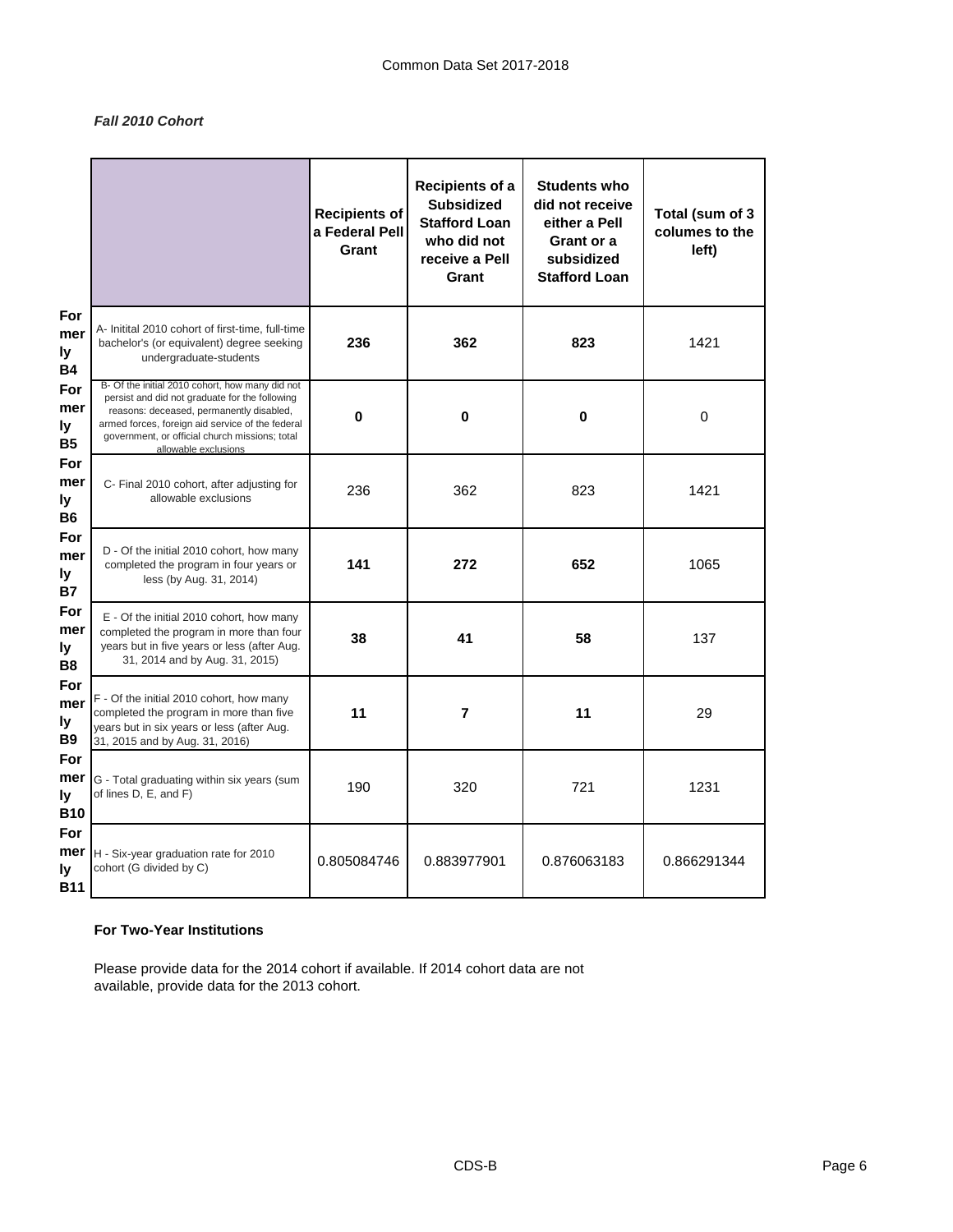|            | 2014 Cohort                                                                                                                                                                                                                                                                                |   |
|------------|--------------------------------------------------------------------------------------------------------------------------------------------------------------------------------------------------------------------------------------------------------------------------------------------|---|
| <b>B12</b> | Initial 2014 cohort, total of first-time, full-time degree/certificate-seeking students:                                                                                                                                                                                                   |   |
|            | <b>B13</b> Of the initial 2014 cohort, how many did not persist and did not graduate for the<br>following reasons: death, permanent disability, service in the armed forces, foreign aid<br>service of the federal government, or official church missions; total allowable<br>exclusions: |   |
|            | <b>B14</b> Final 2014 cohort, after adjusting for allowable exclusions (Subtract question B13 from<br>question B12):                                                                                                                                                                       | 0 |
| <b>B15</b> | Completers of programs of less than two years duration (total):                                                                                                                                                                                                                            |   |
| <b>B16</b> | Completers of programs of less than two years within 150 percent of normal time:                                                                                                                                                                                                           |   |
| <b>B17</b> | Completers of programs of at least two but less than four years (total):                                                                                                                                                                                                                   |   |
| <b>B18</b> | Completers of programs of at least two but less than four-years within 150 percent of<br>normal time:                                                                                                                                                                                      |   |
| <b>B19</b> | Total transfers-out (within three years) to other institutions:                                                                                                                                                                                                                            |   |
| <b>B20</b> | Total transfers to two-year institutions:                                                                                                                                                                                                                                                  |   |
|            | <b>B21</b> Total transfers to four-year institutions:                                                                                                                                                                                                                                      |   |

#### *2013 Cohort*

|            | <b>B12</b> Initial 2013 cohort, total of first-time, full-time degree/certificate-seeking students:                                                                                                                                                                                        |   |
|------------|--------------------------------------------------------------------------------------------------------------------------------------------------------------------------------------------------------------------------------------------------------------------------------------------|---|
|            | <b>B13</b> Of the initial 2013 cohort, how many did not persist and did not graduate for the<br>following reasons: death, permanent disability, service in the armed forces, foreign aid<br>service of the federal government, or official church missions; total allowable<br>exclusions: |   |
|            | <b>B14</b> Final 2013 cohort, after adjusting for allowable exclusions (Subtract question B13 from<br>question B12):                                                                                                                                                                       | 0 |
| <b>B15</b> | Completers of programs of less than two years duration (total):                                                                                                                                                                                                                            |   |
|            | <b>B16</b> Completers of programs of less than two years within 150 percent of normal time:                                                                                                                                                                                                |   |
|            | <b>B17</b> Completers of programs of at least two but less than four years (total):                                                                                                                                                                                                        |   |
|            | <b>B18</b> Completers of programs of at least two but less than four-years within 150 percent of                                                                                                                                                                                           |   |
|            | normal time:                                                                                                                                                                                                                                                                               |   |
| <b>B19</b> | Total transfers-out (within three years) to other institutions:                                                                                                                                                                                                                            |   |
| <b>B20</b> | Total transfers to two-year institutions:                                                                                                                                                                                                                                                  |   |
| <b>B21</b> | Total transfers to four-year institutions:                                                                                                                                                                                                                                                 |   |

### **Retention Rates**

Report for the cohort of all full-time, first-time bachelor's (or equivalent) degree-seeking undergraduate students who entered in Fall 2016 (or the preceding summer term). The initial cohort may be adjusted for students who departed for the following reasons: death, permanent disability, service in the armed forces, foreign aid service of the federal government or official church missions. No other adjustments to the initial cohort should be made.

| <b>B22</b> For the cohort of all full-time bachelor's (or equivalent) degree-seeking undergraduate |        |
|----------------------------------------------------------------------------------------------------|--------|
| students who entered your institution as freshmen in Fall 2016 (or the preceding                   |        |
| summer term), what percentage was enrolled at your institution as of the date your                 |        |
| linstitution calculates its official enrollment in Fall 2017?                                      |        |
|                                                                                                    | 94.00% |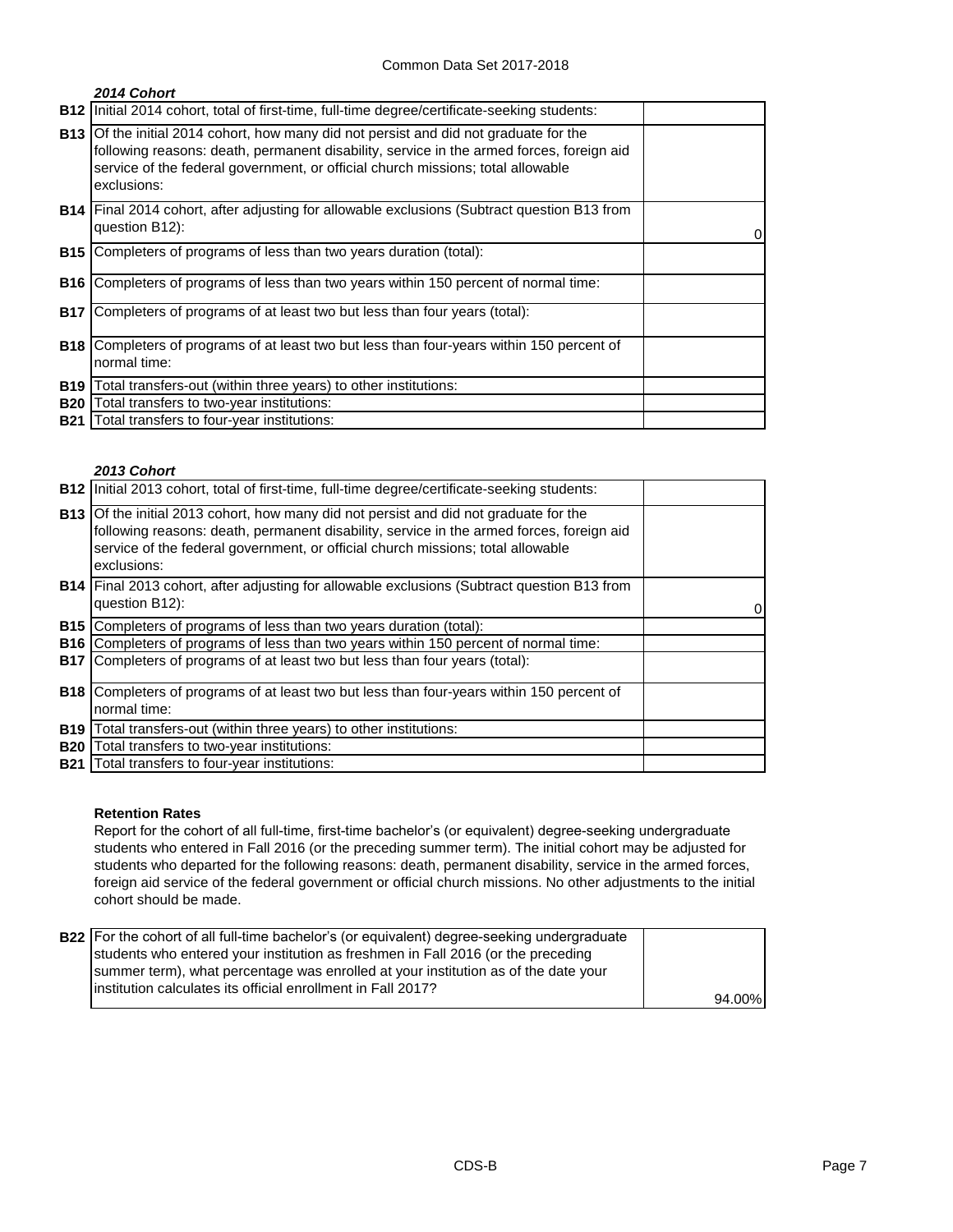## **C. FIRST-TIME, FIRST-YEAR (FRESHMAN) ADMISSION**

## **Applications**

**C1 First-time, first-year, (freshmen) students: Provide the number of degree-seeking, first-time, firstyear students who applied, were admitted, and enrolled (full- or part-time) in Fall 2017. Include early decision, early action, and students who began studies during summer in this cohort. Applicants should include only those students who fulfilled the requirements for consideration for admission (i.e., who completed actionable applications) and who have been notified of one of the following actions: admission, nonadmission, placement on waiting list, or application withdrawn (by applicant or institution). Admitted applicants should include wait-listed students who were subsequently offered admission.**

| C <sub>1</sub> | Total first-time, first-year (freshman) men who applied               | 5614 |
|----------------|-----------------------------------------------------------------------|------|
| <b>C1</b>      | Total first-time, first-year (freshman) women who applied             | 7284 |
|                |                                                                       |      |
| C <sub>1</sub> | Total first-time, first-year (freshman) men who were admitted         | 2443 |
| C <sub>1</sub> | Total first-time, first-year (freshman) women who were admitted       | 3687 |
|                |                                                                       |      |
| C <sub>1</sub> | Total full-time, first-time, first-year (freshman) men who enrolled   | 649  |
| C <sub>1</sub> | Total part-time, first-time, first-year (freshman) men who enrolled   |      |
|                |                                                                       |      |
| C <sub>1</sub> | Total full-time, first-time, first-year (freshman) women who enrolled | 892  |
| C1             | Total part-time, first-time, first-year (freshman) women who enrolled | 0    |

#### **C2 Freshman wait-listed students (students who met admission requirements but whose final admission was contingent on space availability)**

|                |                                                                  | Yes  | No  |
|----------------|------------------------------------------------------------------|------|-----|
| C <sub>2</sub> | Do you have a policy of placing students on a waiting list?      |      |     |
| C <sub>2</sub> | yes, please answer the questions below for Fall 2017 admissions: |      |     |
| C <sub>2</sub> | Number of qualified applicants offered a place on waiting list   | 2405 |     |
| C <sub>2</sub> | Number accepting a place on the waiting list                     | 597  |     |
| C <sub>2</sub> | Number of wait-listed students admitted                          | 20   |     |
|                |                                                                  | Yes  | No. |
| C <sub>2</sub> | Is your waiting list ranked?                                     |      |     |
| C <sub>2</sub> | yes, do you release that information to students?                |      |     |
| C <sub>2</sub> | Do you release that information to school counselors?            |      |     |

## **Admission Requirements**

## **C3 High school completion requirement**

| C <sub>3</sub> | High school diploma is required and GED is        |  |
|----------------|---------------------------------------------------|--|
|                | accepted                                          |  |
| C <sub>3</sub> | High school diploma is required and GED is not    |  |
|                | accepted                                          |  |
| C <sub>3</sub> | High school diploma or equivalent is not required |  |

#### **C4 Does your institution require or recommend a general college-preparatory program for degreeseeking students?**

| <b>C4</b> Require                       |  |
|-----------------------------------------|--|
| <b>C4</b> Recommend                     |  |
| <b>C4</b> Neither require nor recommend |  |

**C5 Distribution of high school units required and/or recommended.** Specify the distribution of academic high school course units required and/or recommended of all or most degree-seeking students using Carnegie units (one unit equals one year of study or its equivalent). If you use a different system for calculating units, please convert.

| C <sub>5</sub> |                      | <b>Units</b>    | <b>Units</b> |
|----------------|----------------------|-----------------|--------------|
|                |                      | <b>Required</b> | Recommended  |
| C <sub>5</sub> | Total academic units | 18              |              |
| C <sub>5</sub> | English              |                 |              |
| C <sub>5</sub> | <b>Mathematics</b>   |                 |              |
| C <sub>5</sub> | Science              |                 |              |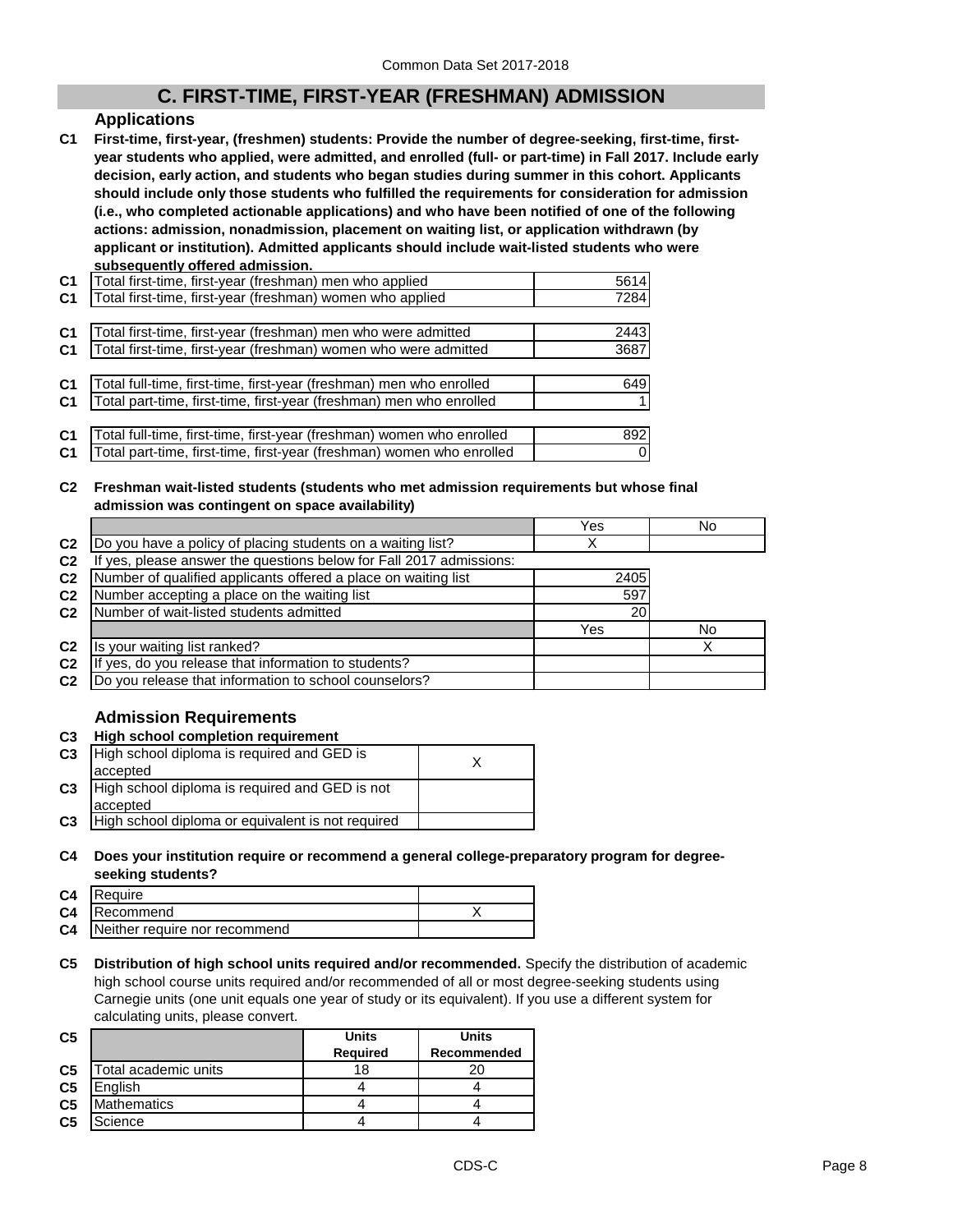| C <sub>5</sub> | Of these, units that must be<br>lab |   |   |
|----------------|-------------------------------------|---|---|
| C <sub>5</sub> | Foreign language                    | ႒ | າ |
| C <sub>5</sub> | Social studies                      | 2 | 2 |
| C <sub>5</sub> | History                             |   |   |
| C <sub>5</sub> | Academic electives                  | 2 |   |
| C <sub>5</sub> | <b>Computer Science</b>             |   |   |
| C <sub>5</sub> | <b>Visual/Performing Arts</b>       |   |   |
| C <sub>5</sub> | Other (specify)                     |   |   |

## **Basis for Selection**

**C6** Do you have an open admission policy, under which virtually all secondary school graduates or students with GED equivalency diplomas are admitted without regard to academic record, test scores, or other qualifications? If so, check which applies:

| C6             | Open admission policy as described above for all students         |  |
|----------------|-------------------------------------------------------------------|--|
| C <sub>6</sub> | Open admission policy as described above for most students, but-- |  |
| C <sub>6</sub> | selective admission for out-of-state students                     |  |
| C <sub>6</sub> | selective admission to some programs                              |  |
| C6             | other (explain): NO OPEN ADMISSION                                |  |
|                |                                                                   |  |

**C7 Relative importance of each of the following academic and nonacademic factors in first-time, firstyear, degree-seeking (freshman) admission decisions.**

| C7             |                                     | <b>Very Important</b> | Important | <b>Considered</b> | <b>Not Considered</b> |
|----------------|-------------------------------------|-----------------------|-----------|-------------------|-----------------------|
| C7             | <b>Academic</b>                     |                       |           |                   |                       |
| C7             | Rigor of secondary school<br>record | X                     |           |                   |                       |
| C7             | Class rank                          | X                     |           |                   |                       |
| C7             | Academic GPA                        |                       |           | X                 |                       |
| C <sub>7</sub> | Standardized test scores            | X                     |           |                   |                       |
| C <sub>7</sub> | <b>Application Essay</b>            |                       | X         |                   |                       |
| C7             | Recommendation(s)                   |                       | X         |                   |                       |
| C7             | <b>Nonacademic</b>                  |                       |           |                   |                       |
| C <sub>7</sub> | Interview                           |                       |           |                   | X                     |
| C7             | <b>Extracurricular activities</b>   | X                     |           |                   |                       |
| C7             | Talent/ability                      |                       | X         |                   |                       |
| C7             | Character/personal qualities        |                       | X         |                   |                       |
| C7             | First generation                    |                       |           | X                 |                       |
| C <sub>7</sub> | Alumni/ae relation                  |                       |           | X                 |                       |
| C <sub>7</sub> | Geographical residence              |                       | X         |                   |                       |
| C7             | State residency                     |                       | X         |                   |                       |
| C <sub>7</sub> | Religious                           |                       |           |                   | X                     |
|                | affiliation/commitment              |                       |           |                   |                       |
| C <sub>7</sub> | Racial/ethnic status                |                       |           | X                 |                       |
| C <sub>7</sub> | Volunteer work                      | X                     |           |                   |                       |
| C7             | Work experience                     |                       |           | X                 |                       |
| C7             | evel of applicant's interest        |                       |           | X                 |                       |

## **SAT and ACT Policies**

| C <sub>8</sub> | <b>Entrance exams</b>                                                                                                                                                 |     |    |  |  |
|----------------|-----------------------------------------------------------------------------------------------------------------------------------------------------------------------|-----|----|--|--|
|                |                                                                                                                                                                       | Yes | No |  |  |
|                | <b>C8A</b> Does your institution make use of SAT, ACT, or SAT Subject Test<br>scores in admission decisions for first-time, first-year, degree-seeking<br>applicants? |     |    |  |  |

**C8A** If yes, place check marks in the appropriate boxes below to reflect your institution's policies for use in admission for Fall 2019.

| C8A | <b>ADMISSION</b>                                    |  |                    |                  |  |
|-----|-----------------------------------------------------|--|--------------------|------------------|--|
| C8A | <b>Require</b><br>l Reauire for Some l<br>Recommend |  | <b>Consider if</b> | <b>Not Used</b>  |  |
|     |                                                     |  |                    | <b>Submitted</b> |  |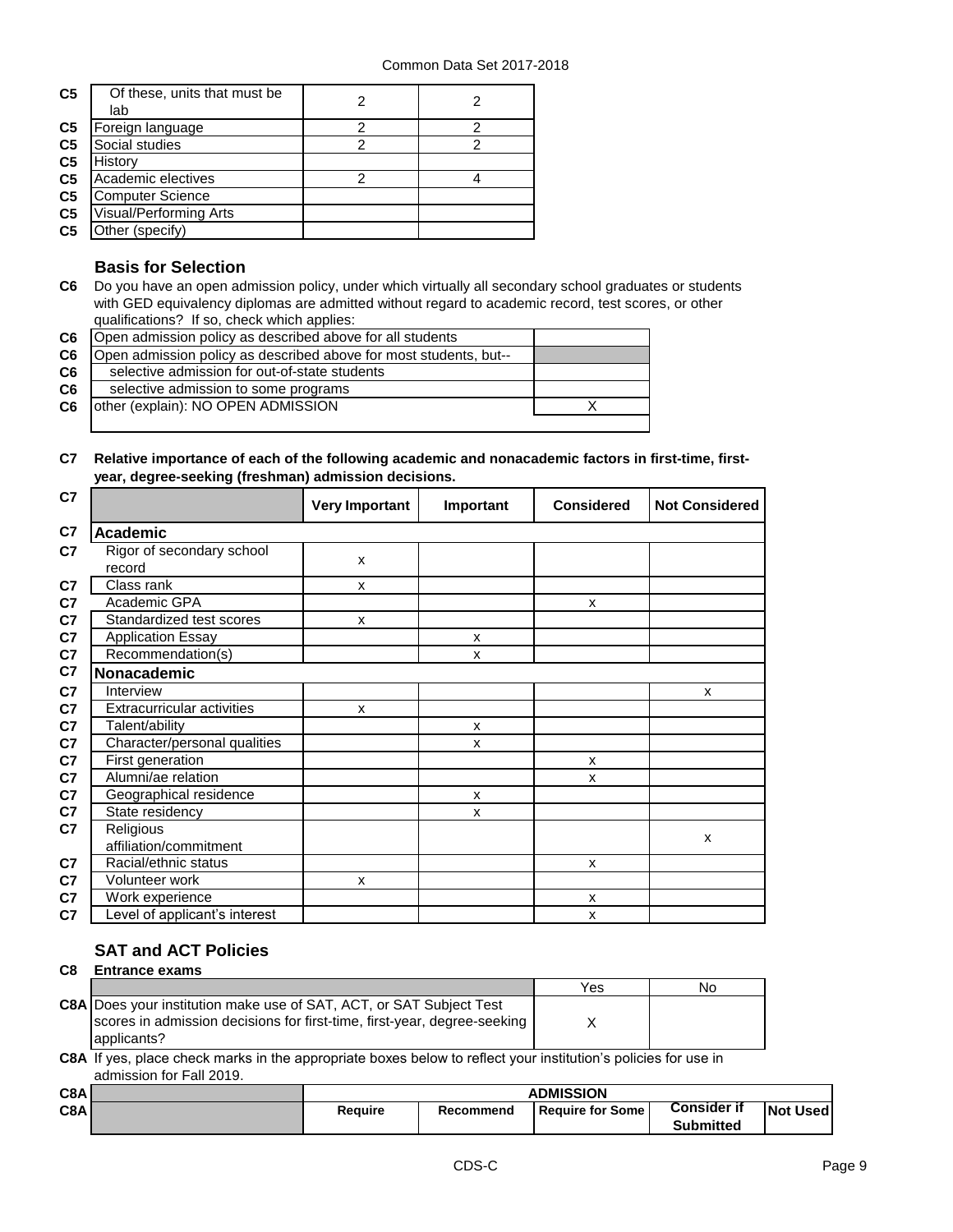| C8A SAT or ACT                          |  |  |  |
|-----------------------------------------|--|--|--|
| C8A ACT only                            |  |  |  |
| <b>C8A SAT only</b>                     |  |  |  |
| <b>C8A SAT and SAT Subject Tests or</b> |  |  |  |
| <b>ACT</b>                              |  |  |  |
| <b>C8A SAT Subject Tests only</b>       |  |  |  |

**C8B** If your institution will make use of the ACT in admission decisions for first-time, first-year, degree-seeking applicants for Fall 2019, please indicate which ONE of the following applies: (regardless of whether the writing score will be used in the admissions process):

#### **C8B** ACT with writing required

**C8B** ACT with writing recommended

**C8B** ACT with or without writing accepted **ACT ACT ACT ACT ACT ACT ACT ACT ACT ACT ACT ACT ACT ACT ACT ACT ACT ACT ACT ACT ACT ACT ACT ACT ACT ACT ACT ACT ACT ACT** 

**C8B** If your institution will make use of the SAT in admission decisions for first-time, first-year, degree-seeking applicants for Fall 2019 please indicate which ONE of the following applies (regardless of whether the Essay score will be used in the admissions process:

**C8B** SAT with Essay component required

 $C8D$ 

**C8B** SAT with Essay component recommended

**C8B** SAT with or without Essay component accepted  $\qquad \qquad \qquad \qquad \qquad \qquad$ 

| the control of the control of the                                                                                                                                                                                                          |   |  |
|--------------------------------------------------------------------------------------------------------------------------------------------------------------------------------------------------------------------------------------------|---|--|
| --<br><u>and the contract of the contract of the contract of the contract of the contract of the contract of the contract of the contract of the contract of the contract of the contract of the contract of the contract of the contr</u> | X |  |

**C8C** Please indicate how your institution will use the SAT or ACT writing component; check all that apply:

| C <sub>8</sub> C |                                              | <b>SAT</b> essay | <b>ACT</b> essay |
|------------------|----------------------------------------------|------------------|------------------|
|                  | <b>C8C</b> For admission                     |                  |                  |
|                  | <b>C8C</b> For placement                     |                  |                  |
|                  | C8C For advising                             |                  |                  |
|                  | <b>C8C</b> In place of an application essay  |                  |                  |
| C8C              |                                              | Х                |                  |
|                  | As a validity check on the application essay |                  |                  |
|                  | C8C No college policy as of now              |                  |                  |
|                  | <b>C8C</b> Not using essay component         |                  |                  |

**C8D In addition**, does your institution use applicants' test scores for academic advising?

| <b>C8E</b> Latest date by which SAT or ACT scores must be received for fall- | March 1, 2018 |
|------------------------------------------------------------------------------|---------------|
| C8E Latest date by which SAT Subject Test scores must be received for        |               |
| Ifall-term admission                                                         |               |

|     | C8F If necessary, use this space to clarify your test policies (e.g., if tests are recommended for some students, |
|-----|-------------------------------------------------------------------------------------------------------------------|
| C8F |                                                                                                                   |

**C8G** Please indicate which tests your institution uses for placement (e.g., state tests):

| C8G SAT    |                                  |  |
|------------|----------------------------------|--|
| C8G ACT    |                                  |  |
|            | <b>C8G</b> SAT Subject Tests     |  |
| $C8G$ $AP$ |                                  |  |
|            | $C8G$ CLEP                       |  |
|            | <b>C8G</b> Institutional Exam    |  |
|            | <b>C8G</b> State Exam (specify): |  |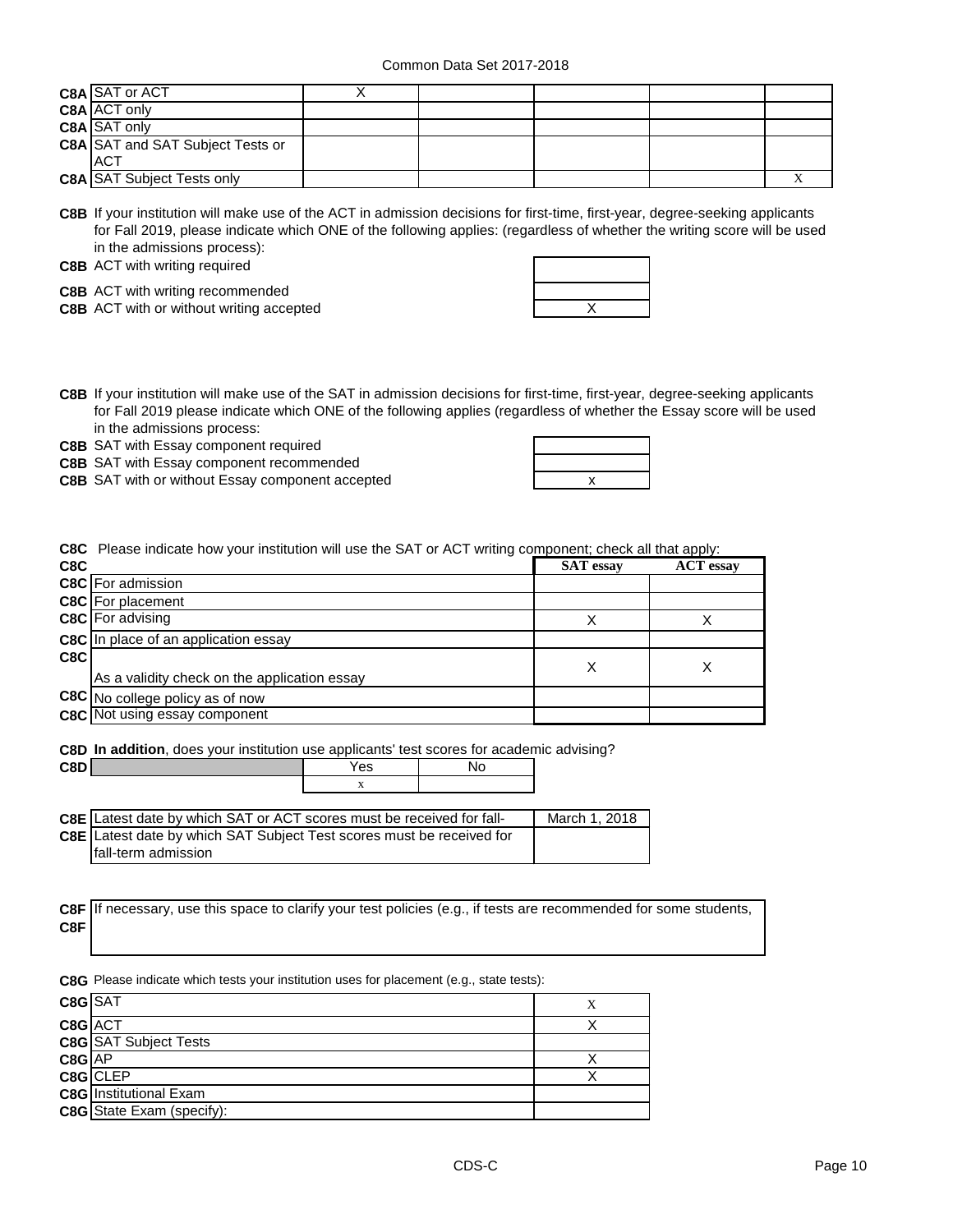## **Freshman Profile**

Provide information for ALL enrolled, degree-seeking, full-time and part-time, first-time, first-year (freshman) students enrolled in Fall 2017, including students who began studies during summer, international students/nonresident aliens, and students admitted under special arrangements.

**C9 Percent and number of first-time, first-year (freshman) students enrolled in Fall 2017 who submitted national standardized (SAT/ACT) test scores. Include information for ALL enrolled, degree-seeking, first-time, first-year (freshman) students who submitted test scores. Do not include partial test scores (e.g., mathematics scores but not critical reading for a category of students) or combine other standardized test results (such as TOEFL) in this item.** *Do* **not convert SAT scores to ACT scores and vice versa.** *Do* **convert Old SAT scores to New SAT scores using the College Board's concordance tools and tables (sat.org/concordance).**

| C9             | <b>Percent submitting SAT scores</b> | 83% Number submitting SAT scores |     |
|----------------|--------------------------------------|----------------------------------|-----|
| C <sub>9</sub> | <b>Percent submitting ACT scores</b> | 33% Number submitting ACT scores | 479 |

| C <sub>9</sub> |                                   | 25th Percentile | 75th Percentile |
|----------------|-----------------------------------|-----------------|-----------------|
| C <sub>9</sub> | <b>SAT Evidence-Based Reading</b> |                 |                 |
|                | and Writing                       | 590             | 660             |
| C <sub>9</sub> | <b>SAT Math</b>                   | 580             | 670             |
|                | <b>SAT Essay</b>                  |                 |                 |
| C <sub>9</sub> | <b>ACT Composite</b>              | 25              | 30              |
| C <sub>9</sub> | <b>ACT Math</b>                   | 25              | 30              |
| C <sub>9</sub> | <b>ACT English</b>                |                 |                 |
| C <sub>9</sub> | <b>ACT Writing</b>                |                 |                 |

**C9** Percent of first-time, first-year (freshman) students with scores in each range:

| C9             |                      | <b>SAT Evidence-</b> |                    |                 |
|----------------|----------------------|----------------------|--------------------|-----------------|
|                |                      | <b>Based Reading</b> |                    |                 |
|                |                      | and Writing          | <b>SAT Math</b>    |                 |
| C9             | 700-800              | 14.10%               | 17.30%             |                 |
| C <sub>9</sub> | 600-699              | 55.50%               | 49.80%             |                 |
| C9             | 500-599              | 28.80%               | 31.10%             |                 |
| C9             | 400-499              | 1.60%                | 1.80%              |                 |
| C9             | 300-399              | 0.00%                | 0.00%              |                 |
| C9             | 200-299              | 0.00%                | 0.00%              |                 |
|                | Totals should = 100% | 100.00%              | 100.00%            |                 |
| C9             |                      | <b>ACT Composite</b> | <b>ACT English</b> | <b>ACT Math</b> |
| C9             | 30-36                | 28.20%               |                    | 25.10%          |
| C9             | 24-29                | 58.50%               |                    | 56.40%          |
| C9             | 18-23                | 13.40%               |                    | 17.00%          |
| C9             | $12 - 17$            | $0.00\%$             |                    | 1.50%           |
| C9             | $6 - 11$             | $0.00\%$             |                    | 0.00%           |
| C9             | Below <sub>6</sub>   | 0.00%                |                    | 0.00%           |
|                | Totals should = 100% | 100.10%              | 0.00%              | 100.00%         |

**C10** Percent of all degree-seeking, first-time, first-year (freshman) students who had high school class rank within each of the following ranges (report information for those students from whom you collected high school rank information).

| C10 Percent in top tenth of high school graduating class                                               | 36% |                          |
|--------------------------------------------------------------------------------------------------------|-----|--------------------------|
| C10 Percent in top quarter of high school graduating class                                             | 73% |                          |
| C10 Percent in top half of high school graduating class                                                |     | $98\%$ Top half +        |
| C10 Percent in bottom half of high school graduating class                                             |     | 2% bottom half = $100\%$ |
| C10 Percent in bottom quarter of high school graduating class                                          | 0%  |                          |
| <b>C10</b> Percent of total first-time, first-year (freshmen) students who submitted high school class |     |                          |
| Irank:                                                                                                 |     | 44%                      |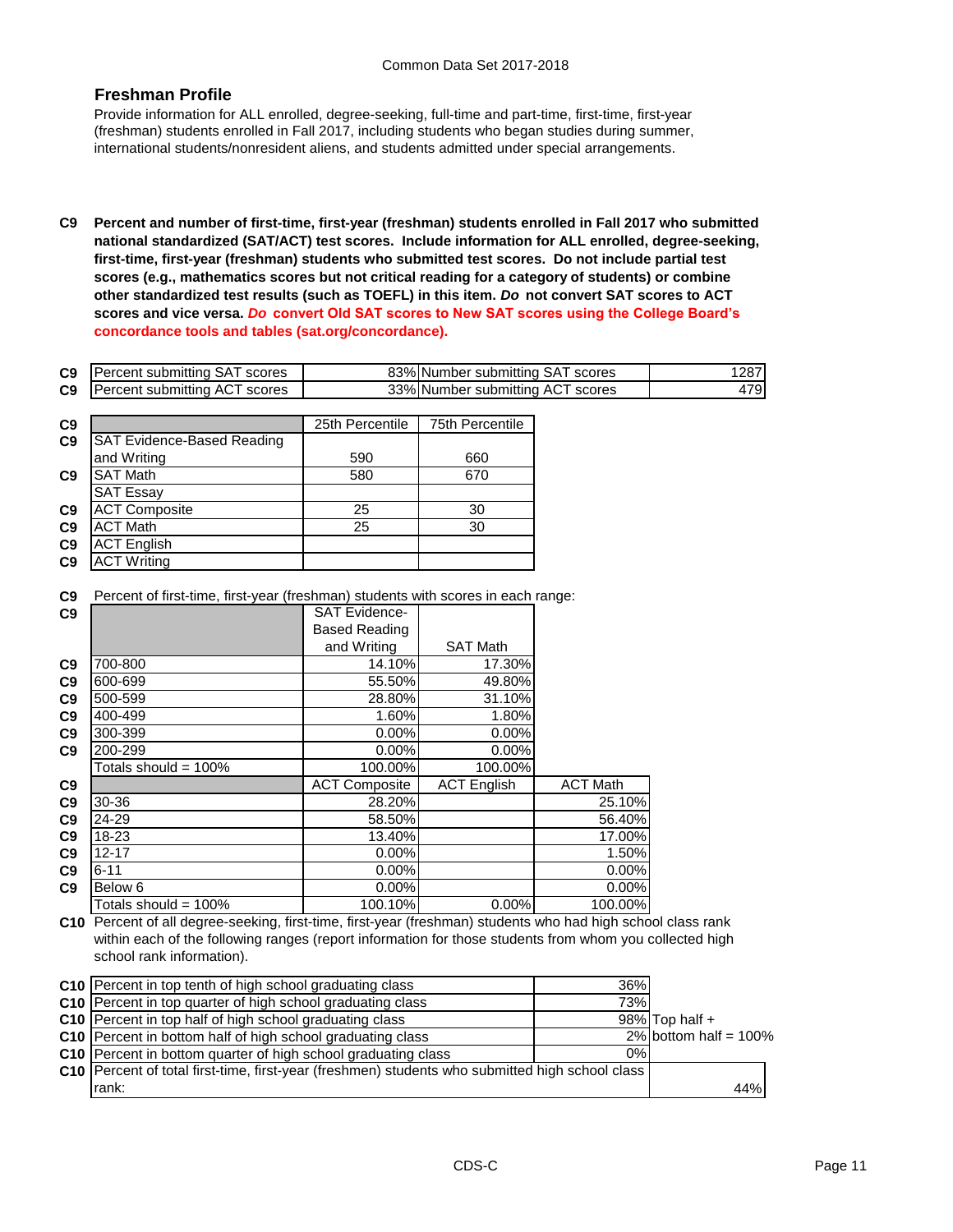**C11** Percentage of all enrolled, degree-seeking, first-time, first-year (freshman) students who had high school grade-point averages within each of the following ranges (using 4.0 scale). Report information only for those students from whom you collected high school GPA.

| C11   Percent who had GPA of 3.75 and higher    |  |
|-------------------------------------------------|--|
| C11   Percent who had GPA between 3.50 and 3.74 |  |
| C11   Percent who had GPA between 3.25 and 3.49 |  |
| C11   Percent who had GPA between 3.00 and 3.24 |  |
| C11   Percent who had GPA between 2.50 and 2.99 |  |
| C11 Percent who had GPA between 2.0 and 2.49    |  |
| C11 Percent who had GPA between 1.0 and 1.99    |  |
| C11 Percent who had GPA below 1.0               |  |
| Totals should = 100%                            |  |

| C12 Average high school GPA of all degree-seeking, first-time, first-year<br>(freshman) students who submitted GPA: |  |
|---------------------------------------------------------------------------------------------------------------------|--|
| C12   Percent of total first-time, first-year (freshman) students who                                               |  |
| submitted high school GPA:                                                                                          |  |

## **Admission Policies**

## **C13 Application Fee**

| C <sub>13</sub> |                                                             | Yes     | No |
|-----------------|-------------------------------------------------------------|---------|----|
|                 | C13   Does your institution have an<br>application fee?     |         |    |
|                 | C13 Amount of application fee:                              | \$75.00 |    |
| C <sub>13</sub> |                                                             | Yes     | No |
|                 | C13 Can it be waived for applicants<br>with financial need? |         |    |

**C13** If you have an application fee and an on-line application option,

| C <sub>13</sub> Same fee: |  |
|---------------------------|--|
|                           |  |
| $C13$ Free:               |  |
| <b>C13</b> Reduced:       |  |

| C <sub>13</sub> |                                    | Yes | N٥ |
|-----------------|------------------------------------|-----|----|
|                 | C13 Can on-line application fee be |     |    |
|                 | waived for applicants with         |     |    |
|                 | financial need?                    |     |    |

## **C14 Application closing date**

| C <sub>14</sub> |                                      | Yes  | No |
|-----------------|--------------------------------------|------|----|
|                 | C14   Does your institution have an  |      |    |
|                 | application closing date?            |      |    |
|                 | C14 Application closing date (fall): |      |    |
|                 | C14 Priority date:                   | 11/1 |    |

| C <sub>15</sub> |                                                                       | Nc |
|-----------------|-----------------------------------------------------------------------|----|
|                 | C15 Are first-time, first-year students accepted for terms other than |    |

#### **C16 Notification to applicants of admission decision sent** *(fill in one only)*

| $C16$ On a rolling basis beginning |  |
|------------------------------------|--|
| $(data)$ :                         |  |
| $C16$ By (date):                   |  |
| C16 Other:                         |  |
|                                    |  |

**C17 Reply policy for admitted applicants** *(fill in one only)*

**C17** Must reply by (date): 5/1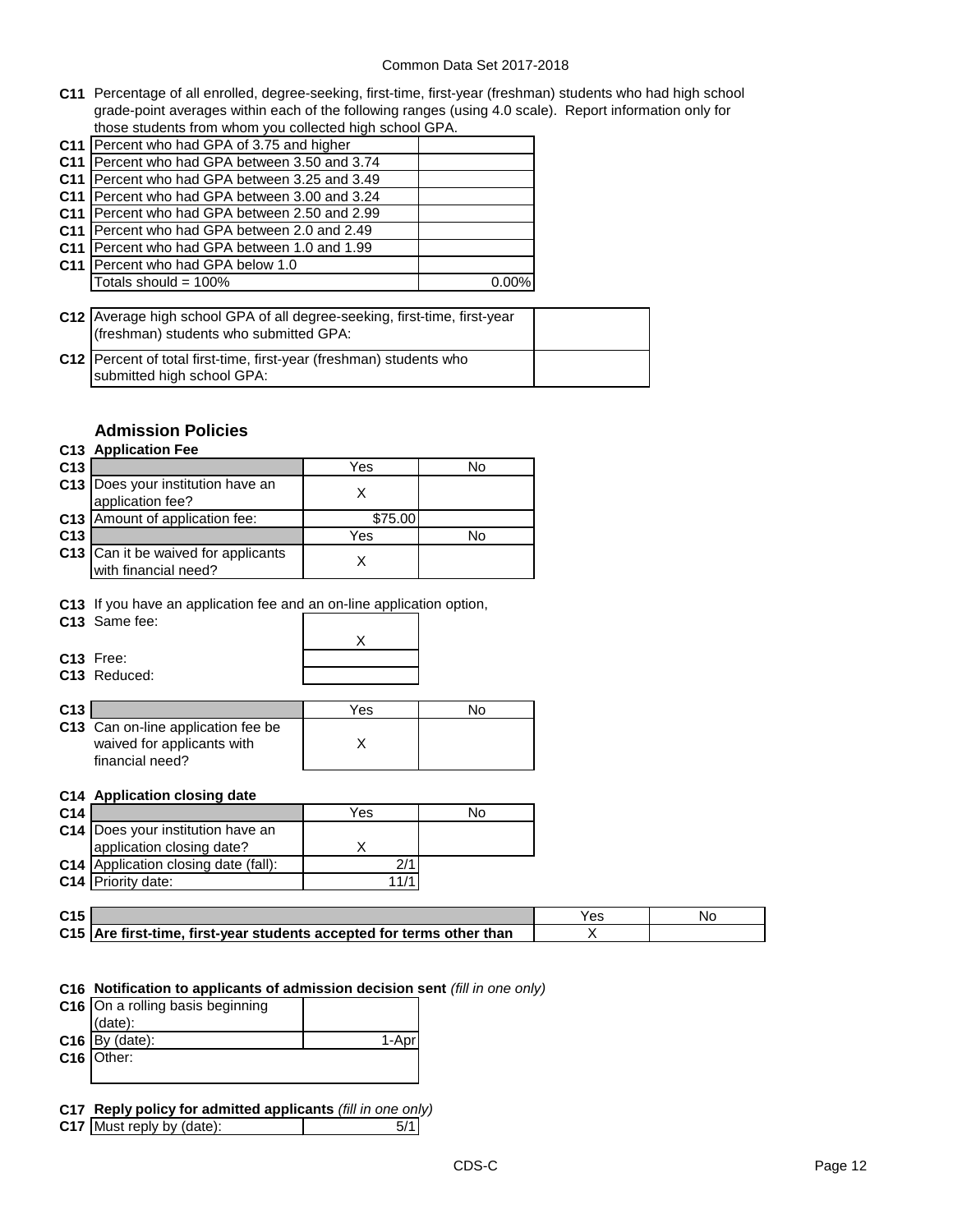| C17             | No set date:                           |       |
|-----------------|----------------------------------------|-------|
| C <sub>17</sub> | Must reply by May 1 or within          |       |
|                 | weeks if notified                      |       |
|                 | thereafter                             |       |
| C <sub>17</sub> | :Dther:                                |       |
|                 |                                        |       |
| C <sub>17</sub> | Deadline for housing deposit (MM/DD):  | 5/1   |
| C <sub>17</sub> | Amount of housing deposit:             | 600.C |
| C <sub>17</sub> | Refundable if student does not enroll? |       |
| C <sub>17</sub> | Yes, in full                           |       |
| C <sub>17</sub> | Yes, in part                           |       |
| C17             | No                                     |       |

## **C18 Deferred admission**

| C <sub>18</sub> |                                                                                       |             | Yes | No |
|-----------------|---------------------------------------------------------------------------------------|-------------|-----|----|
|                 | C18  Does your institution allow students to postpone enrollment after<br>ladmission? |             |     |    |
|                 | <b>C18</b> If yes, maximum period of postponement:                                    | 2 semesters |     |    |

## **C19 Early admission of high school students**

| C19 |                                                                                                                                                                | Yes | No |
|-----|----------------------------------------------------------------------------------------------------------------------------------------------------------------|-----|----|
|     | <b>C19</b> Does your institution allow high school students to enroll as full-time,<br>first-time, first-year (freshman) students one year or more before high |     |    |
|     | school graduation?                                                                                                                                             |     |    |

Question removed from CDS.

**C20 Common Application Question removed from CDS.** (Initiated during 2006-2007 cycle)

## **Early Decision and Early Action Plans**

|                 | <b>C21 Early Decision</b>                                                                                                                                                                                                                                                                                                                   |      |     |
|-----------------|---------------------------------------------------------------------------------------------------------------------------------------------------------------------------------------------------------------------------------------------------------------------------------------------------------------------------------------------|------|-----|
| C <sub>21</sub> |                                                                                                                                                                                                                                                                                                                                             | Yes  | No. |
| C <sub>21</sub> | Does your institution offer an early decision plan (an admission plan<br>that permits students to apply and be notified of an admission<br>decision well in advance of the regular notification date and that asks<br>students to commit to attending if accepted) for first-time, first-year<br>(freshman) applicants for fall enrollment? | X    |     |
|                 | C21 If "yes," please complete the following:                                                                                                                                                                                                                                                                                                |      |     |
|                 | C21 First or only early decision plan closing date                                                                                                                                                                                                                                                                                          | 11/1 |     |
|                 | C21 First or only early decision plan notification date                                                                                                                                                                                                                                                                                     | 12/1 |     |
|                 | C21 Other early decision plan closing date                                                                                                                                                                                                                                                                                                  | 1/1  |     |
|                 | C21 Other early decision plan notification date                                                                                                                                                                                                                                                                                             | 2/1  |     |
|                 | C21 For the Fall 2017 entering class:                                                                                                                                                                                                                                                                                                       |      |     |
|                 | C21 Number of early decision applications received by your institution                                                                                                                                                                                                                                                                      | 710  |     |
|                 | <b>C21</b> Number of applicants admitted under early decision plan                                                                                                                                                                                                                                                                          | 442  |     |
|                 | C21 Please provide significant details about your early decision plan:                                                                                                                                                                                                                                                                      |      |     |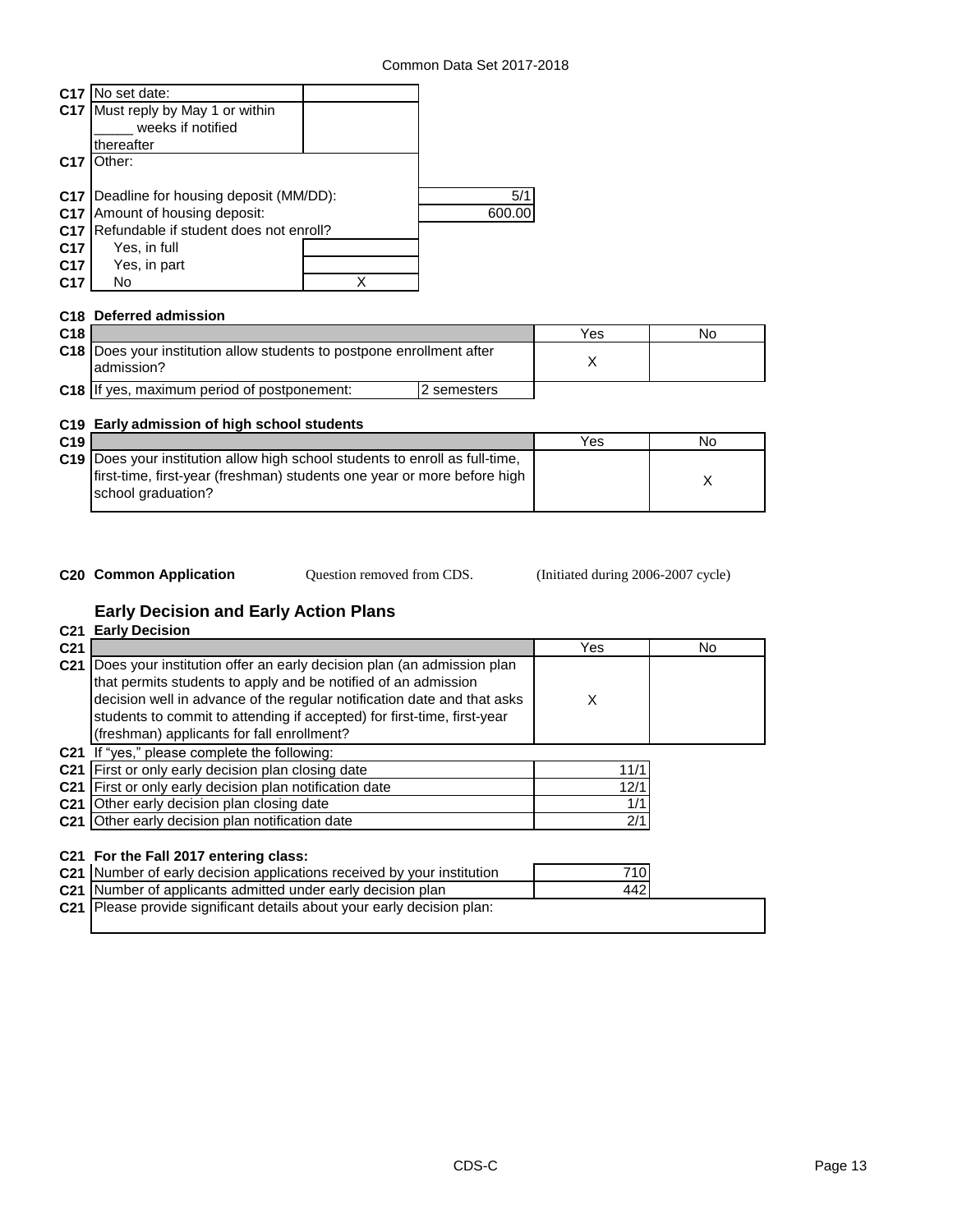|                 | C22 Early action                                                                                                                                                                                                   |     |     |
|-----------------|--------------------------------------------------------------------------------------------------------------------------------------------------------------------------------------------------------------------|-----|-----|
| C <sub>22</sub> |                                                                                                                                                                                                                    | Yes | No. |
|                 | C22  Do you have a nonbinding early action plan whereby students are<br>notified of an admission decision well in advance of the regular<br>notification date but do not have to commit to attending your college? | х   |     |
|                 | C22 If "yes," please complete the following:                                                                                                                                                                       |     |     |
|                 | <b>C22</b> Early action closing date                                                                                                                                                                               |     |     |
|                 | C22 Early action notification date                                                                                                                                                                                 |     |     |

**C22** Is your early action plan a "restrictive" plan under which you limit students from applying to other early plans?

| C <sub>22</sub> | 'es |  |
|-----------------|-----|--|
| C <sub>22</sub> |     |  |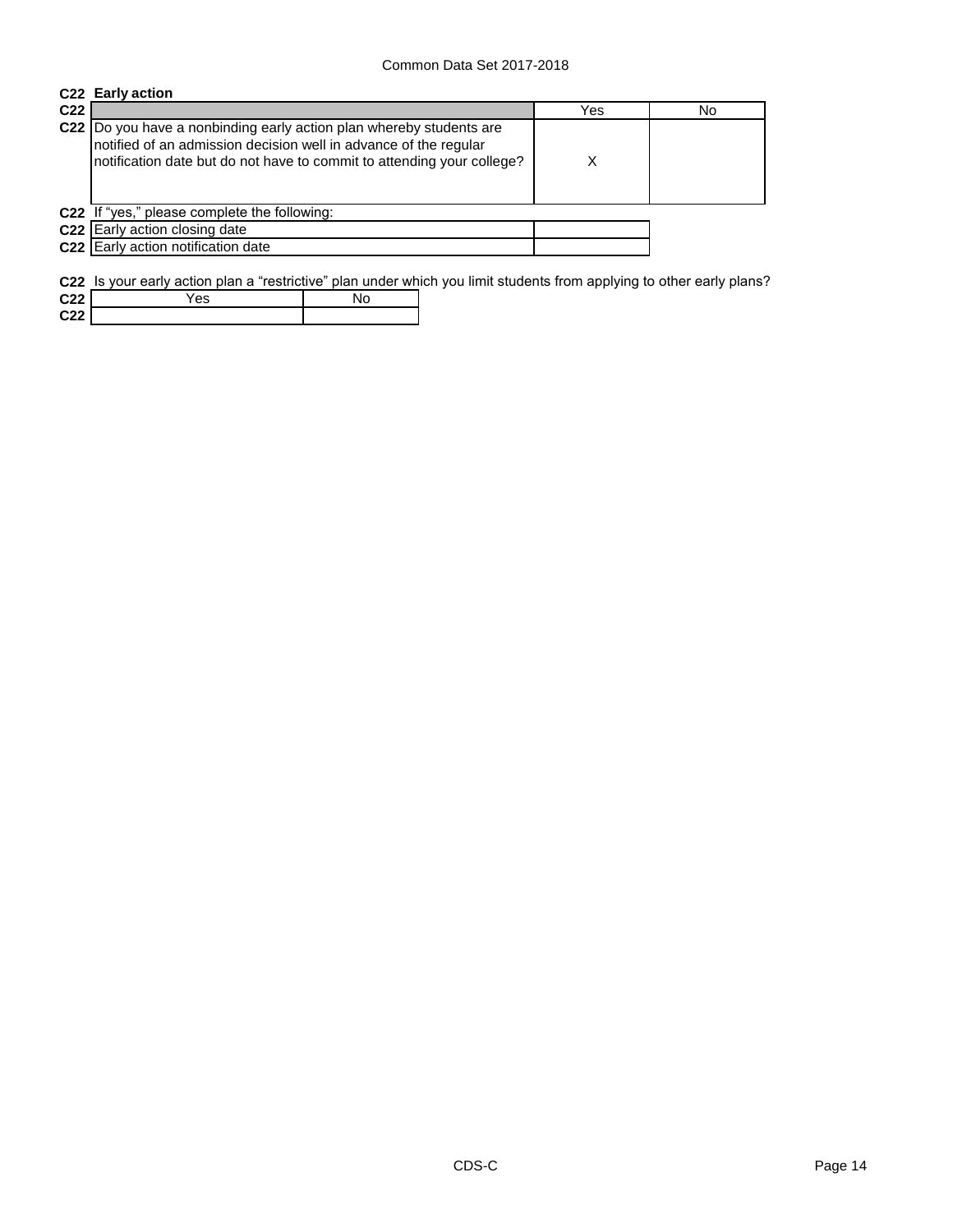## **D. TRANSFER ADMISSION**

## **Fall Applicants**

| D1 |                                                                                                                                                               | Yes | No |
|----|---------------------------------------------------------------------------------------------------------------------------------------------------------------|-----|----|
| D1 | Does your institution enroll transfer students? (If no,<br>please skip to Section E)                                                                          |     |    |
| D1 | If yes, may transfer students earn advanced standing credit  <br>by transferring credits earned from course work completed<br>at other colleges/universities? |     |    |

**D2** Provide the number of students who applied, were admitted, and enrolled as degree-seeking transfer students in Fall 2016.

| D <sub>2</sub> |             |            | Admitted   | Enrolled   |
|----------------|-------------|------------|------------|------------|
|                |             | Applicants | Applicants | Applicants |
| D <sub>2</sub> | Men         | 438        | 195        | 113        |
| D <sub>2</sub> | Women       | 517        | 238        | 128        |
| D <sub>2</sub> | <b>otal</b> | 955        | 433        | 241        |

## **Application for Admission**

| D3             | Indicate terms for which transfers may enroll: |   |  |  |
|----------------|------------------------------------------------|---|--|--|
| D <sub>3</sub> | <b>IFall</b>                                   | х |  |  |
| D <sub>3</sub> | Winter                                         | Ж |  |  |
| D <sub>3</sub> | Spring                                         | х |  |  |
| D <sub>3</sub> | Summer                                         | ж |  |  |

| D4             |                                                                                                                         | Yes        | No |
|----------------|-------------------------------------------------------------------------------------------------------------------------|------------|----|
| D4             | Must a transfer applicant have a minimum number of<br>credits completed or else must apply as an entering<br>Ifreshman? |            |    |
| D <sub>4</sub> | If yes, what is the minimum number of credits and the unit<br>of measure?                                               | 12 credits |    |

#### **D5** Indicate all items required of transfer students to apply for admission:

|                |                                                                                                               |                 | .                     |                        |                         |              |
|----------------|---------------------------------------------------------------------------------------------------------------|-----------------|-----------------------|------------------------|-------------------------|--------------|
| D <sub>5</sub> |                                                                                                               | Required of All | Recommended<br>of All | Recommended<br>of Some | <b>Required of Some</b> | Not Required |
| D <sub>5</sub> | High school transcript                                                                                        | Χ               |                       |                        |                         |              |
| D <sub>5</sub> | College transcript(s)                                                                                         |                 |                       |                        |                         |              |
| D <sub>5</sub> | Essay or personal<br>statement                                                                                | X               |                       |                        |                         |              |
| D <sub>5</sub> | Interview                                                                                                     |                 |                       |                        | X                       |              |
| D <sub>5</sub> | Standardized test scores                                                                                      |                 |                       |                        |                         |              |
| D <sub>5</sub> | Statement of good standing<br>from prior institution(s)                                                       | х               |                       |                        |                         |              |
| D <sub>6</sub> | If a minimum high school grade point average is required of<br>transfer applicants, specify (on a 4.0 scale): |                 |                       |                        |                         |              |
| דח             | If a minimum college grade point average is required of                                                       |                 |                       |                        |                         |              |

| $\overline{D7}$ If a minimum college grade point average is required of |  |
|-------------------------------------------------------------------------|--|
| transfer applicants, specify (on a 4.0 scale):                          |  |

**D8** List any other application requirements specific to transfer applicants: **Auditions required for Music majors; portfolios required for Art majors**

2.50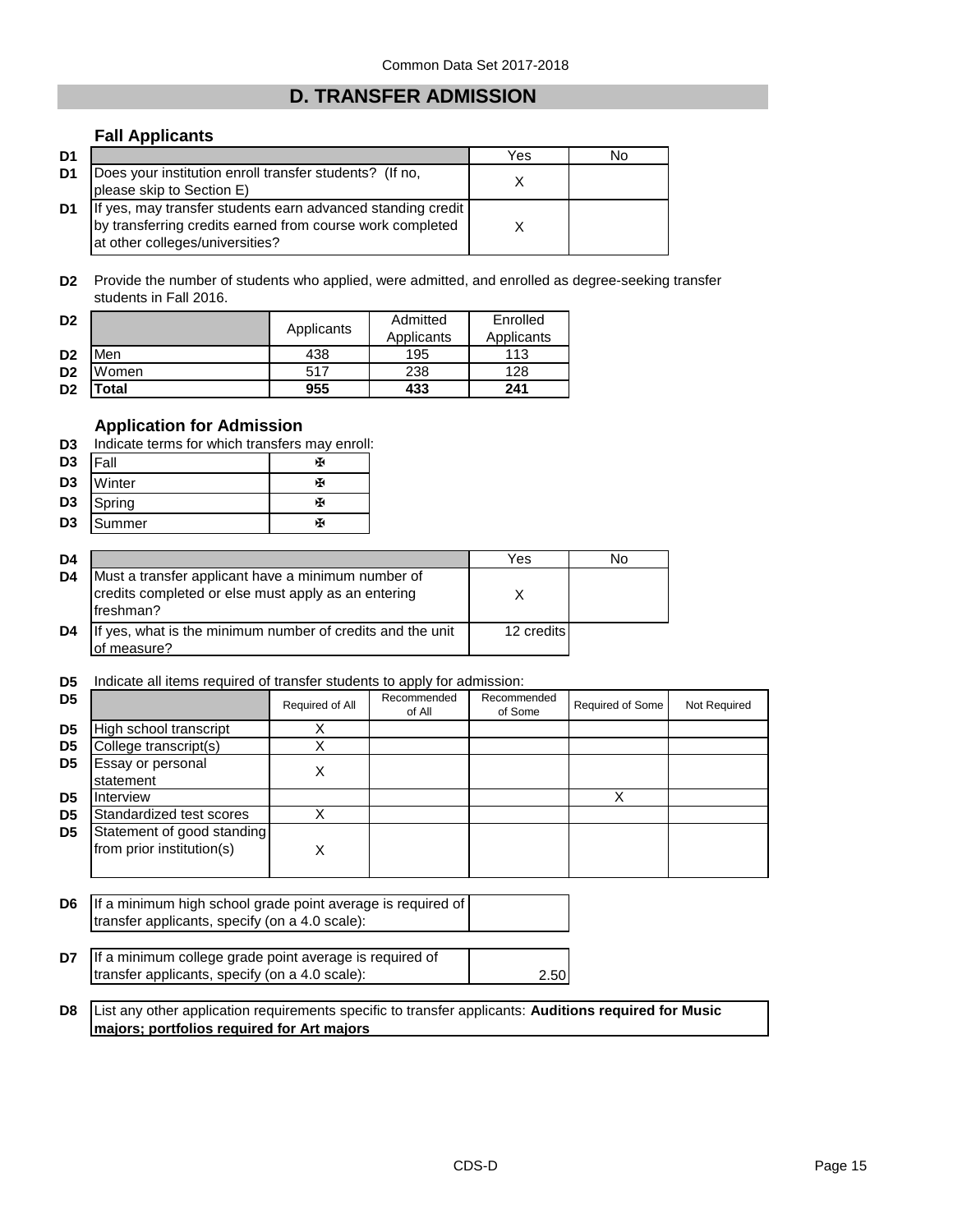**D9** List application priority, closing, notification, and candidate reply dates for transfer students. If applications are reviewed on a continuous or rolling basis, place a check mark in the "Rolling admission" column.

| D <sub>9</sub>  |                                                                                                                                            | <b>Priority Date</b> | <b>Closing Date</b> | <b>Notification Date</b> | <b>Reply Date</b> | Rolling<br><b>Admission</b> |
|-----------------|--------------------------------------------------------------------------------------------------------------------------------------------|----------------------|---------------------|--------------------------|-------------------|-----------------------------|
| D <sub>9</sub>  | Fall                                                                                                                                       |                      | 2/15                | 4/1                      | 5/15              |                             |
| D <sub>9</sub>  | Winter                                                                                                                                     |                      |                     |                          |                   |                             |
| D <sub>9</sub>  | Spring                                                                                                                                     |                      | 10/15               | 12/15                    | 12/29             |                             |
| D <sub>9</sub>  | Summer                                                                                                                                     |                      |                     |                          |                   |                             |
|                 |                                                                                                                                            |                      |                     |                          |                   |                             |
| D <sub>10</sub> |                                                                                                                                            |                      |                     | Yes                      | No                |                             |
| D <sub>10</sub> | Does an open admission policy, if reported, apply to                                                                                       |                      |                     |                          | X                 |                             |
|                 | transfer students?                                                                                                                         |                      |                     |                          |                   |                             |
|                 |                                                                                                                                            |                      |                     |                          |                   |                             |
| D <sub>11</sub> | Describe additional requirements for transfer admission, if applicable:                                                                    |                      |                     |                          |                   |                             |
|                 |                                                                                                                                            |                      |                     |                          |                   |                             |
|                 |                                                                                                                                            |                      |                     |                          |                   |                             |
|                 | <b>Transfer Credit Policies</b>                                                                                                            |                      |                     |                          |                   |                             |
|                 | D12 Report the lowest grade earned for any course that may be<br>transferred for credit:                                                   |                      |                     |                          |                   |                             |
|                 |                                                                                                                                            |                      |                     | 2.00                     |                   |                             |
| D <sub>13</sub> |                                                                                                                                            |                      |                     | Number                   |                   |                             |
| D <sub>13</sub> | Maximum number of credits or courses that may be                                                                                           |                      |                     |                          | Unit Type         |                             |
|                 | transferred from a two-year institution:                                                                                                   |                      |                     | 64                       | credits           |                             |
|                 |                                                                                                                                            |                      |                     |                          |                   |                             |
| D14             |                                                                                                                                            |                      |                     | Number                   | Unit Type         |                             |
|                 | D14 Maximum number of credits or courses that may be                                                                                       |                      |                     |                          |                   |                             |
|                 | transferred from a four-year institution:                                                                                                  |                      |                     | 72                       | credits           |                             |
|                 |                                                                                                                                            |                      |                     |                          |                   |                             |
|                 | D15 Minimum number of credits that transfers must complete at                                                                              |                      |                     |                          |                   |                             |
|                 | your institution to earn an associate degree:                                                                                              |                      |                     |                          |                   |                             |
|                 |                                                                                                                                            |                      |                     |                          |                   |                             |
|                 | D16 Minimum number of credits that transfers must complete at                                                                              |                      |                     |                          |                   |                             |
|                 | your institution to earn a bachelor's degree:                                                                                              |                      |                     | 48.00                    |                   |                             |
|                 |                                                                                                                                            |                      |                     |                          |                   |                             |
|                 | $\sim$ 4 $\pm$ 1 $\sim$ 10 $\sim$ 100 $\sim$ 100 $\sim$ 100 $\sim$ 100 $\sim$ 100 $\sim$ 100 $\sim$ 100 $\sim$ $\pm$ 100 $\sim$ 100 $\sim$ |                      |                     |                          |                   |                             |

**D17** Describe other transfer credit policies: **Transfer applicants with fewer than 33 credits must submit SAT/ACT scores. All transfer applicants must submit a high school transcript.**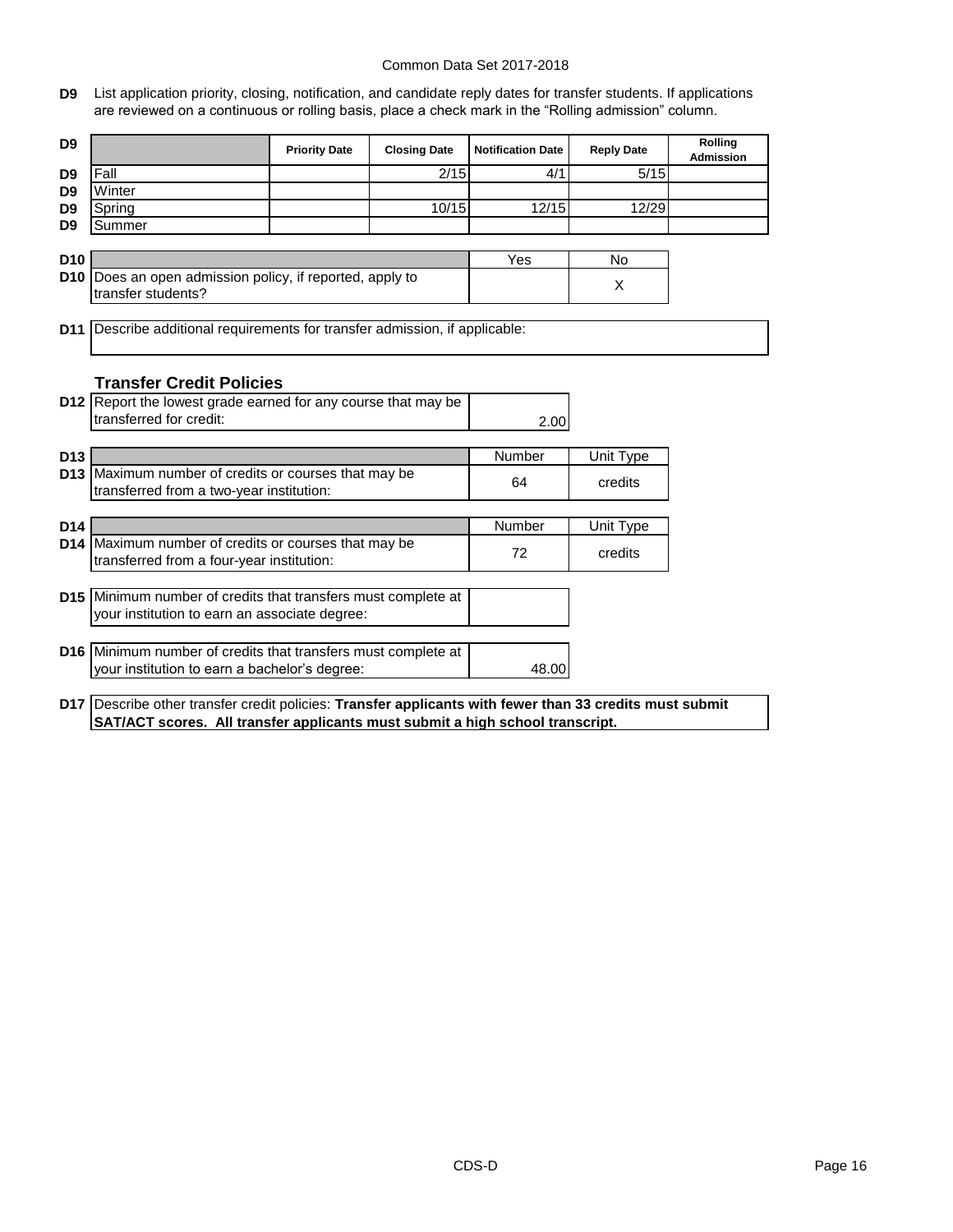# **E. ACADEMIC OFFERINGS AND POLICIES**

**E1 Special study options:** Identify those programs available at your institution. Refer to the glossary for definitions.

| E <sub>1</sub> | Accelerated program                                                                                                                      | X |
|----------------|------------------------------------------------------------------------------------------------------------------------------------------|---|
| E <sub>1</sub> | Cooperative education program                                                                                                            |   |
| E <sub>1</sub> | Cross-registration                                                                                                                       |   |
| E <sub>1</sub> | Distance learning                                                                                                                        | X |
| E1             | Double major                                                                                                                             | X |
| E1             | Dual enrollment                                                                                                                          | Χ |
| E1             | English as a Second Language (ESL)                                                                                                       | X |
| E <sub>1</sub> | Exchange student program (domestic)                                                                                                      | Χ |
| E1             | External degree program                                                                                                                  |   |
| E1             | Honors Program                                                                                                                           | X |
| E1             | Independent study                                                                                                                        | X |
| E1             | Internships                                                                                                                              | Χ |
| E <sub>1</sub> | Liberal arts/career combination                                                                                                          | X |
| E1             | Student-designed major                                                                                                                   | X |
| E <sub>1</sub> | Study abroad                                                                                                                             | X |
| E1             | Teacher certification program                                                                                                            | X |
| E <sub>1</sub> | Weekend college                                                                                                                          |   |
| E1             | Other (specify): 7 year medical program with UMDNJ, 7 year BS/OD program<br>with SUNY, Mentored Undergraduate Research Experience (MUSE) | X |

**E2 This question has been removed from the Common Data Set.**

#### **E3 Areas in which all or most students are required to complete some course work prior to graduation:**

|                | <u>WOI'R DITOL to draudation.</u> |        |
|----------------|-----------------------------------|--------|
| E <sub>3</sub> | Arts/fine arts                    |        |
| E <sub>3</sub> | Computer literacy                 |        |
| E <sub>3</sub> | English (including composition)   | Χ      |
| E <sub>3</sub> | Foreign languages                 | v      |
| E <sub>3</sub> | <b>History</b>                    | Χ      |
| E <sub>3</sub> | <b>Humanities</b>                 |        |
| E <sub>3</sub> | <b>Mathematics</b>                | Χ      |
| E <sub>3</sub> | Philosophy                        | v      |
| E <sub>3</sub> | Sciences (biological or physical) | v<br>⋏ |
| E <sub>3</sub> | Social science                    | Χ      |
| E <sub>3</sub> | Other (describe):                 |        |
|                |                                   |        |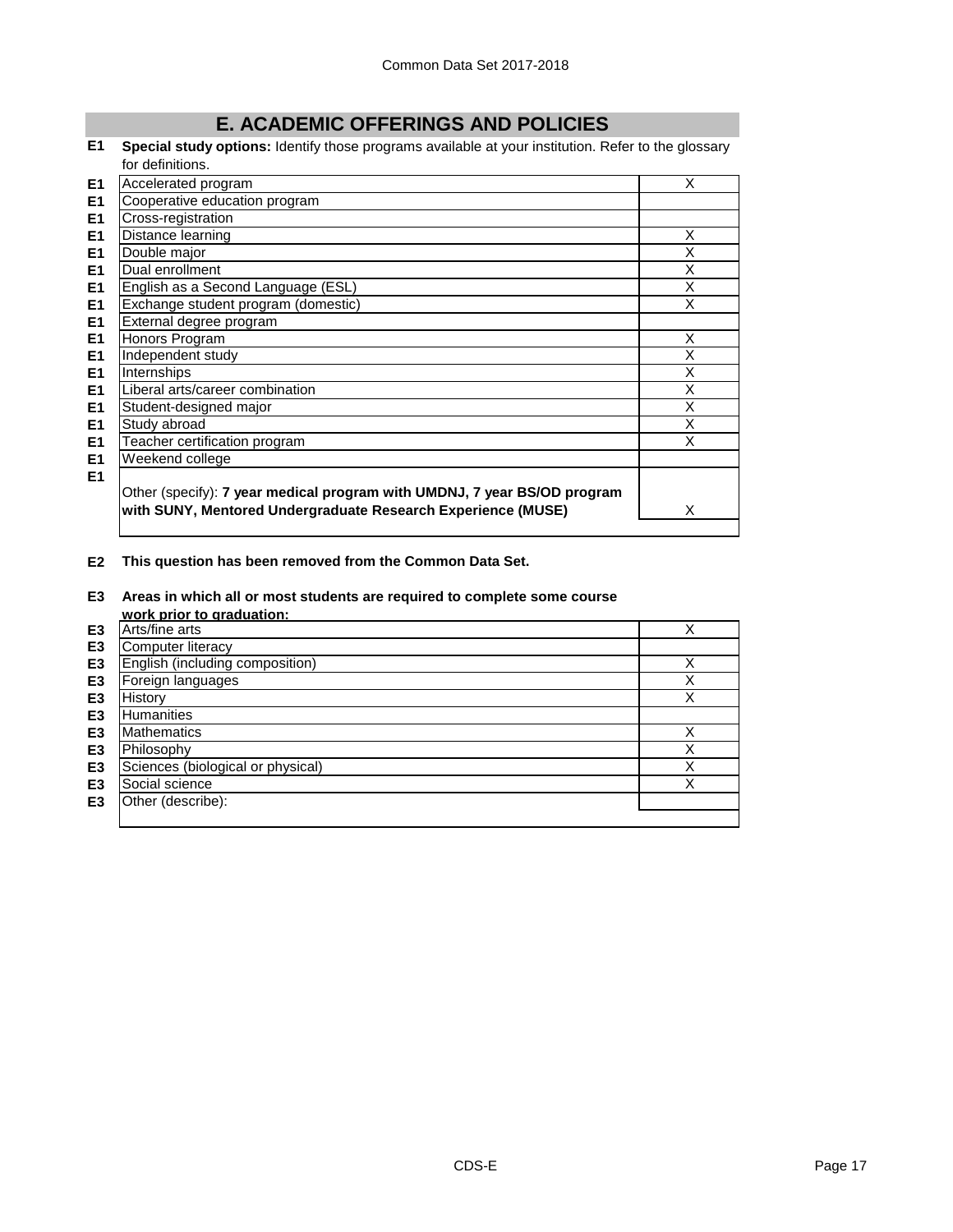## **F. STUDENT LIFE**

#### **F1** Percentages of first-time, first-year (freshman) degree-seeking students and degree-seeking undergraduates enrolled in Fall 2017 who fit the following categories:

| F <sub>1</sub> |                                                                                                   | First-time, first-year<br>(freshman) students | <b>Undergraduates</b> |
|----------------|---------------------------------------------------------------------------------------------------|-----------------------------------------------|-----------------------|
| F <sub>1</sub> | Percent who are from out of state (exclude<br>international/nonresident aliens from the numerator |                                               |                       |
|                | and denominator)                                                                                  | 6%                                            | 6%                    |
| F <sub>1</sub> | Percent of men who join fraternities                                                              | n/a                                           | 15%                   |
| F1             | Percent of women who join sororities                                                              | n/a                                           | 13%                   |
| F <sub>1</sub> | Percent who live in college-owned, -operated, or -                                                |                                               |                       |
|                | affiliated housing                                                                                | 89%                                           | 55%                   |
| F1             | Percent who live off campus or commute                                                            | 11%                                           | 45%                   |
| F <sub>1</sub> | Percent of students age 25 and older                                                              | $0\%$                                         | 4%                    |
| F <sub>1</sub> | Average age of full-time students                                                                 | 18                                            | 21                    |
| F1             | Average age of all students (full- and part-time)                                                 | 18 <sup>1</sup>                               | 21                    |

**F2 Activities offered** Identify those programs available at your institution.

| F <sub>2</sub> | <b>Campus Ministries</b>     | X |
|----------------|------------------------------|---|
| F <sub>2</sub> | Choral groups                | X |
| F <sub>2</sub> | Concert band                 | X |
| F <sub>2</sub> | Dance                        | X |
| F <sub>2</sub> | Drama/theater                | X |
| F <sub>2</sub> | <b>International Student</b> |   |
|                | Organization                 | X |
| F <sub>2</sub> | Jazz band                    | X |
| F <sub>2</sub> | Literary magazine            | X |
| F <sub>2</sub> | Marching band                |   |
| F <sub>2</sub> | Model UN                     | X |
| F <sub>2</sub> | Music ensembles              | X |
| F <sub>2</sub> | Musical theater              | X |
| F <sub>2</sub> | Opera                        | X |
| F <sub>2</sub> | Pep band                     | X |
| F <sub>2</sub> | Radio station                | X |
| F <sub>2</sub> | Student government           | X |
| F <sub>2</sub> | Student newspaper            | X |
| F <sub>2</sub> | Student-run film society     | X |
| F <sub>2</sub> | Symphony orchestra           |   |
| F <sub>2</sub> | <b>Television station</b>    | X |
| F <sub>2</sub> | Yearbook                     | X |
|                |                              |   |

## **F3 ROTC** (program offered in cooperation with Reserve Officers' Training Corps)

| F <sub>3</sub> |                                      | On Campus | At Cooperating<br>Institution | Name of Cooperating<br>Institution |
|----------------|--------------------------------------|-----------|-------------------------------|------------------------------------|
|                | <b>F3</b> Army ROTC is offered:      |           |                               | <b>IPrinceton university</b>       |
| F3             | Naval ROTC is offered:               |           |                               |                                    |
|                | <b>F3</b> Air Force ROTC is offered: |           |                               | <b>Rutgers University</b>          |

**F4 Housing:** Check all types of college-owned, -operated, or -affiliated housing available for undergraduates at your institution.

| F4             | Coed dorms                                    | x |
|----------------|-----------------------------------------------|---|
| F4             | Men's dorms                                   |   |
| F4             | Women's dorms                                 | x |
| F4             | Apartments for married students               |   |
| F4             | Apartments for single students                | X |
| F <sub>4</sub> | Special housing for disabled<br>students      |   |
| F4             | Special housing for international<br>students | x |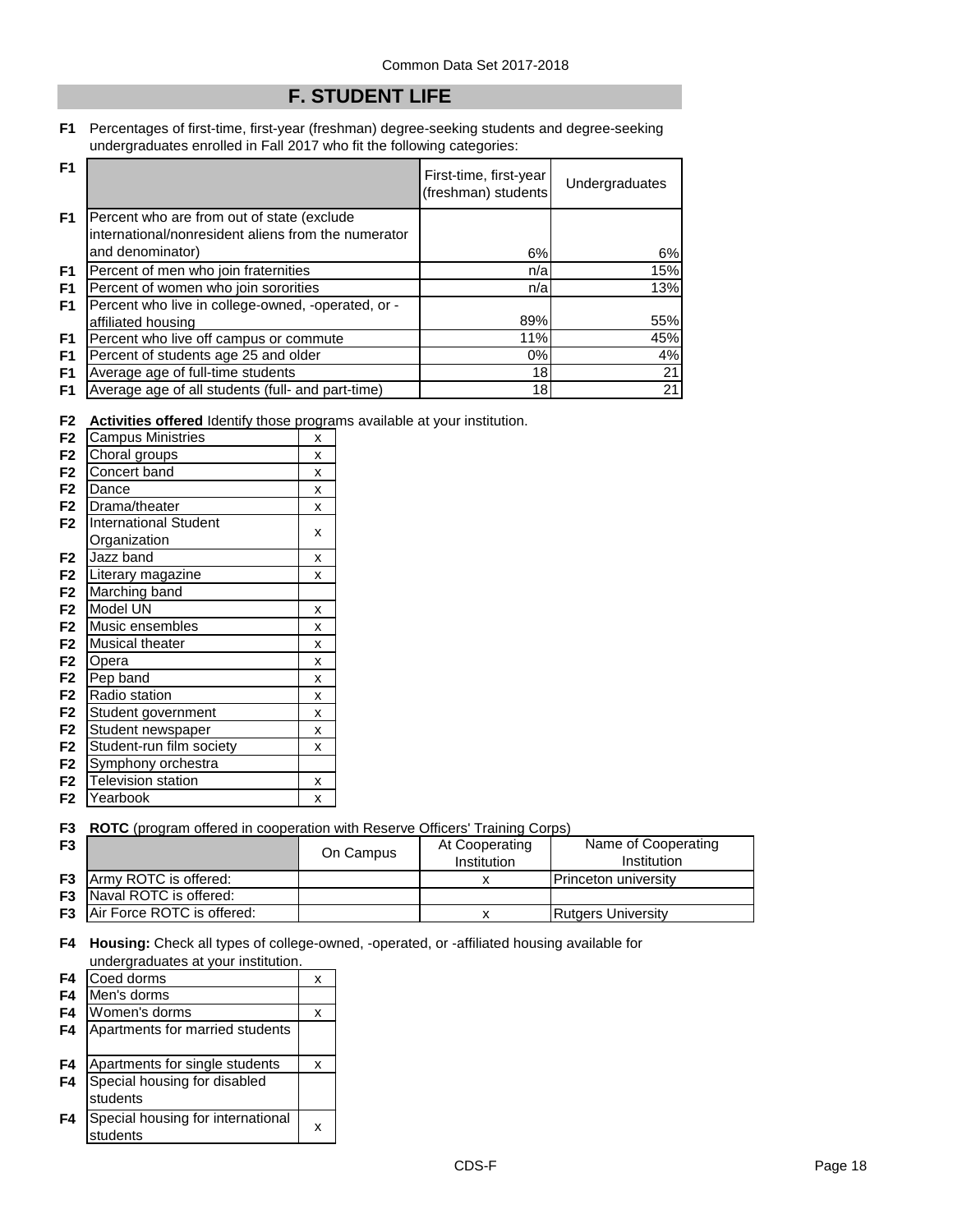| F4             | Fraternity/sorority housing      |  |
|----------------|----------------------------------|--|
| F <sub>4</sub> | Cooperative housing              |  |
| F4             | Theme housing                    |  |
| F <sub>4</sub> | <b>Wellness housing</b>          |  |
| F4             | Other housing options (specify): |  |
|                |                                  |  |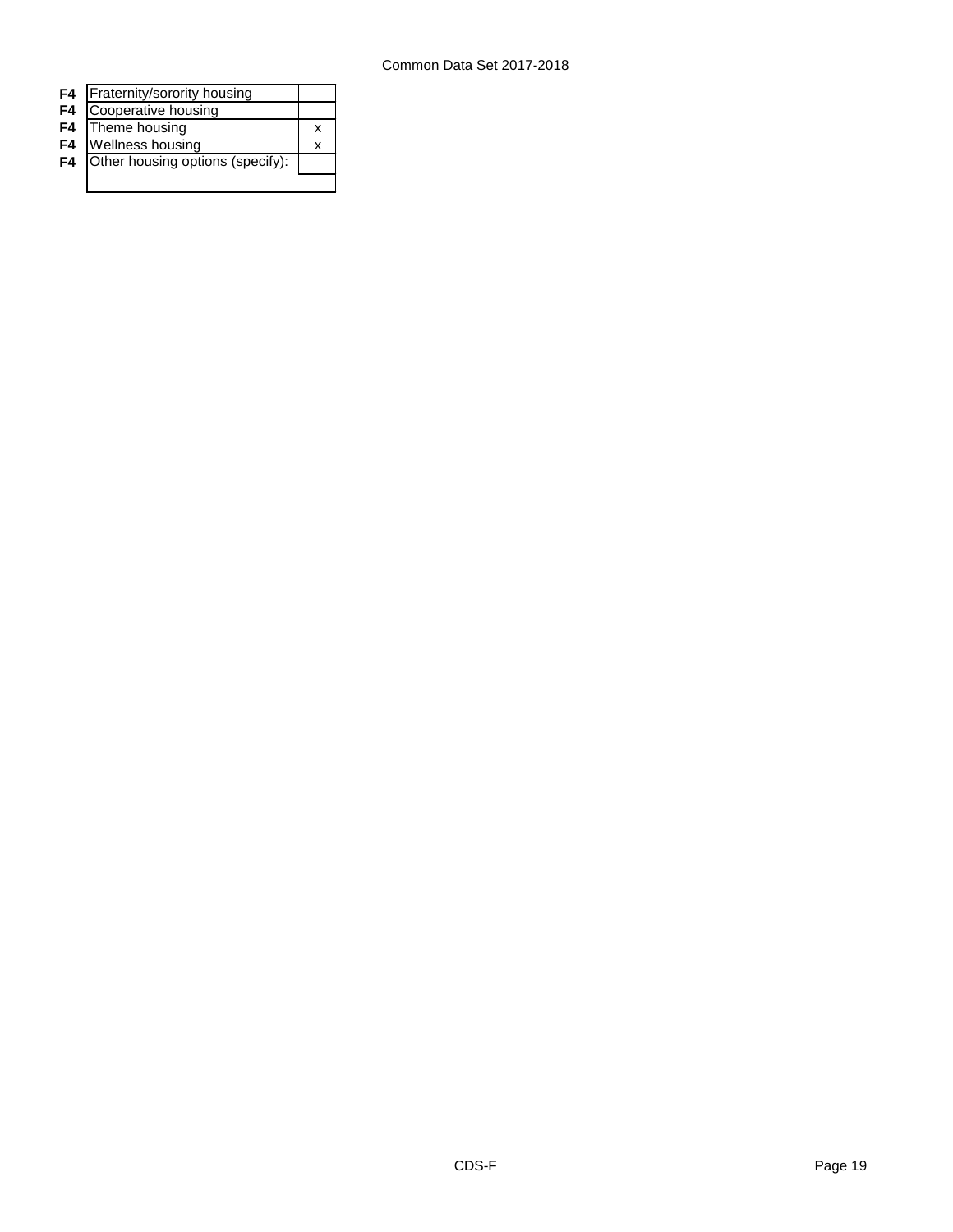## **G. ANNUAL EXPENSES**

**G0** Please provide the URL of your institution's net price calculator:

**Provide 2018-2019 academic year costs of attendance for the following categories that are applicable to your institution.**

Jul-18 Check here if your institution's 2018-2019 academic year costs of attendance are not available at this time and provide an approximate date (i.e., month/day) when your institution's final 2018-2019 academic year costs of attendance will be available:

**G1 Undergraduate full-time tuition, required fees, room and board List the typical tuition, required fees, and room and board for a full-time undergraduate student for the FULL 2018-2019 academic year (30 semester or 45 quarter hours for institutions that derive annual tuition by multiplying credit hour cost by number of credits). A full academic year refers to the period of time generally extending from September to June; usually equated to two semesters, two trimesters, three quarters, or the period covered by a four-one-four plan. Room and board is defined as double occupancy and 19 meals per week or the maximum meal plan. Required fees include only charges that all full-time students must pay that are not included in tuition (e.g., registration, health, or activity fees.) Do not include optional fees (e.g., parking, laboratory use).**

| G <sub>1</sub> |                                                             | First-Year | <b>Undergraduates</b> |         |
|----------------|-------------------------------------------------------------|------------|-----------------------|---------|
| G <sub>1</sub> | <b>PRIVATE INSTITUTIONS</b>                                 |            |                       |         |
|                | Tuition:                                                    |            |                       |         |
| G1             | <b>PUBLIC INSTITUTIONS</b>                                  |            |                       |         |
|                | Tuition:                                                    |            |                       |         |
|                | In-district                                                 |            | \$12,632              |         |
| G <sub>1</sub> | <b>PUBLIC INSTITUTIONS</b>                                  |            |                       |         |
|                | In-state (out-of-district):                                 |            | \$12,632              |         |
| G <sub>1</sub> | <b>PUBLIC INSTITUTIONS</b>                                  |            |                       |         |
|                | Out-of-state:                                               |            | \$24,061              |         |
| G1             | NONRESIDENT ALIENS                                          |            |                       |         |
|                | Tuition:                                                    |            | \$24,061              |         |
|                |                                                             |            |                       |         |
| G <sub>1</sub> | <b>REQUIRED FEES:</b>                                       |            | \$3,517               |         |
|                |                                                             |            |                       |         |
| G1             | <b>ROOM AND BOARD:</b>                                      |            |                       |         |
|                | (on-campus)                                                 |            | \$13,200              |         |
| G <sub>1</sub> | <b>ROOM ONLY:</b>                                           |            |                       |         |
|                | (on-campus)                                                 |            | \$8,969               |         |
| G <sub>1</sub> | <b>BOARD ONLY:</b>                                          |            |                       |         |
|                | (on-campus meal plan)                                       |            | \$4,231               |         |
|                |                                                             |            |                       |         |
| G <sub>1</sub> | Comprehensive tuition and room and board fee (if your       |            |                       |         |
|                | college cannot provide separate tuition and room and        |            |                       |         |
|                | board fees):                                                |            |                       |         |
|                |                                                             |            |                       |         |
| G <sub>1</sub> | Other:                                                      |            |                       |         |
|                |                                                             |            |                       |         |
|                |                                                             |            |                       |         |
| G <sub>2</sub> |                                                             |            | Minimum               | Maximum |
| G <sub>2</sub> | Number of credits per term a student can take for the       |            |                       |         |
|                | stated full-time tuition                                    |            | 12                    |         |
|                |                                                             |            |                       |         |
| G <sub>3</sub> |                                                             |            | Yes                   | No      |
| G <sub>3</sub> | Do tuition and fees vary by year of study (e.g., sophomore, |            |                       |         |
|                | junior, senior)?                                            |            |                       | X       |
|                |                                                             |            |                       |         |
| G4             |                                                             |            | Yes                   | No      |
|                |                                                             |            |                       |         |
|                |                                                             |            |                       |         |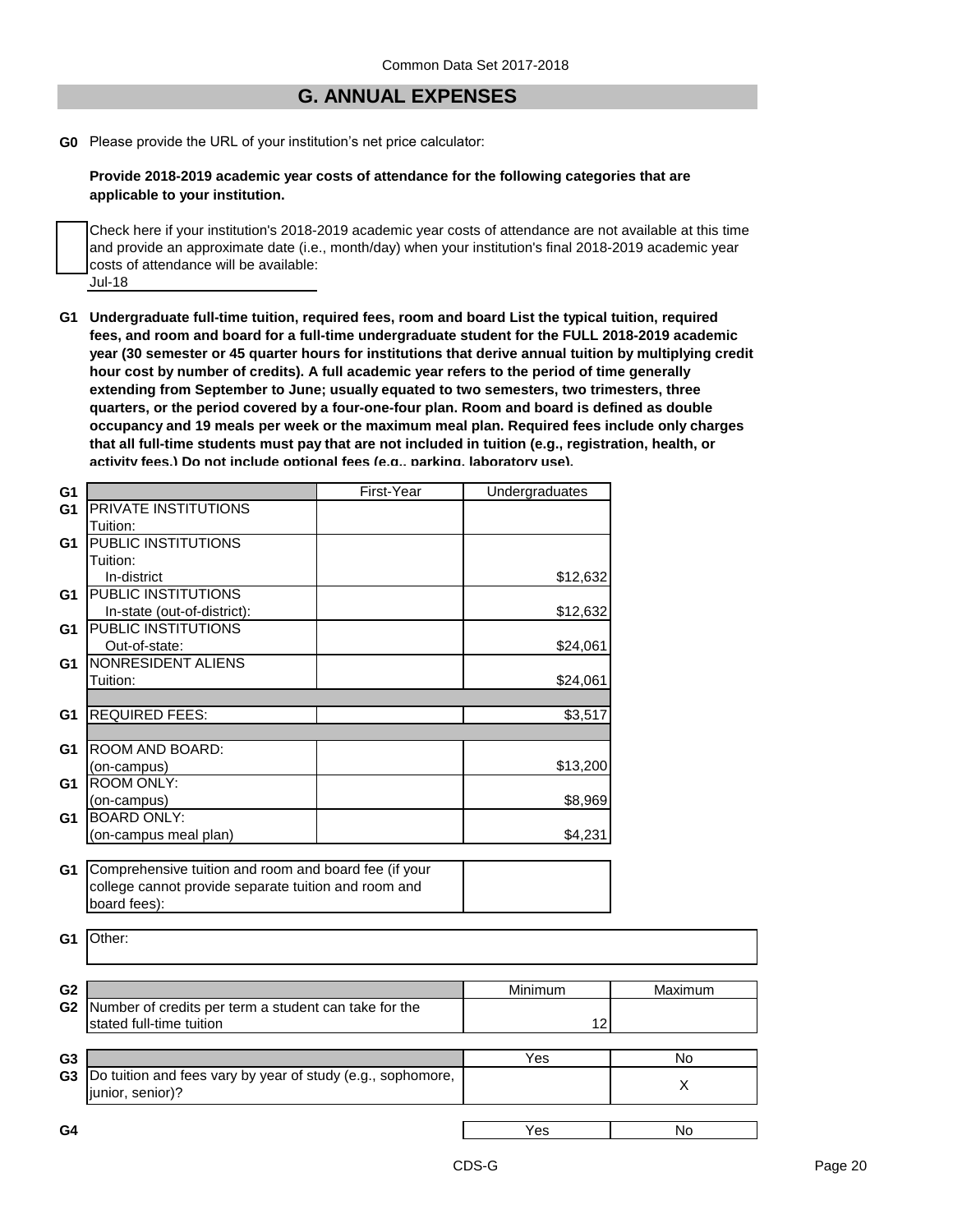|                | G4  Do tuition and fees vary by undergraduate instructional<br>program?                                      |   |  |
|----------------|--------------------------------------------------------------------------------------------------------------|---|--|
| G <sub>4</sub> |                                                                                                              | % |  |
|                | G4 If yes, what percentage of full-time undergraduates pay<br>more than the tuition and fees reported in G1? |   |  |

**G5** Provide the estimated expenses for a typical full-time undergraduate student:

| G <sub>5</sub> |                                 | Residents | Commuters        | Commuters            |
|----------------|---------------------------------|-----------|------------------|----------------------|
|                |                                 |           | (living at home) | (not living at home) |
| G <sub>5</sub> | Books and supplies              | \$1,200   | \$1,200          | \$1,200              |
| G <sub>5</sub> | Room only                       |           |                  | \$8,969              |
| G5             | Board only                      |           | \$4,231          | \$4,231              |
| G5             | Room and board total (if your   |           |                  |                      |
|                | college cannot provide separate |           |                  |                      |
|                | room and board figures for      |           |                  |                      |
|                | commuters not living at home):  |           |                  |                      |
| G <sub>5</sub> | Transportation                  | \$1,242   | \$3,240          | \$1,242              |
| G5             | Other expenses                  | \$2,676   | \$2,718          | \$2,676              |

**G6** Undergraduate per-credit-hour charges (tuition only)

|                | <b>G6 IPRIVATE INSTITUTIONS:</b> |          |
|----------------|----------------------------------|----------|
| G6             | <b>PUBLIC INSTITUTIONS</b>       |          |
|                | In-district:                     | \$448.02 |
| G6             | <b>PUBLIC INSTITUTIONS</b>       |          |
|                | In-state (out-of-district):      | \$448.02 |
| G <sub>6</sub> | <b>PUBLIC INSTITUTIONS</b>       |          |
|                | Out-of-state:                    | \$771.50 |
| G <sub>6</sub> | NONRESIDENT ALIENS:              |          |
|                |                                  | \$771.50 |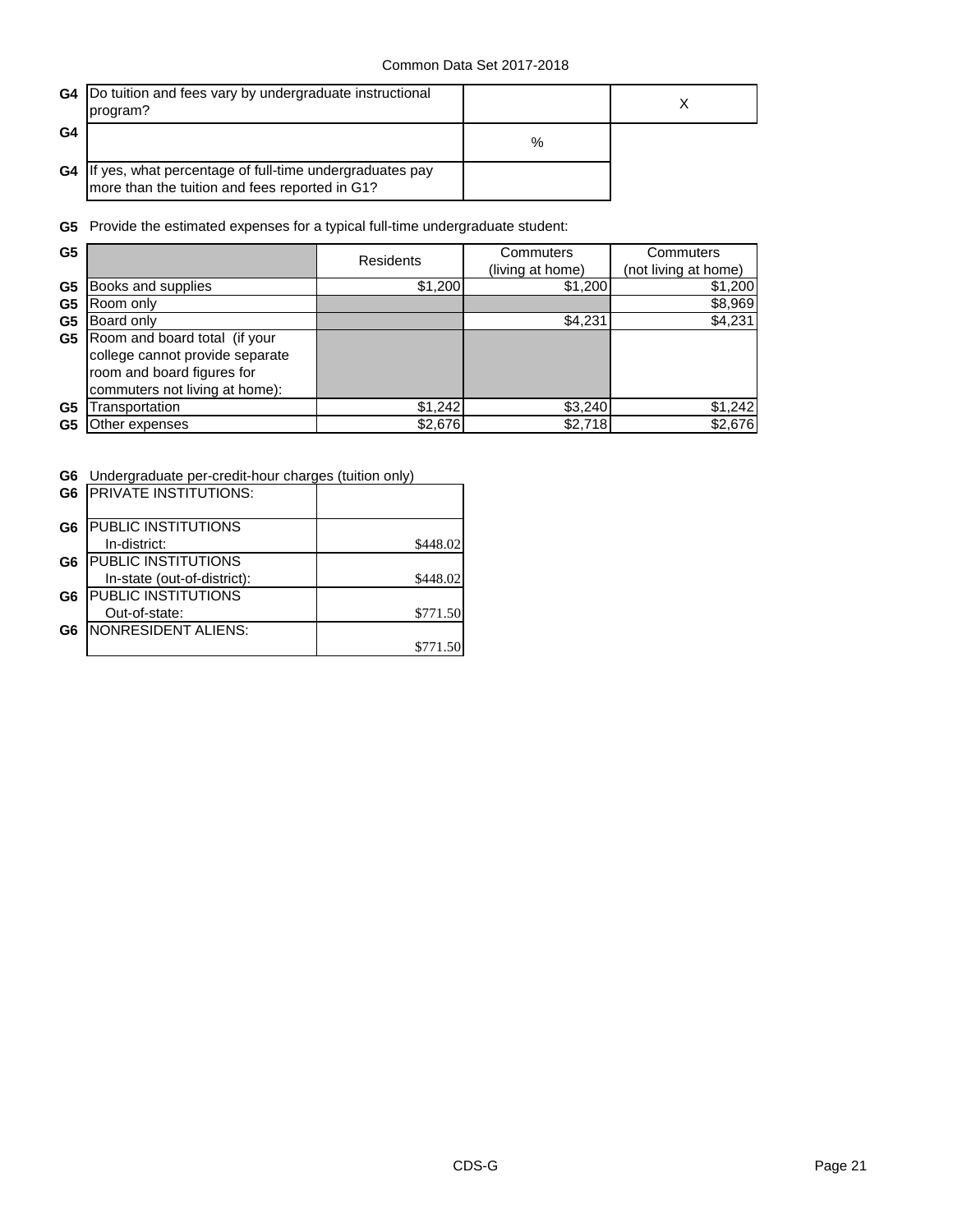## **H. FINANCIAL AID**

## **Aid Awarded to Enrolled Undergraduates**

Enter total dollar amounts awarded to enrolled full-time and less than full-time degree-seeking undergraduates (using the same cohort reported in CDS Question B1, "total degree-seeking" undergraduates) in the following categories. (Note: If the data being reported are final figures for the 2016- 2017 academic year (see the next item below), use the 2016-2017 academic year's CDS Question B1 cohort.) Include aid awarded to international students (i.e., those not qualifying for federal aid). Aid that is non-need-based but that was used to meet need should be reported in the need-based aid columns. (For a suggested order of precedence in assigning categories of aid to cover need, see the entry for "non-needbased scholarship or grant aid" on the last page of the definitions section.)

| H1 |                                                                                                                                      | 2017-2018<br>estimated | 2016-2017<br>final |
|----|--------------------------------------------------------------------------------------------------------------------------------------|------------------------|--------------------|
| H1 | Indicate the academic year for which data are reported for items H1,<br>H <sub>2</sub> , H <sub>2</sub> A, and H <sub>6</sub> below: |                        |                    |

**H3** Which needs-analysis methodology does your institution use in awarding institutional aid?

| <b>H3</b> | Federal methodology (FM)            |  |
|-----------|-------------------------------------|--|
|           | H3   Institutional methodology (IM) |  |
| <b>H3</b> | <b>Both FM and IM</b>               |  |

| H1             |                                                                                                                                                                                   | <b>Need-based \$</b><br>(Include non-need-<br>based aid used to<br>meet need.) | Non-need-<br>based \$<br>(Exclude non-need-<br>based aid used to<br>meet need.) |
|----------------|-----------------------------------------------------------------------------------------------------------------------------------------------------------------------------------|--------------------------------------------------------------------------------|---------------------------------------------------------------------------------|
| H <sub>1</sub> | <b>Scholarships/Grants</b>                                                                                                                                                        |                                                                                |                                                                                 |
| H1             | Federal                                                                                                                                                                           | \$5,279,767                                                                    | \$3,728                                                                         |
| H1             | State (i.e., all states, not only the state in which your institution is<br>located)                                                                                              | \$6,606,302                                                                    | \$12,500                                                                        |
| H1             | Institutional: Endowed scholarships, annual gifts and tuition funded<br>grants, awarded by the college, excluding athletic aid and tuition<br>waivers (which are reported below). | \$7,506,475                                                                    | \$4,367,443                                                                     |
| H1             | Scholarships/grants from external sources (e.g., Kiwanis, National<br>Merit) not awarded by the college                                                                           | \$1,949,606                                                                    | \$840,128                                                                       |
| H1             | <b>Total Scholarships/Grants</b>                                                                                                                                                  | \$21,342,150                                                                   | \$5,223,799                                                                     |
| H <sub>1</sub> | <b>Self-Help</b>                                                                                                                                                                  |                                                                                |                                                                                 |
| H1             | Student loans from all sources (excluding parent loans)                                                                                                                           | \$28,606,763                                                                   | \$8,521,714                                                                     |
| H1             | Federal Work-Study                                                                                                                                                                | \$153,381                                                                      |                                                                                 |
| H1             | State and other (e.g., institutional) work-study/employment (Note:                                                                                                                |                                                                                |                                                                                 |
|                | Excludes Federal Work-Study captured above.)                                                                                                                                      | n/a                                                                            | n/a                                                                             |
| H <sub>1</sub> | <b>Total Self-Help</b>                                                                                                                                                            | \$28,760,144                                                                   | \$8,521,714                                                                     |
| H1             | <b>Other</b>                                                                                                                                                                      |                                                                                |                                                                                 |
| H1             | <b>Parent Loans</b>                                                                                                                                                               | \$5,594,142                                                                    | \$1,684,671                                                                     |
| H1             | <b>Tuition Waivers</b><br>Reporting is optional. Report tuition waivers in this row if you choose to                                                                              |                                                                                |                                                                                 |
|                | report them. Do not report tuition waivers elsewhere.                                                                                                                             | \$495,376                                                                      | \$171,123                                                                       |
| H1             | <b>Athletic Awards</b>                                                                                                                                                            | n/a                                                                            | n/a                                                                             |

**H2 Number of Enrolled Students Awarded Aid:** List the number of degree-seeking full-time and less-thanfull-time undergraduates who applied for and were awarded financial aid from any source. **Aid that is nonneed-based but that was used to meet need should be counted as need-based aid.** Numbers should reflect the cohort awarded the dollars reported in H1. Note: In the chart below, students may be counted in more than one row, and full-time freshmen should also be counted as full-time undergraduates.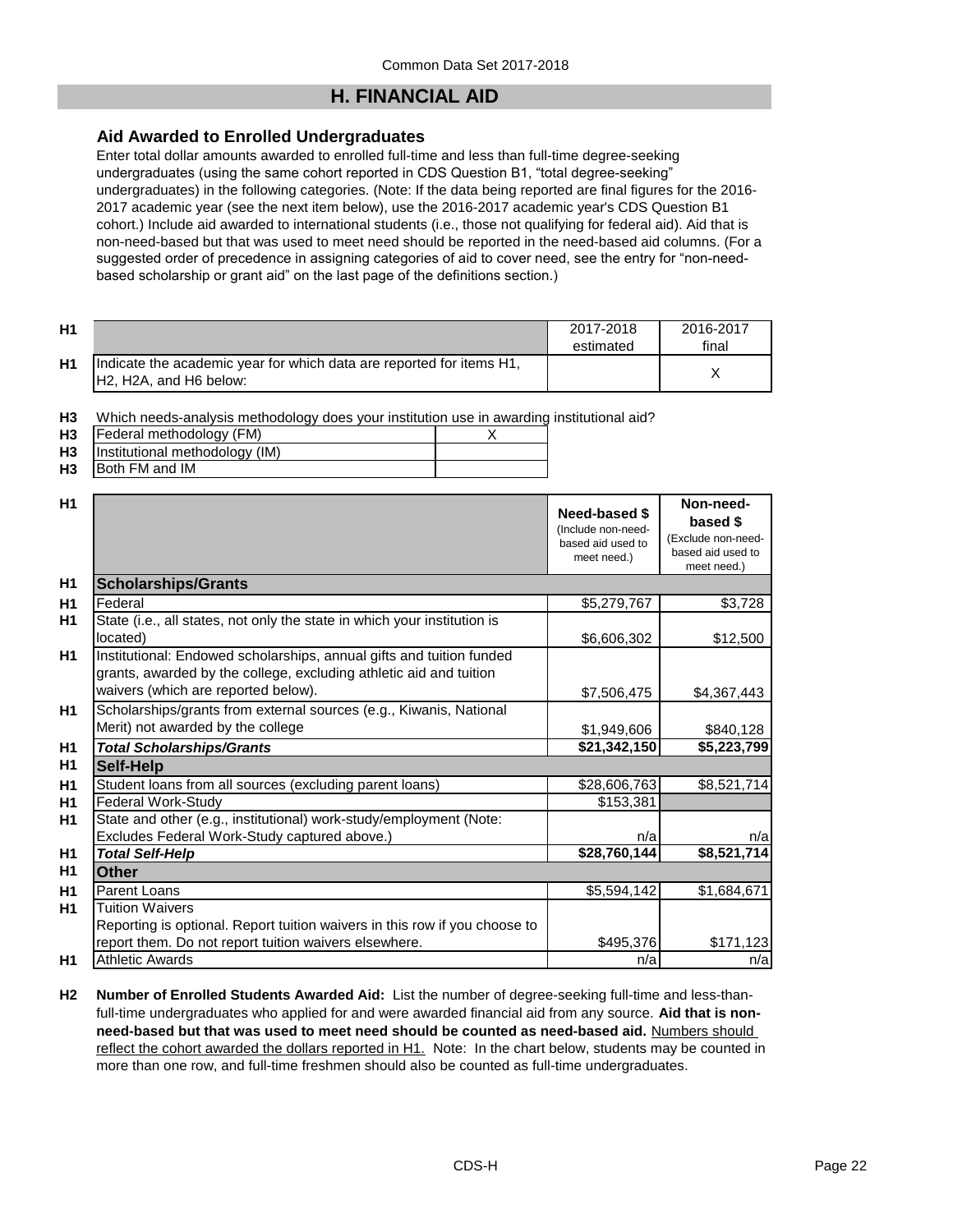| H <sub>2</sub> |      |                                                                                                                                                                                                                                                                                              | <b>First-time</b><br><b>Full-time</b><br><b>Freshmen</b> | <b>Full-time</b><br><b>Undergraduate</b><br>(Incl. Fresh.) | <b>Less Than</b><br><b>Full-time</b><br>Undergraduate |
|----------------|------|----------------------------------------------------------------------------------------------------------------------------------------------------------------------------------------------------------------------------------------------------------------------------------------------|----------------------------------------------------------|------------------------------------------------------------|-------------------------------------------------------|
| H <sub>2</sub> |      | a) Number of degree-seeking undergraduate students<br>(CDS Item B1 if reporting on Fall 2016 cohort)                                                                                                                                                                                         | 1450                                                     | 6442                                                       | 270                                                   |
| H <sub>2</sub> |      | b) Number of students in line a who applied for need-<br>based financial aid                                                                                                                                                                                                                 | 1238                                                     | 4588                                                       | 79                                                    |
| H <sub>2</sub> |      | c) Number of students in line <b>b</b> who were determined to<br>have financial need                                                                                                                                                                                                         | 827                                                      | 3318                                                       | 61                                                    |
| H <sub>2</sub> |      | d) Number of students in line c who were awarded any<br>financial aid                                                                                                                                                                                                                        | 770                                                      | 3174                                                       | 50                                                    |
| H <sub>2</sub> |      | e) Number of students in line d who were awarded any<br>need-based scholarship or grant aid                                                                                                                                                                                                  | 324                                                      | 1281                                                       | 23                                                    |
| H <sub>2</sub> | f)   | Number of students in line d who were awarded any<br>need-based self-help aid                                                                                                                                                                                                                | 558                                                      | 2546                                                       | 37                                                    |
| H <sub>2</sub> |      | g) Number of students in line d who were awarded any<br>non-need-based scholarship or grant aid                                                                                                                                                                                              | 292                                                      | 841                                                        | 1                                                     |
| H <sub>2</sub> |      | h) Number of students in line d whose need was fully met<br>(exclude PLUS loans, unsubsidized loans, and private<br>alternative loans)                                                                                                                                                       | 86                                                       | 344                                                        | 3                                                     |
| H <sub>2</sub> | li). | On average, the percentage of need that was met of<br>students who were awarded any need-based aid.<br>Exclude any aid that was awarded in excess of need as<br>well as any resources that were awarded to replace<br>EFC (PLUS loans, unsubsidized loans, and private<br>alternative loans) | 40.2%                                                    | 42.7%                                                      | 39.3%                                                 |
| H <sub>2</sub> |      | The average financial aid package of those in line d.<br>Exclude any resources that were awarded to replace<br>EFC (PLUS loans, unsubsidized loans, and private<br>alternative loans)                                                                                                        | \$<br>11,002                                             | \$10,955                                                   | \$<br>5,663                                           |
| H <sub>2</sub> | k)   | Average need-based scholarship and grant award of<br>those in line e                                                                                                                                                                                                                         | \$13,272                                                 | \$11,951                                                   | \$3,030                                               |
| H <sub>2</sub> | II)  | Average need-based self-help award (excluding PLUS<br>loans, unsubsidized loans, and private alternative<br>loans) of those in line f                                                                                                                                                        | \$3,594                                                  | \$4,624                                                    | \$4,316                                               |
| H <sub>2</sub> |      | m) Average need-based loan (excluding PLUS loans,<br>unsubsidized loans, and private alternative loans) of<br>those in line f who were awarded a need-based loan                                                                                                                             | \$3,511                                                  | 4,564                                                      | \$4,316                                               |

**H2A Number of Enrolled Students Awarded Non-need-based Scholarships and Grants**: List the number of degree-seeking full-time and less-than-full-time undergraduates who had no financial need and who were awarded institutional non-need-based scholarship or grant aid. Numbers should reflect the cohort awarded the dollars reported in H1. Note: In the chart below, students may be counted in more than one row, and full-time freshmen should also be counted as full-time undergraduates.

| H2A               |                                                                                                                                                                                                                  | <b>First-time</b><br><b>Full-time</b><br><b>Freshmen</b> | <b>Full-time</b><br><b>Undergrad</b><br>(Incl. Fresh.) | <b>Less Than</b><br><b>Full-time</b><br><b>Undergrad</b> |
|-------------------|------------------------------------------------------------------------------------------------------------------------------------------------------------------------------------------------------------------|----------------------------------------------------------|--------------------------------------------------------|----------------------------------------------------------|
| $H2A \ln$         | Number of students in line a who had no financial need<br>and who were awarded institutional non-need-based<br>scholarship or grant aid (exclude those who were<br>awarded athletic awards and tuition benefits) | 177                                                      | 496                                                    | $\Omega$                                                 |
| $H2A$ (o)         | Average dollar amount of institutional non-need-based<br>scholarship and grant aid awarded to students in line n                                                                                                 | \$5,241                                                  | \$5,018                                                | \$0                                                      |
| $H2A$ $ p\rangle$ | Number of students in line a who were awarded an<br>institutional non-need-based athletic scholarship or<br>grant                                                                                                | 0                                                        | 0                                                      | $\Omega$                                                 |
| $H2A$ $ q\rangle$ | Average dollar amount of institutional non-need-based<br>athletic scholarships and grants awarded to students in<br>line <b>p</b>                                                                                | \$0                                                      | \$0                                                    | \$0                                                      |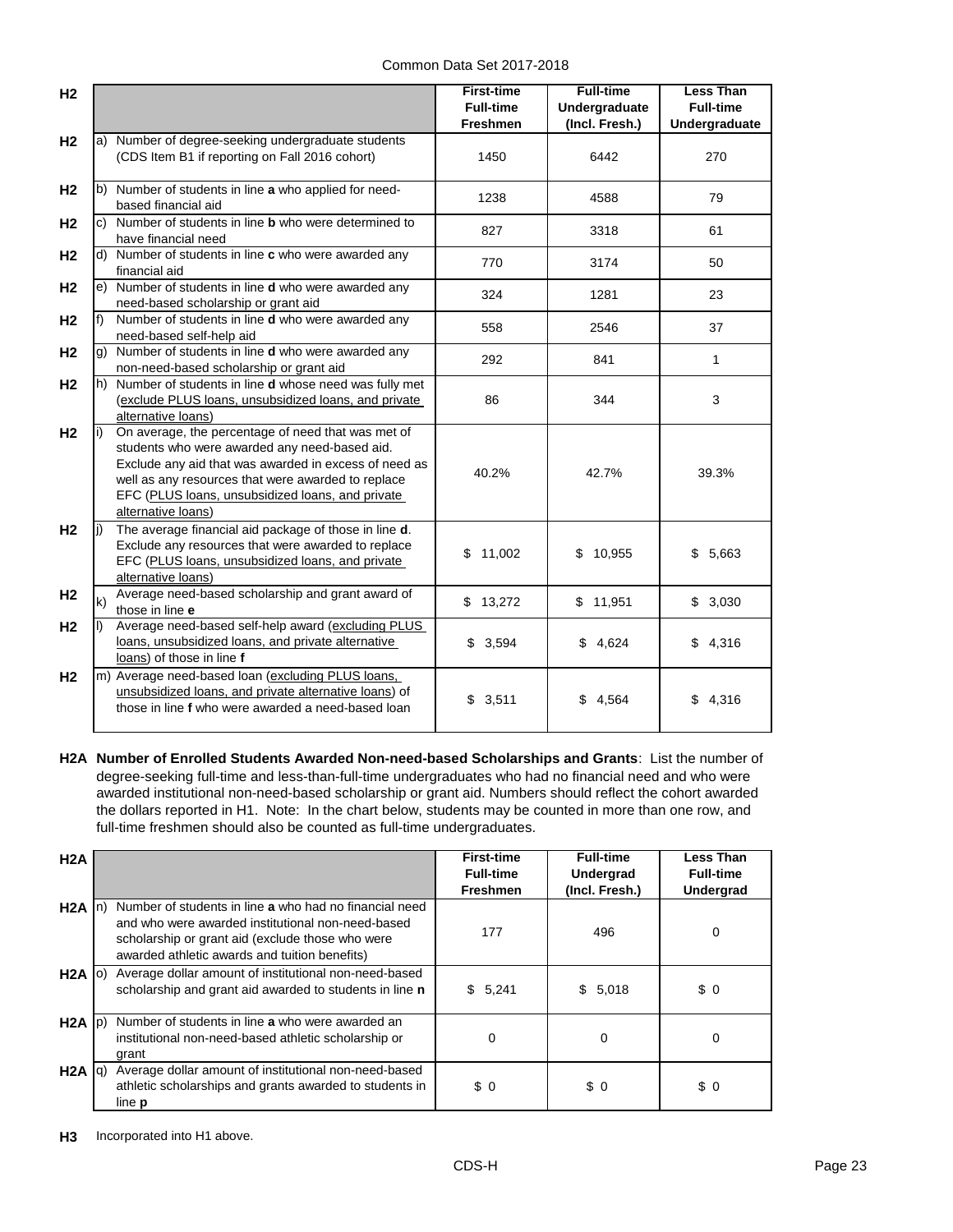Include: \* 2017 undergraduate class: all students who started at your institution as first- time students and received a bachelor's degree between July 1, 2016 and June 30, 2017. \* only loans made to students who borrowed while enrolled at your institution. \* co-signed loans. **Note:** These are the graduates and loan types to include and exclude in order to fill out CDS H4 and H5.

Exclude: \* students who transferred in.

- \* money borrowed at other institutions.
- \* parent loans

\* students who did not graduate or who graduated with another degree or certificate (but no bachelor's degree)

**H4** Provide the number of students in the 2017 undergraduate class who started at your institution as first-time students and received a bachelor's degree between July 1, 2016 and June 30, 2017. Exclude students who transferred into your institution

**1261**

**Average perundergraduate-**

Number and percent of students in class (defined in H4 above) borrowing from federal, non-federal, and any loan sources, and the average (or mean) amount borrowed. NOTE: The "Average per-undergraduate-borrower cumulative principal borrowed," is designed to provide better information about student borrowing from federal and nonfederal (institutional, state, commercial) sources. The numbers, percentages, and averages for each row should be based only on the loan source specified for the particular row. For example, the federal loans average (row b) should only be the cumulative average of federal loans and the private loans average (row e) should only be the cumulative average of private loans.

| n a | I<br>÷            |  |
|-----|-------------------|--|
|     | I<br>×<br>۰,<br>- |  |

**H5**

| <b>Source/Type of Loan</b>                                                                                                                                                                                                                                | Number in the<br>class (defined in<br>H <sub>4</sub> above) who<br>borrowed from<br>the types of loans<br>specified in the<br>first column | Percent of the<br>class (defined<br>above) who<br>borrowed from<br>the types of loans<br>specified in the<br>first column<br>(nearest $1\%$ ) | unuci grauuaic-<br>borrower<br>cumulative<br>principal<br>borrowed from<br>the types of loans<br>specified in the<br>first column<br>(nearest \$1) |
|-----------------------------------------------------------------------------------------------------------------------------------------------------------------------------------------------------------------------------------------------------------|--------------------------------------------------------------------------------------------------------------------------------------------|-----------------------------------------------------------------------------------------------------------------------------------------------|----------------------------------------------------------------------------------------------------------------------------------------------------|
| a) Any loan program: Federal Perkins, Federal Stafford<br>Subsidized and Unsubsidized, institutional, state,<br>private loans that your institution is aware of, etc.<br>Include both Federal Direct Student Loans and Federal<br>Family Education Loans. | 794                                                                                                                                        | 62.96%                                                                                                                                        | \$35,798                                                                                                                                           |
| b) Federal loan programs: Federal Perkins, Federal<br>Stafford Subsidized and Unsubsidized. Include both<br>Federal Direct Student Loans and Federal Family<br>Education Loans.                                                                           | 790                                                                                                                                        | 62.64%                                                                                                                                        | \$22,846                                                                                                                                           |
| c) Institutional loan programs.                                                                                                                                                                                                                           | 0                                                                                                                                          | 0.00%                                                                                                                                         | \$0                                                                                                                                                |
| d) State loan programs.                                                                                                                                                                                                                                   | 139                                                                                                                                        | 11.00%                                                                                                                                        | \$35,044                                                                                                                                           |
| e) Private student loans made by a bank or lender.                                                                                                                                                                                                        | 189                                                                                                                                        | 14.98%                                                                                                                                        | \$29,121                                                                                                                                           |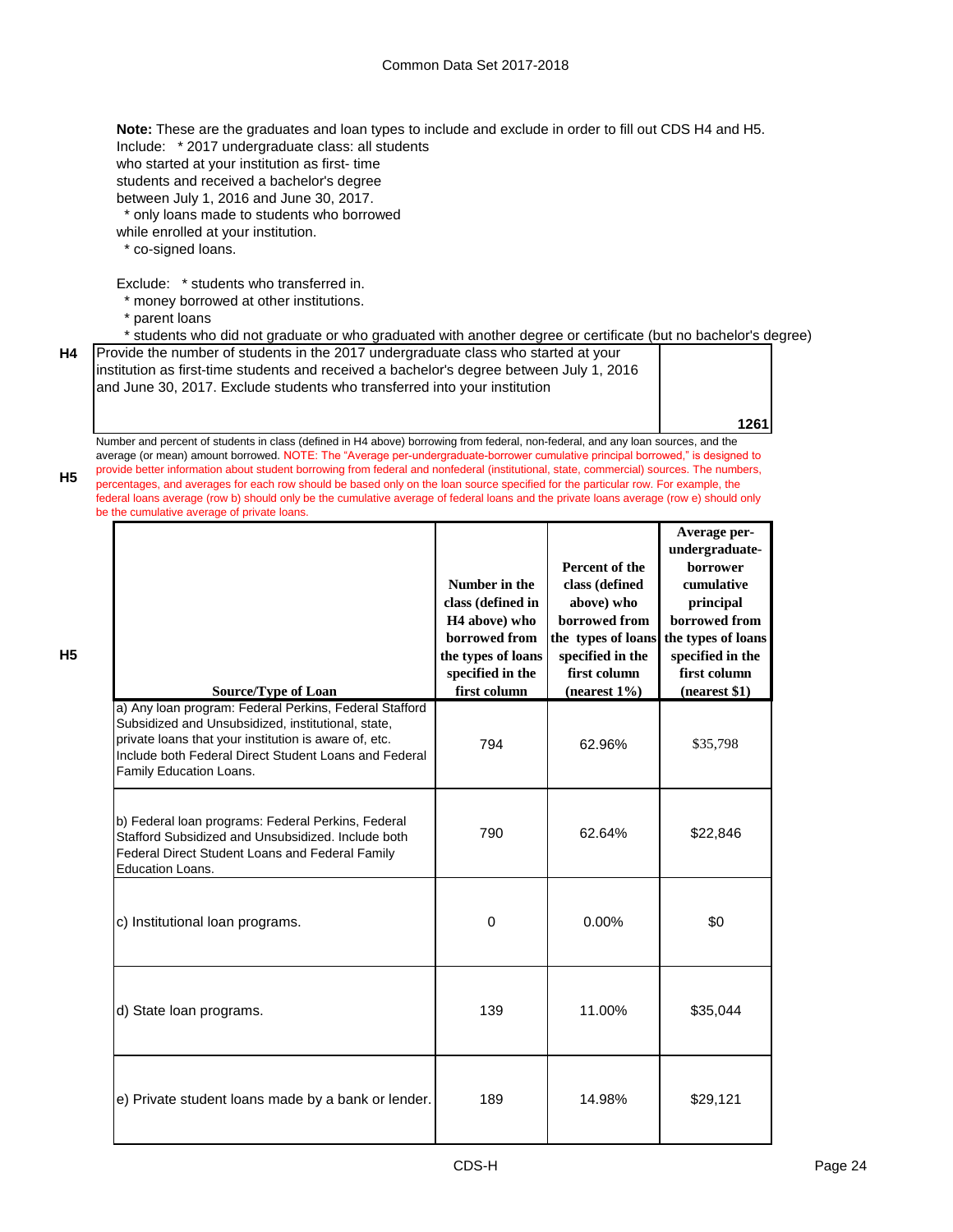**Aid to Undergraduate Degree-seeking Nonresident Aliens** (Note: Report numbers and dollar amounts for the same academic year checked in item H1.)

**H6** Indicate your institution's policy regarding institutional scholarship and grant aid for undergraduate degreeseeking nonresident aliens:

| H <sub>6</sub> | Institutional need-based scholarship or grant aid is available                                                                                                                                                                  |          |
|----------------|---------------------------------------------------------------------------------------------------------------------------------------------------------------------------------------------------------------------------------|----------|
| H <sub>6</sub> | Institutional non-need-based scholarship or grant aid is available                                                                                                                                                              |          |
| H <sub>6</sub> | Institutional scholarship or grant aid is not available                                                                                                                                                                         |          |
| H <sub>6</sub> | If institutional financial aid is available for undergraduate degree-seeking nonresident<br>aliens, provide the number of undergraduate degree-seeking nonresident aliens who<br>were awarded need-based or non-need-based aid: | 10       |
| H <sub>6</sub> | Average dollar amount of institutional financial aid awarded to undergraduate degree-<br>seeking nonresident aliens:                                                                                                            | \$3,100  |
| H <sub>6</sub> | Total dollar amount of institutional financial aid awarded to undergraduate degree-seeking<br>nonresident aliens:                                                                                                               | \$31,000 |

**H7** Check off all financial aid forms nonresident alien first-year financial aid applicants must submit:

| <b>H7</b> | Institution's own financial aid form              |  |
|-----------|---------------------------------------------------|--|
| <b>H7</b> | <b>CSS/Financial Aid PROFILE</b>                  |  |
| <b>H7</b> | International Student's Financial Aid Application |  |
| <b>H7</b> | International Student's Certification of Finances |  |
| <b>H7</b> | Other (specify):                                  |  |
|           |                                                   |  |

## **Process for First-Year/Freshman Students**

**H8** Check off all financial aid forms domestic first-year (freshman) financial aid applicants must submit:

| H <sub>8</sub> | <b>IFAFSA</b>                        |  |
|----------------|--------------------------------------|--|
| H <sub>8</sub> | Institution's own financial aid form |  |
| H <sub>8</sub> | <b>CSS/Financial Aid PROFILE</b>     |  |
| H <sub>8</sub> | State aid form                       |  |
| H <sub>8</sub> | Noncustodial PROFILE                 |  |
| H <sub>8</sub> | <b>Business/Farm Supplement</b>      |  |
| H <sub>8</sub> | Other (specify):                     |  |
|                |                                      |  |

| H <sub>9</sub> | Indicate filing dates for first-year (freshman) students:          |      |
|----------------|--------------------------------------------------------------------|------|
| H <sub>9</sub> | Priority date for filing required financial aid forms:             | 3/1  |
| H <sub>9</sub> | Deadline for filing required financial aid forms:                  | 10/1 |
| H <sub>9</sub> | No deadline for filing required forms (applications processed on a |      |
|                | rolling basis):                                                    |      |

**H10** Indicate notification dates for first-year (freshman) students (answer a or b):

|                 | H <sub>10</sub> a) Students notified on or about (date): |     |    |
|-----------------|----------------------------------------------------------|-----|----|
| H <sub>10</sub> |                                                          | Yes | Nο |
|                 | H10 (b) Students notified on a rolling basis:            |     |    |
| <b>H10</b>      | If yes, starting date:                                   | 6/  |    |

| <b>H11</b> Indicate reply dates:   |
|------------------------------------|
| H11 Students must reply by (date): |

|                      | <b>H</b> 11 Students must reply by (date): |  |
|----------------------|--------------------------------------------|--|
| <b>H11</b> or within | weeks of notification.                     |  |
|                      |                                            |  |

## **Types of Aid Available**

Please check off all types of aid available to undergraduates at your institution:

**H12** Loans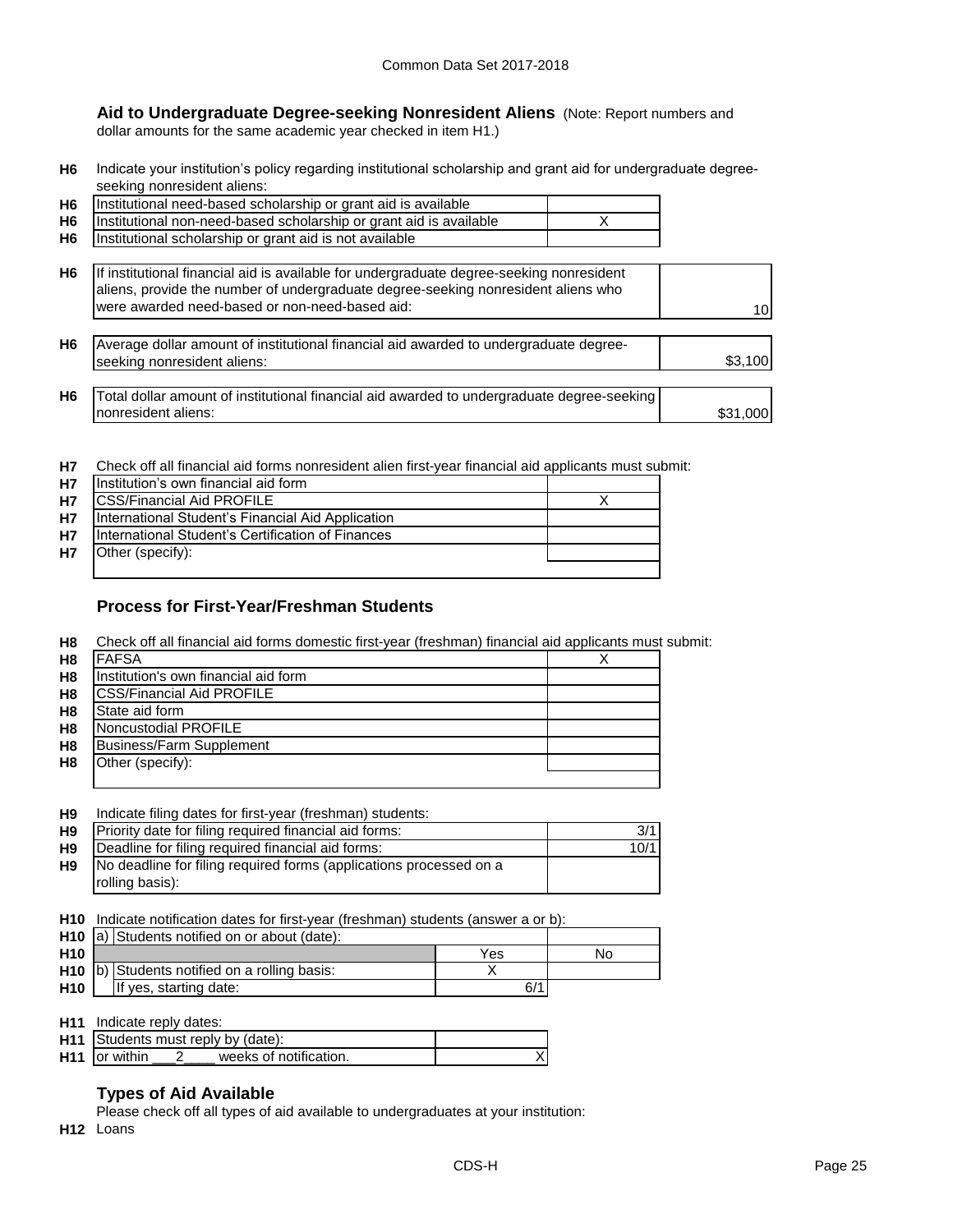|                 | H12 FEDERAL DIRECT STUDENT LOAN PROGRAM (DIRECT LOAN) |   |
|-----------------|-------------------------------------------------------|---|
| H <sub>12</sub> | Direct Subsidized Stafford Loans                      | х |
| H <sub>12</sub> | Direct Unsubsidized Stafford Loans                    | х |
| H <sub>12</sub> | Direct PLUS Loans                                     | х |
|                 |                                                       |   |
| H <sub>12</sub> | <b>Federal Perkins Loans</b>                          | Χ |
| H <sub>12</sub> | <b>Federal Nursing Loans</b>                          | X |
| H <sub>12</sub> | <b>State Loans</b>                                    | Χ |
| H <sub>12</sub> | College/university loans from institutional funds     |   |
| H <sub>12</sub> | Other (specify):                                      |   |
|                 |                                                       |   |

#### **H13** Scholarships and Grants

|                 | H13 NEED-BASED:                                                          |  |
|-----------------|--------------------------------------------------------------------------|--|
|                 | <b>H13</b>   Federal Pell                                                |  |
| H <sub>13</sub> | <b>SEOG</b>                                                              |  |
|                 | H13 State scholarships/grants                                            |  |
|                 | H13   Private scholarships                                               |  |
|                 | H13 College/university scholarship or grant aid from institutional funds |  |
|                 | <b>H13</b> United Negro College Fund                                     |  |
|                 | <b>H13</b> Federal Nursing Scholarship                                   |  |
|                 | H <sub>13</sub>   Other (specify):                                       |  |
|                 |                                                                          |  |

**H14** Check off criteria used in awarding institutional aid. Check all that apply.

| H14             |                          | Non-Need Based | Need-Based |
|-----------------|--------------------------|----------------|------------|
| H <sub>14</sub> | Academics                | Х              | х          |
| H <sub>14</sub> | Alumni affiliation       |                |            |
| H <sub>14</sub> | .<br>Art                 |                | Χ          |
| H <sub>14</sub> | Athletics                |                |            |
| H <sub>14</sub> | Job skills               |                |            |
| H <sub>14</sub> | <b>ROTC</b>              |                |            |
| H <sub>14</sub> | Leadership               |                |            |
| H14             | Minority status          |                |            |
| H <sub>14</sub> | Music/drama              |                | Χ          |
| H <sub>14</sub> | Religious affiliation    |                |            |
| H <sub>14</sub> | State/district residency |                |            |

**H15** If your institution has recently implemented any major financial aid policy, program, or initiative to make your institution more affordable to incoming students such as replacing loans with grants, or waiving costs for families below a certain income level please provide details below: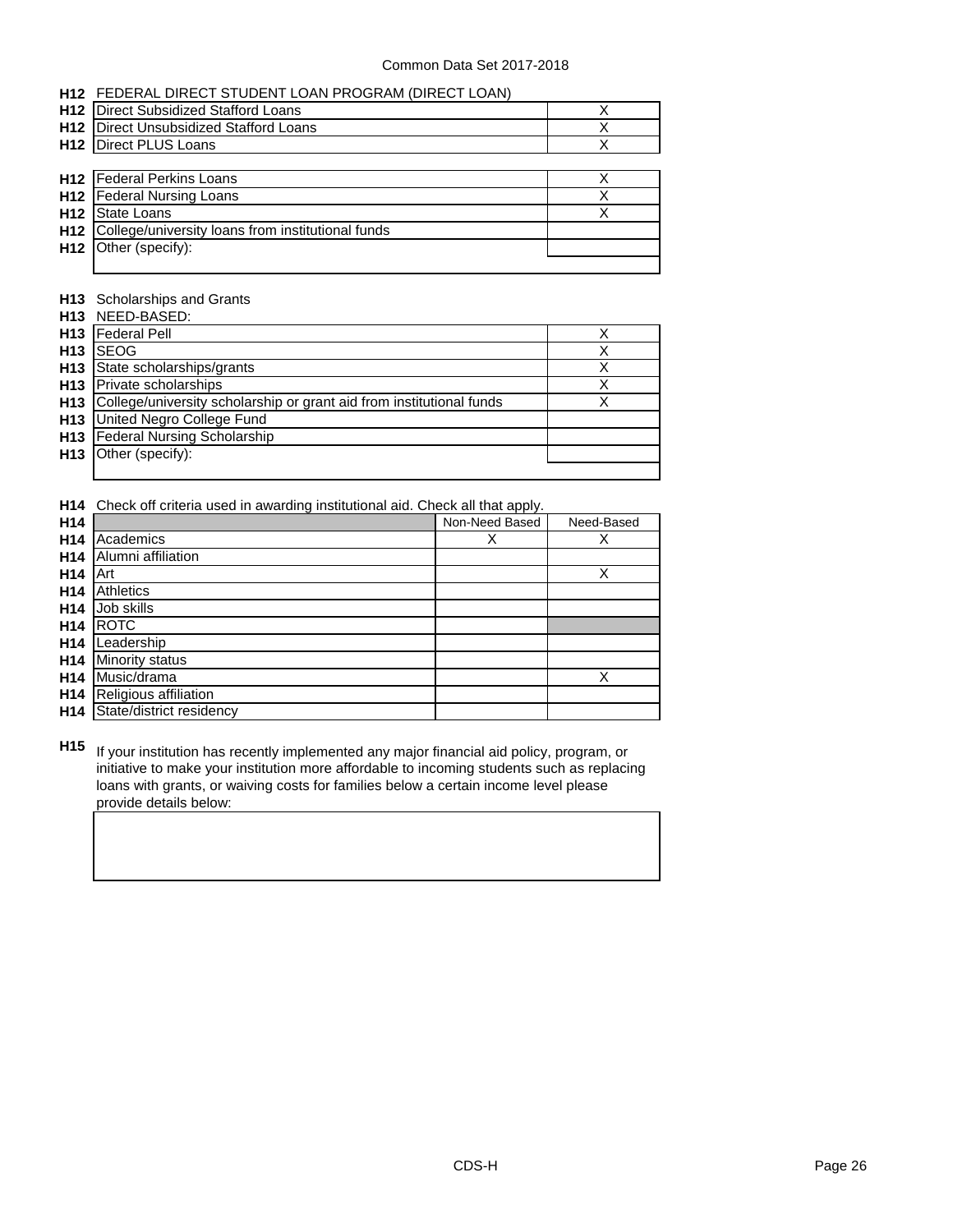## **I. INSTRUCTIONAL FACULTY AND CLASS SIZE**

## **Please report the number of instructional faculty members in each category for Fall 2017. Include faculty who are on your institution's payroll on the census date your institution uses for**

#### **I1 IPEDS/AAUP.**

The following definition of full-time instructional faculty is used by the American Association of University Professors (AAUP) in its annual Faculty Compensation Survey (the part time definitions are not used by AAUP). Instructional Faculty is defined as those members of the instructional-research staff whose major regular assignment is instruction, including those with released time for research. Use the chart below to determine inclusions and exclusions:

|                                                                                                                                                                                                                                          | Full-time | Part-time                                                                       |
|------------------------------------------------------------------------------------------------------------------------------------------------------------------------------------------------------------------------------------------|-----------|---------------------------------------------------------------------------------|
| (a) instructional faculty in preclinical and clinical medicine, faculty who are not paid (e.g.,<br>those who donate their services or are in the military), or research-only faculty, post-<br>doctoral fellows, or pre-doctoral fellows | Exclude   | Include only if<br>they teach one<br>or more non-<br>clinical credit<br>courses |
| (b) administrative officers with titles such as dean of students, librarian, registrar, coach,<br>and the like, even though they may devote part of their time to classroom instruction and<br>may have faculty status                   | Exclude   | Include if they<br>teach one or<br>more non-<br>clinical credit<br>courses      |
| (c) other administrators/staff who teach one or more non-clinical credit courses even<br>though they do not have faculty status                                                                                                          | Exclude   | Include                                                                         |
| (d) undergraduate or graduate students who assist in the instruction of courses, but have<br>titles such as teaching assistant, teaching fellow, and the like                                                                            | Exclude   | Exclude                                                                         |
| (e) faculty on sabbatical or leave with pay                                                                                                                                                                                              | Include   | Exclude                                                                         |
| (f) faculty on leave without pay                                                                                                                                                                                                         | Exclude   | Exclude                                                                         |
| $(q)$ replacement faculty for faculty on sabbatical leave or leave with pay                                                                                                                                                              | Exclude   | Include                                                                         |

*Full-time instructional faculty:* faculty employed on a full-time basis for instruction (including those with released time for research)

*Part-time instructional faculty:* Adjuncts and other instructors being paid solely for part-time classroom instruction. Also includes full-time faculty teaching less than two semesters, three quarters, two trimesters, or two four-month sessions. Employees who are not considered full-time instructional faculty but who teach one or more non-clinical credit courses may be counted as part-time faculty.

*Minority faculty: includes faculty who designate themselves as Black, non-Hispanic; American Indian or Alaska Native; Asian, Native Hawaiian or other Pacific Islander, or Hispanic.* 

*Doctorate: includes such degrees as Doctor of Philosophy, Doctor of Education, Doctor of Juridical Science, and Doctor of Public Health in any field such as arts, sciences, education, engineering, business, and public administration. Also includes terminal degrees formerly designated as "first professional," including dentistry (DDS or DMD), medicine (MD), optometry (OD), osteopathic medicine (DO), pharmacy (DPharm or BPharm), podiatric medicine (DPM), veterinary medicine (DVM), chiropractic (DC or DCM), or law (JD).*

*Terminal degree:* the highest degree in a field: example, M. Arch (architecture) and MFA (master of fine arts).

| 11 |    |                                                                    | Full-Time | Part-Time | Total |
|----|----|--------------------------------------------------------------------|-----------|-----------|-------|
| 11 | a) | Total number of instructional faculty                              | 365       | 493       | 858   |
| 11 | b  | Total number who are members of minority groups                    | 90        | 44        | 134   |
| 11 | C. | Total number who are women                                         | 194       | 267       | 461   |
| 11 | d) | Total number who are men                                           | 171       | 226       | 397   |
| l1 | e) | Total number who are nonresident aliens (international)            |           | 0         |       |
|    |    | Total number with doctorate, or other terminal degree              |           |           |       |
| 11 |    |                                                                    | 324       | 125       | 449   |
|    | g) | Total number whose highest degree is a master's but not a terminal |           |           |       |
| 11 |    | master's                                                           | 36        | 283       | 319   |
| 11 |    | Total number whose highest degree is a bachelor's                  |           | 481       | 50    |
|    |    | Total number whose highest degree is unknown or other (Note:       |           |           |       |
| l1 |    | Items f, g, h, and i must sum up to item a.)                       |           | 37        | 40    |
|    |    | Total number in stand-alone graduate/ professional programs in     |           |           |       |
| 11 |    | which faculty teach virtually only graduate-level students         |           |           |       |

#### **I2 Student to Faculty Ratio**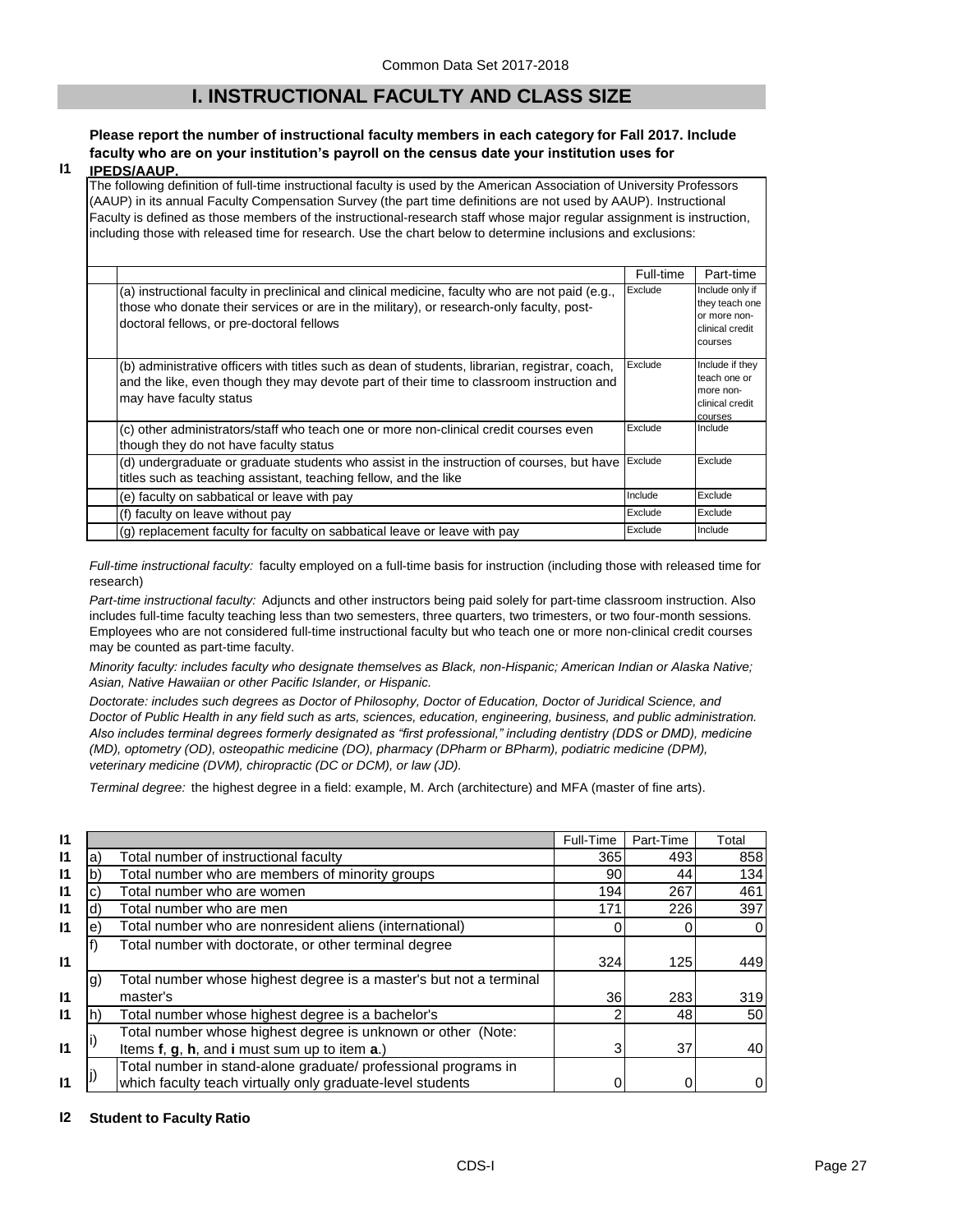Report the Fall 2017 ratio of full-time equivalent students (full-time plus 1/3 part time) to full-time equivalent instructional faculty (full time plus 1/3 part time). In the ratio calculations, exclude both faculty and students in stand-alone graduate or professional programs such as medicine, law, veterinary, dentistry, social work, business, or public health in which faculty teach virtually only graduate-level students. Do not count undergraduate or graduate student teaching assistants as faculty.

| 12 | $\overline{\phantom{a}}$<br>Student to<br>2016<br>IFall<br>∘ Facult∨ ratio | $\sim$ 1.4 $\sim$<br>ι3ιτο | (based<br>on |       | 6804 students  |
|----|----------------------------------------------------------------------------|----------------------------|--------------|-------|----------------|
|    |                                                                            |                            | and          | roo L | 529 Itaculty). |

#### **I3 Undergraduate Class Size**

**I3**

In the table below, please use the following definitions to report information about the size of classes and class sections offered in the Fall 2017 term.

*Class Sections:* A class section is an organized course offered for credit, identified by discipline and number, meeting at a stated time or times in a classroom or similar setting, and not a subsection such as a laboratory or discussion session. Undergraduate class sections are defined as any sections in which at least one degree-seeking undergraduate student is enrolled for credit. Exclude distance learning classes and noncredit classes and individual instruction such as dissertation or thesis research, music instruction, or one-to-one readings. Exclude students in independent study, co-operative programs, internships, foreign language taped tutor sessions, practicums, and all students in one-on-one classes. Each class section should be counted only once and should not be duplicated because of course catalog cross-listings.

*Class Subsections:* A class subsection includes any subsection of a course, such as laboratory, recitation, and discussion subsections that are supplementary in nature and are scheduled to meet separately from the lecture portion of the course. Undergraduate subsections are defined as any subsections of courses in which degree-seeking undergraduate students enrolled for credit. As above, exclude noncredit classes and individual instruction such as dissertation or thesis research, music instruction, or one-to-one readings. Each class subsection should be counted only once and should not be duplicated because of cross-listings.

Using the above definitions, please report for each of the following class-size intervals the number of class sections and class subsections offered in Fall 2017. For example, a lecture class with 800 students who met at another time in 40 separate labs with 20 students should be counted once in the "100+" column in the class section column and 40 times under the "20-29" column of the class subsections table.

| 13 |                   | Undergraduate Class Size (provide numbers) |           |           |       |       |       |        |              |
|----|-------------------|--------------------------------------------|-----------|-----------|-------|-------|-------|--------|--------------|
| 13 | <b>CLASS</b>      | $2 - 9$                                    | $10 - 19$ | $20 - 29$ | 30-39 | 40-49 | 50-99 | $100+$ | <b>Total</b> |
| 13 | <b>SECTIONS</b>   | 68                                         | 423       | 464       | 125   | 35    | ົ     |        | 1118         |
|    |                   |                                            |           |           |       |       |       |        |              |
| 13 | <b>CLASS SUB-</b> | $2 - 9$                                    | $10 - 19$ | $20 - 29$ | 30-39 | 40-49 | 50-99 | $100+$ | <b>Total</b> |
| 13 | <b>SECTIONS</b>   |                                            | 31        | 31        |       |       |       |        | 68           |

#### **Number of Class Sections with Undergraduates Enrolled**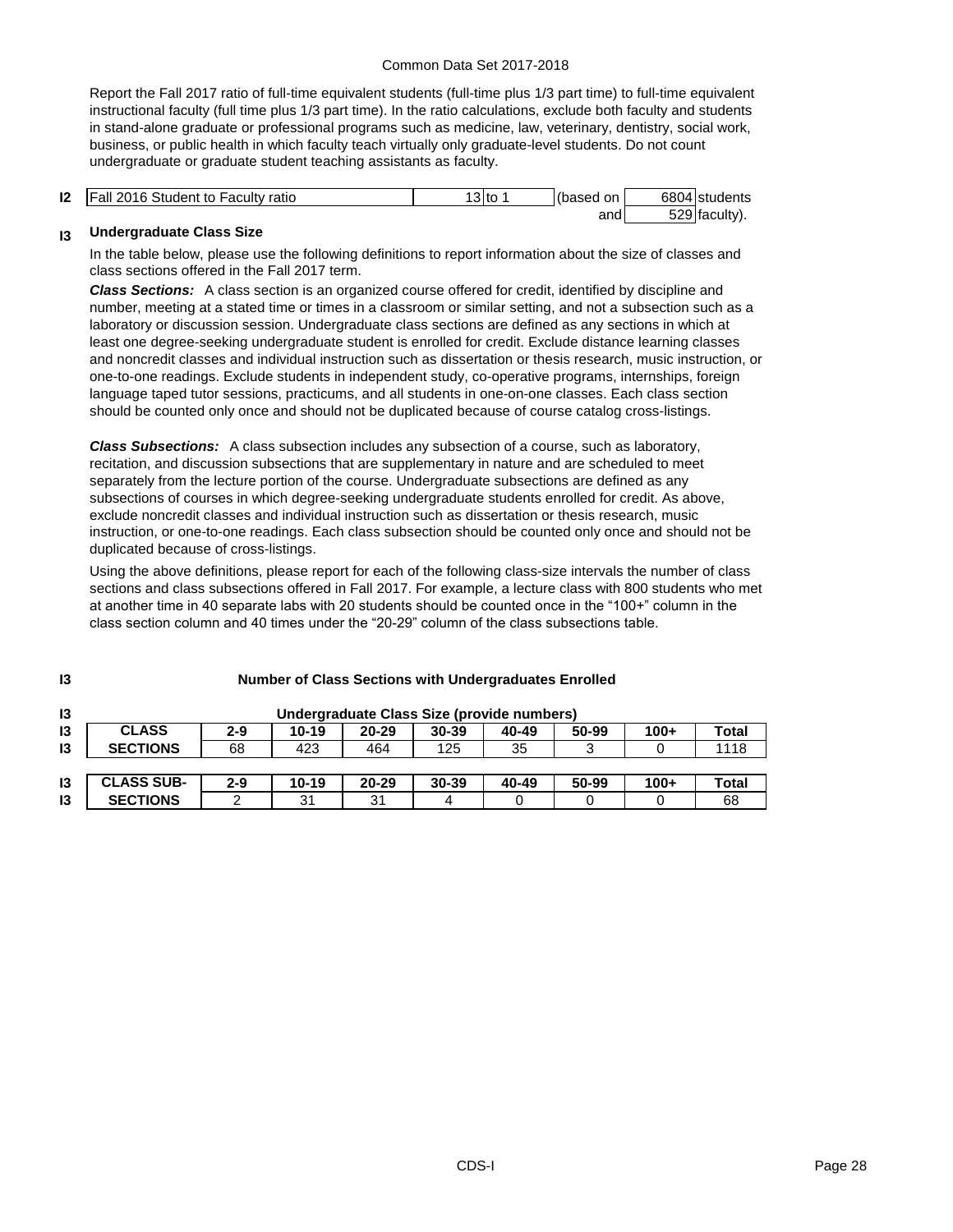## **J. DEGREES CONFERRED**

## **J1 Degrees conferred between July 1, 2016 and June 30, 2017**

**J1** For each of the following discipline areas, provide the percentage of diplomas/certificates, associate, and bachelor's degrees awarded. To determine the percentage, use majors, not headcount (e.g., students with one degree but a double major will be represented twice). Calculate the percentage from your institution's IPEDS Completions by using the sum of 1st and 2nd majors for each CIP code as the numerator and the sum of the Grand Total by 1st Majors and the Grand Total by 2nd major as the denominator. If you prefer, you can compute the percentages using 1st majors only.

| J <sub>1</sub> | Category                                              | <b>Diploma/Certificates</b> | <b>Associate</b> | <b>Bachelor's</b> | <b>CIP 2010 Categories</b><br>to Include |
|----------------|-------------------------------------------------------|-----------------------------|------------------|-------------------|------------------------------------------|
| J1             | Agriculture                                           |                             |                  |                   |                                          |
| J1             | Natural resources and conservation                    |                             |                  |                   | 3                                        |
| J1             | Architecture                                          |                             |                  |                   | 4                                        |
| J1             | Area, ethnic, and gender studies                      |                             |                  |                   | 5                                        |
| J1             | Communication/journalism                              |                             |                  | 8                 | 9                                        |
| J1             | Communication technologies                            |                             |                  |                   | 10                                       |
| J1             | Computer and information sciences                     |                             |                  | 2                 | 11                                       |
| J1             | Personal and culinary services                        |                             |                  |                   | 12                                       |
| J1             | Education                                             |                             |                  | 16                | 13                                       |
| J1             | Engineering                                           |                             |                  | 6                 | 14                                       |
| J1             | Engineering technologies                              |                             |                  |                   | 15                                       |
| J1             | Foreign languages, literatures, and linguistics       |                             |                  | 0.5               | 16                                       |
| J1             | Family and consumer sciences                          |                             |                  |                   | 19                                       |
| J1             | Law/legal studies                                     |                             |                  |                   | 22                                       |
| J1             | English                                               |                             |                  | 5                 | 23                                       |
| J1             | Liberal arts/general studies                          |                             |                  |                   | 24                                       |
| J1             | Library science                                       |                             |                  |                   | 25                                       |
| J1             | <b>Biological/life sciences</b>                       |                             |                  | 6                 | 26                                       |
| J1             | Mathematics and statistics                            |                             |                  |                   | 27                                       |
| J1             | Military science and military technologies            |                             |                  |                   | 28 & 29                                  |
| J1             | Interdisciplinary studies                             |                             |                  | 0.5               | 30                                       |
| J1             | Parks and recreation                                  |                             |                  |                   | $\overline{31}$                          |
| J1             | Philosophy and religious studies                      |                             |                  |                   | 38                                       |
| J1             | Theology and religious vocations                      |                             |                  |                   | 39                                       |
| J1             | Physical sciences                                     |                             |                  | 2                 | 40                                       |
| J1             | Science technologies                                  |                             |                  |                   | 41                                       |
| J1             | Psychology                                            |                             |                  |                   | 42                                       |
| J1             | Homeland Security, law enforcement, firefighting, and |                             |                  |                   | 43                                       |
|                | protective services                                   |                             |                  |                   |                                          |
| J1             | Public administration and social services             |                             |                  |                   | 44                                       |
| J1             | Social sciences                                       |                             |                  | 6                 | 45                                       |
| J1             | <b>Construction</b> trades                            |                             |                  |                   | 46                                       |
| J <sub>1</sub> | Mechanic and repair technologies                      |                             |                  |                   | 47                                       |
| J1             | Precision production                                  |                             |                  |                   | 48                                       |
| J1             | Transportation and materials moving                   |                             |                  |                   | 49                                       |
| J1             | Visual and performing arts                            |                             |                  | 5                 | 50                                       |
| J1             | Health professions and related programs               |                             |                  | 5                 | $\overline{51}$                          |
| J1             | Business/marketing                                    |                             |                  | 19                | 52                                       |
| J1             | History                                               |                             |                  | 3                 | 54                                       |
| J1             | Other                                                 |                             |                  |                   |                                          |
| J <sub>1</sub> | TOTAL (should = 100%)                                 | 0.00%                       | 0.00%            | 100.00%           |                                          |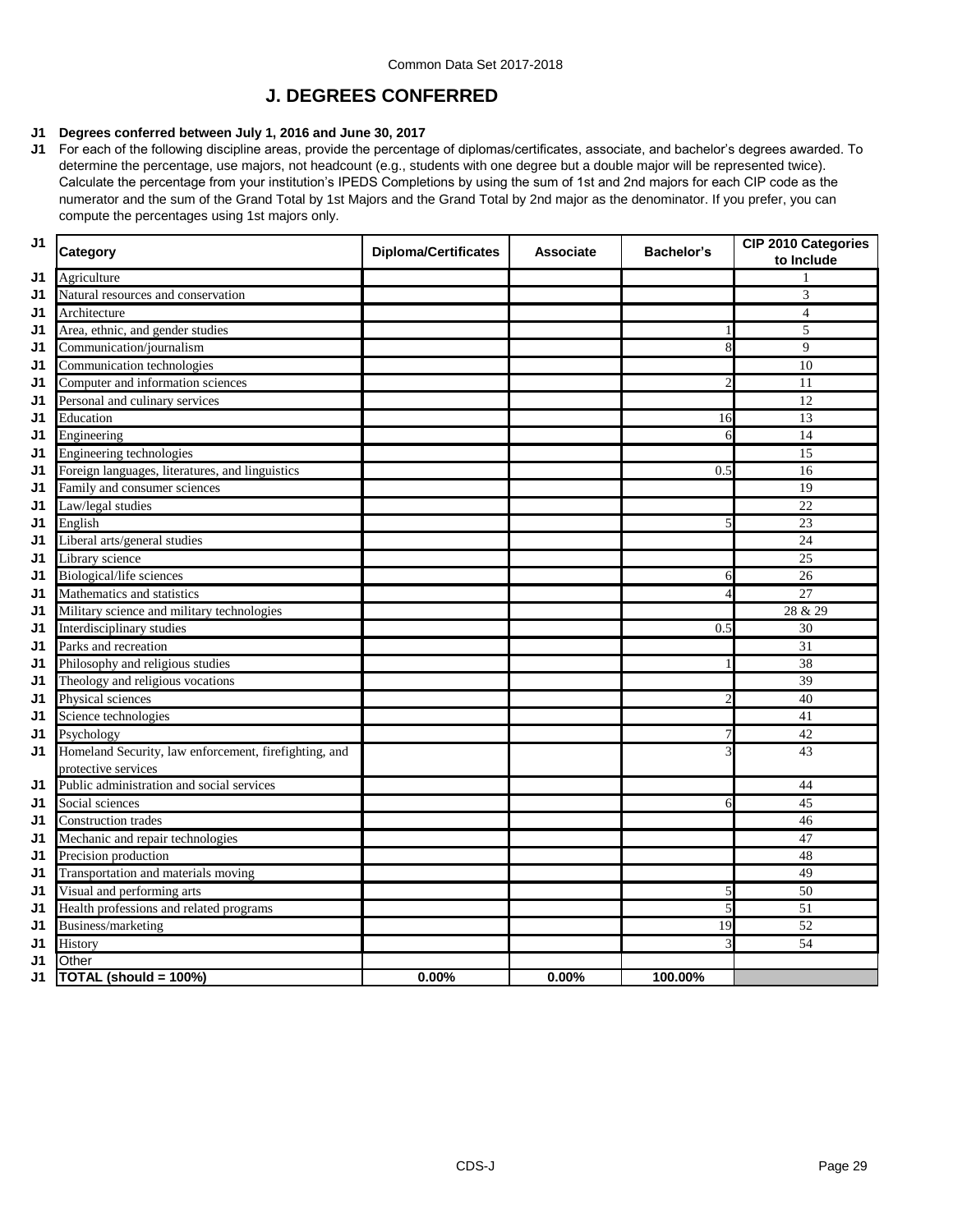## **Common Data Set Definitions All definitions related to the financial aid section appear at the end of the Definitions document.** Items preceded by an asterisk (\*) represent definitions agreed to among publishers which do not appear on the CDS document but may be present on individual publishers' surveys. **\* Academic advisement:** Plan under which each student is assigned to a faculty member or a trained adviser, who, through regular meetings, helps the student plan and implement immediate and long-term academic and vocational goals. **Accelerated program:** Completion of a college program of study in fewer than the usual number of years, most often by attending summer sessions and carrying extra courses during the regular academic term**. Admitted student:** Applicant who is offered admission to a degree-granting program at your institution. **\* Adult student services:** Admission assistance, support, orientation, and other services expressly for adults who have started college for the first time, or who are re-entering after a lapse of a few years. **American Indian or Alaska Native:** A person having origins in any of the original peoples of North and South America (including Central America) and maintaining tribal affiliation or community attachment. **Applicant (first-time, first year):** An individual who has fulfilled the institution's requirements to be considered for admission (including payment or waiving of the application fee, if any) and who has been notified of one of the following actions: admission, nonadmission, placement on waiting list, or application withdrawn (by applicant or institution). **Application fee:** That amount of money that an institution charges for processing a student's application for acceptance. This amount is *not* creditable toward tuition and required fees, nor is it refundable if the student is not admitted to the institution. **Asian:** A person having origins in any of the original peoples of the Far East, Southeast Asia, or the Indian subcontinent, including, for example, Cambodia, China, India, Japan, Korea, Malaysia, Pakistan, the Philippine Islands, Thailand, and Vietnam. **Associate degree:** An award that normally requires at least two but less than four years of full-time equivalent college work. **Bachelor's degree:** An award (baccalaureate or equivalent degree, as determined by the Secretary of the U.S. Department of Education) that normally requires at least four years but *not* more than five years of fulltime equivalent college-level work. This includes ALL bachelor's degrees conferred in a five-year cooperative (work-study plan) program. (A cooperative plan provides for alternate class attendance and employment in business, industry, or government; thus, it allows students to combine actual work experience with their college studies.) Also, it includes bachelor's degrees in which the normal four years of work are completed in three years. **Black or African American:** A person having origins in any of the black racial groups of Africa. **Board (charges):** Assume average cost for 19 meals per week or the maximum meal plan. **Books and supplies (costs):** Average cost of books and supplies. Do not include unusual costs for special groups of students (e.g., engineering or art majors), unless they constitute the majority of students at your institution. **Calendar system:** The method by which an institution structures most of its courses for the academic year. **Campus Ministry:** Religious student organizations (denominational or nondenominational) devoted to fostering religious life on college campuses. May also refer to Campus Crusade for Christ, an interdenominational Christian organization. **\* Career and placement services:** A range of services, including (often) the following: coordination of visits of employers to campus; aptitude and vocational testing; interest inventories, personal counseling; help in resume writing, interviewing, launching the job search; listings for those students desiring employment and those seeking permanent positions; establishment of a permanent reference folder; career resource materials. **Carnegie units:** One year of study or the equivalent in a secondary school subject. **Certificate:** See **Postsecondary award, certificate, or diploma. Class rank:** The relative numerical position of a student in his or her graduating class, calculated by the high school on the basis of grade-point average, whether weighted or unweighted. **College-preparatory program:** Courses in academic subjects (English, history and social studies, foreign languages, mathematics, science, and the arts) that stress preparation for college or university study. **Common Application:** The standard application form distributed by the National Association of Secondary

School Principals for a large number of private colleges who are members of the Common Application Group.

Community service program: Referral center for students wishing to perform volunteer work in the community or participate in volunteer activities coordinated by academic departments.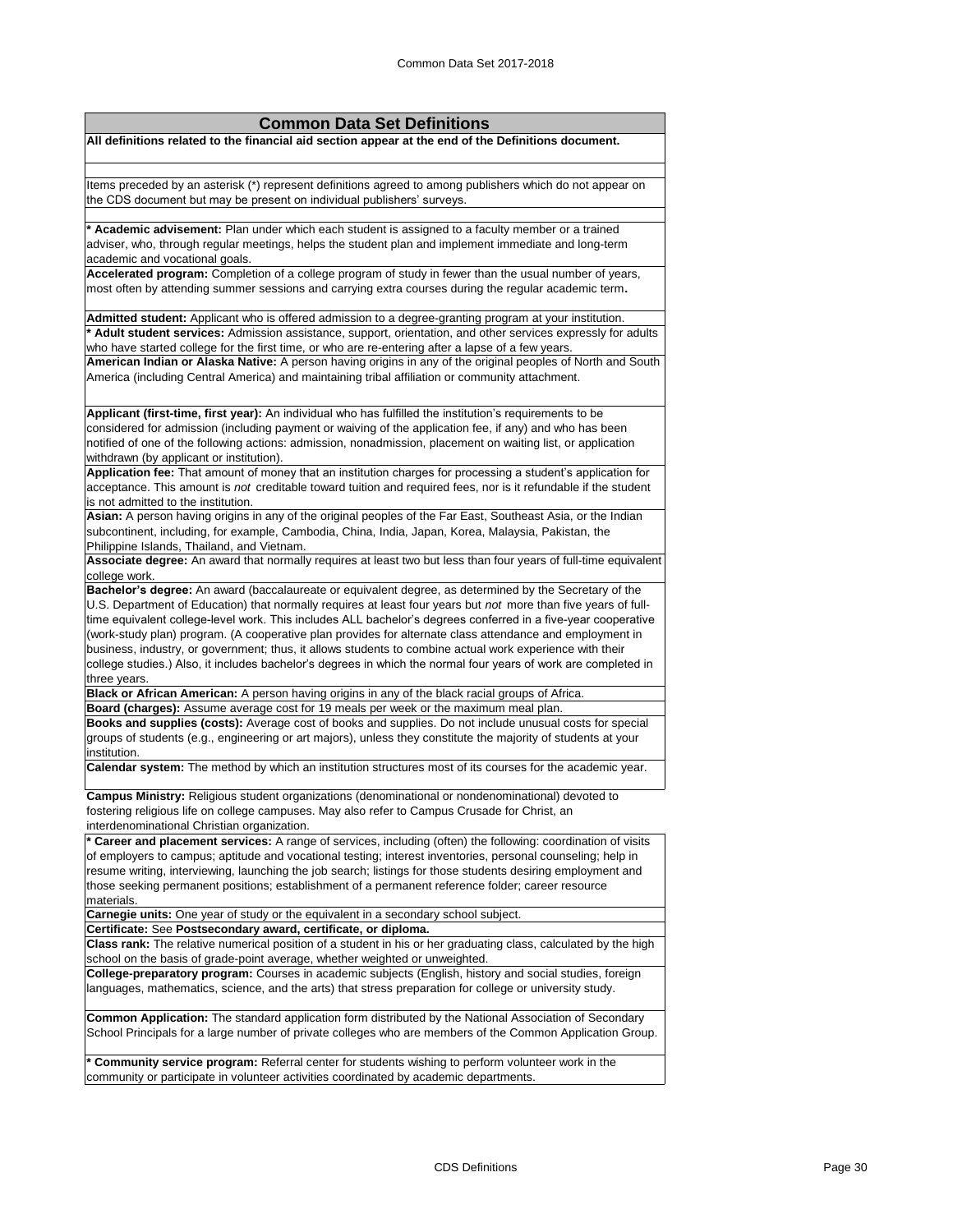| <b>Commuter:</b> A student who lives off campus in housing that is not owned by, operated by, or affiliated with the                                                                                                                                                                                                                                                                                                                                      |  |
|-----------------------------------------------------------------------------------------------------------------------------------------------------------------------------------------------------------------------------------------------------------------------------------------------------------------------------------------------------------------------------------------------------------------------------------------------------------|--|
| college. This category includes students who commute from home and students who have moved to the area<br>to attend college.                                                                                                                                                                                                                                                                                                                              |  |
| Contact hour: A unit of measure that represents an hour of scheduled instruction given to students. Also                                                                                                                                                                                                                                                                                                                                                  |  |
| referred to as clock hour.                                                                                                                                                                                                                                                                                                                                                                                                                                |  |
| Continuous basis (for program enrollment): A calendar system classification that is used by institutions<br>that enroll students at any time during the academic year. For example, a cosmetology school or a word                                                                                                                                                                                                                                        |  |
| processing school might allow students to enroll and begin studies at various times, with no requirement that                                                                                                                                                                                                                                                                                                                                             |  |
| classes begin on a certain date.                                                                                                                                                                                                                                                                                                                                                                                                                          |  |
| Cooperative education program: A program that provides for alternate class attendance and employment in                                                                                                                                                                                                                                                                                                                                                   |  |
| business, industry, or government.                                                                                                                                                                                                                                                                                                                                                                                                                        |  |
| Cooperative housing: College-owned, -operated, or -affiliated housing in which students share room and                                                                                                                                                                                                                                                                                                                                                    |  |
| board expenses and participate in household chores to reduce living expenses.<br>* Counseling service: Activities designed to assist students in making plans and decisions related to their                                                                                                                                                                                                                                                              |  |
| education, career, or personal development.                                                                                                                                                                                                                                                                                                                                                                                                               |  |
| Credit: Recognition of attendance or performance in an instructional activity (course or program) that can be                                                                                                                                                                                                                                                                                                                                             |  |
| applied by a recipient toward the requirements for a degree, diploma, certificate, or other formal award.                                                                                                                                                                                                                                                                                                                                                 |  |
| Credit course: A course that, if successfully completed, can be applied toward the number of courses                                                                                                                                                                                                                                                                                                                                                      |  |
| required for achieving a degree, diploma, certificate, or other formal award.                                                                                                                                                                                                                                                                                                                                                                             |  |
| Credit hour: A unit of measure representing an hour (50 minutes) of instruction over a 15-week period in a                                                                                                                                                                                                                                                                                                                                                |  |
| semester or trimester system or a 10-week period in a quarter system. It is applied toward the total number of                                                                                                                                                                                                                                                                                                                                            |  |
| hours needed for completing the requirements of a degree, diploma, certificate, or other formal award.                                                                                                                                                                                                                                                                                                                                                    |  |
| Cross-registration: A system whereby students enrolled at one institution may take courses at another                                                                                                                                                                                                                                                                                                                                                     |  |
| institution without having to apply to the second institution.                                                                                                                                                                                                                                                                                                                                                                                            |  |
| Deferred admission: The practice of permitting admitted students to postpone enrollment, usually for a                                                                                                                                                                                                                                                                                                                                                    |  |
| period of one academic term or one year.                                                                                                                                                                                                                                                                                                                                                                                                                  |  |
| Degree: An award conferred by a college, university, or other postsecondary education institution as official                                                                                                                                                                                                                                                                                                                                             |  |
| recognition for the successful completion of a program of studies.<br>Degree-seeking students: Students enrolled in courses for credit who are recognized by the institution as                                                                                                                                                                                                                                                                           |  |
| seeking a degree or formal award. At the undergraduate level, this is intended to include students enrolled in                                                                                                                                                                                                                                                                                                                                            |  |
| vocational or occupational programs.                                                                                                                                                                                                                                                                                                                                                                                                                      |  |
| Differs by program (calendar system): A calendar system classification that is used by institutions that have<br>occupational/vocational programs of varying length. These schools may enroll students at specific times<br>depending on the program desired. For example, a school might offer a two-month program in January,<br>March, May, September, and November; and a three-month program in January, April, and October.                         |  |
| Diploma: See Postsecondary award, certificate, or diploma.                                                                                                                                                                                                                                                                                                                                                                                                |  |
| Distance learning: An option for earning course credit at off-campus locations via cable television, internet,                                                                                                                                                                                                                                                                                                                                            |  |
| satellite classes, videotapes, correspondence courses, or other means.<br>Doctor's degree-research/scholarship: A Ph.D. or other doctor's degree that requires advanced work                                                                                                                                                                                                                                                                              |  |
| beyond the master's level, including the preparation and defense of a dissertation based on original research,                                                                                                                                                                                                                                                                                                                                            |  |
| or the planning and execution of an original project demonstrating substantial artistic or scholarly                                                                                                                                                                                                                                                                                                                                                      |  |
| achievement. Some examples of this type of degree may include Ed.D., D.M.A., D.B.A., D.Sc., D.A., or D.M,                                                                                                                                                                                                                                                                                                                                                 |  |
| and others, as designated by the awarding institution.                                                                                                                                                                                                                                                                                                                                                                                                    |  |
| Doctor's degree-professional practice: A doctor's degree that is conferred upon completion of a program<br>providing the knowledge and skills for the recognition, credential, or license required for professional practice.<br>The degree is awarded after a period of study such that the total time to the degree, including both pre-<br>professional and professional preparation, equals at least six full-time equivalent academic years. Some of |  |
| these degrees were formerly classified as "first-professional" and may include: Chiropractic (D.C. or D.C.M.);<br>Dentistry (D.D.S. or D.M.D.); Law (L.L.B. or J.D.); Medicine (M.D.); Optometry (O.D.); Osteopathic Medicine<br>(D.O); Pharmacy (Pharm.D.); Podiatry (D.P.M., Pod.D., D.P.); or, Veterinary Medicine (D.V.M.), and others,<br>as designated by the awarding institution.                                                                 |  |
| Doctor's degree-other: A doctor's degree that does not meet the definition of a doctor's degree -<br>research/scholarship or a doctor's degree - professional practice.                                                                                                                                                                                                                                                                                   |  |
| Double major: Program in which students may complete two undergraduate programs of study<br>simultaneously.                                                                                                                                                                                                                                                                                                                                               |  |
| Dual enrollment: A program through which high school students may enroll in college courses while still<br>enrolled in high school. Students are not required to apply for admission to the college in order to participate.                                                                                                                                                                                                                              |  |
| Early action plan: An admission plan that allows students to apply and be notified of an admission decision<br>well in advance of the regular notification dates. If admitted, the candidate is not committed to enroll; the<br>student may reply to the offer under the college's regular reply policy.                                                                                                                                                  |  |
| Early admission: A policy under which students who have not completed high school are admitted and enroll<br>full time in college, usually after completion of their junior year.                                                                                                                                                                                                                                                                         |  |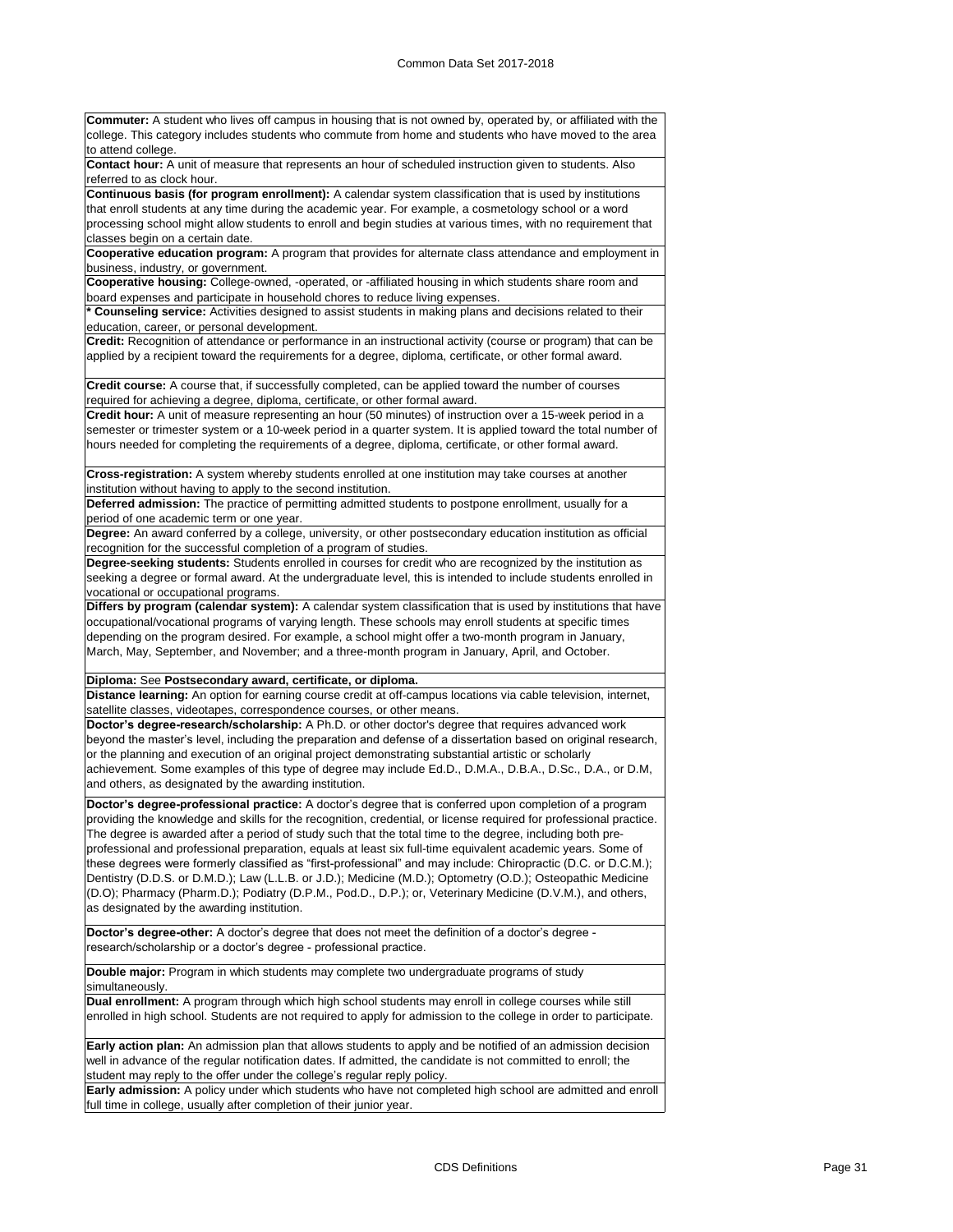**Early decision plan:** A plan that permits students to apply and be notified of an admission decision (and financial aid offer if applicable) well in advance of the regular notification date. Applicants agree to accept an offer of admission and, if admitted, to withdraw their applications from other colleges. There are three possible decisions for early decision applicants: admitted, denied, or not admitted but forwarded for consideration with the regular applicant pool, without prejudice.

**English as a Second Language (ESL):** A course of study designed specifically for students whose native language is not English.

**Exchange student program-domestic:** Any arrangement between a student and a college that permits study for a semester or more at another college **in the United States** without extending the amount of time required for a degree. **See also Study abroad**.

**External degree program:** A program of study in which students earn credits toward a degree through independent study, college courses, proficiency examinations, and personal experience. External degree programs require minimal or no classroom attendance.

**Extracurricular activities (as admission factor):** Special consideration in the admissions process given for participation in both school and nonschool-related activities of interest to the college, such as clubs, hobbies, student government, athletics, performing arts, etc.

**First-time student:** A student attending any institution for the first time at the level enrolled. Includes students enrolled in the fall term who attended a postsecondary institution for the first time at the same level in the prior summer term. Also includes students who entered with advanced standing (college credit earned before graduation from high school).

**First-time, first-year (freshman) student:** A student attending any institution for the first time at the undergraduate level. Includes students enrolled in the fall term who attended college for the first time in the prior summer term. Also includes students who entered with advanced standing (college credits earned before graduation from high school).

**First-year student:** A student who has completed less than the equivalent of 1 full year of undergraduate work; that is, less than 30 semester hours (in a 120-hour degree program) or less than 900 contact hours.

#### **Freshman:** A first-year undergraduate student.

**\*Freshman/new student orientation:** Orientation addressing the academic, social, emotional, and intellectual issues involved in beginning college. May be a few hours or a few days in length; at some colleges, there is a fee.

**Full-time student (undergraduate):** A student enrolled for 12 or more semester credits, 12 or more quarter credits, or 24 or more contact hours a week each term.

**Geographical residence (as admission factor):** Special consideration in the admission process given to students from a particular region, state, or country of residence.

**Grade-point average (academic high school GPA):** The sum of grade points a student has earned in secondary school divided by the number of courses taken. The most common system of assigning numbers to grades counts four points for an A, three points for a B, two points for a C, one point for a D, and no points for an E or F. Unweighted GPA's assign the same weight to each course. Weighting gives students additional points for their grades in advanced or honors courses.

**Graduate student:** A student who holds a bachelor's or equivalent, and is taking courses at the postbaccalaureate level.

**\* Health services:** Free or low cost on-campus primary and preventive health care available to students.

**High school diploma or recognized equivalent:** A document certifying the successful completion of a prescribed secondary school program of studies, or the attainment of satisfactory scores on the Tests of General Educational Development (GED), or another state-specified examination.

**Hispanic or Latino:** A person of Mexican, Puerto Rican, Cuban, South or Central American, or other Spanish culture or origin, regardless of race.

**Honors program:** Any special program for very able students offering the opportunity for educational enrichment, independent study, acceleration, or some combination of these.

**Independent study:** Academic work chosen or designed by the student with the approval of the department concerned, under an instructor's supervision, and usually undertaken outside of the regular classroom structure.

**In-state tuition:** The tuition charged by institutions to those students who meet the state's or institution's residency requirements.

**International student:** See **Nonresident alien.**

**International student group:** Student groups that facilitate cultural dialogue, support a diverse campus, assist international students in acclimation and creating a social network.

**Internship:** Any short-term, supervised work experience usually related to a student's major field, for which the student earns academic credit. The work can be full- or part-time, on- or off-campus, paid or unpaid.

**Learning center:** Center offering assistance through tutors, workshops, computer programs, or audiovisual equipment in reading, writing, math, and skills such as taking notes, managing time, taking tests.

**\* Legal services:** Free or low cost legal advice for a range of issues (personal and other).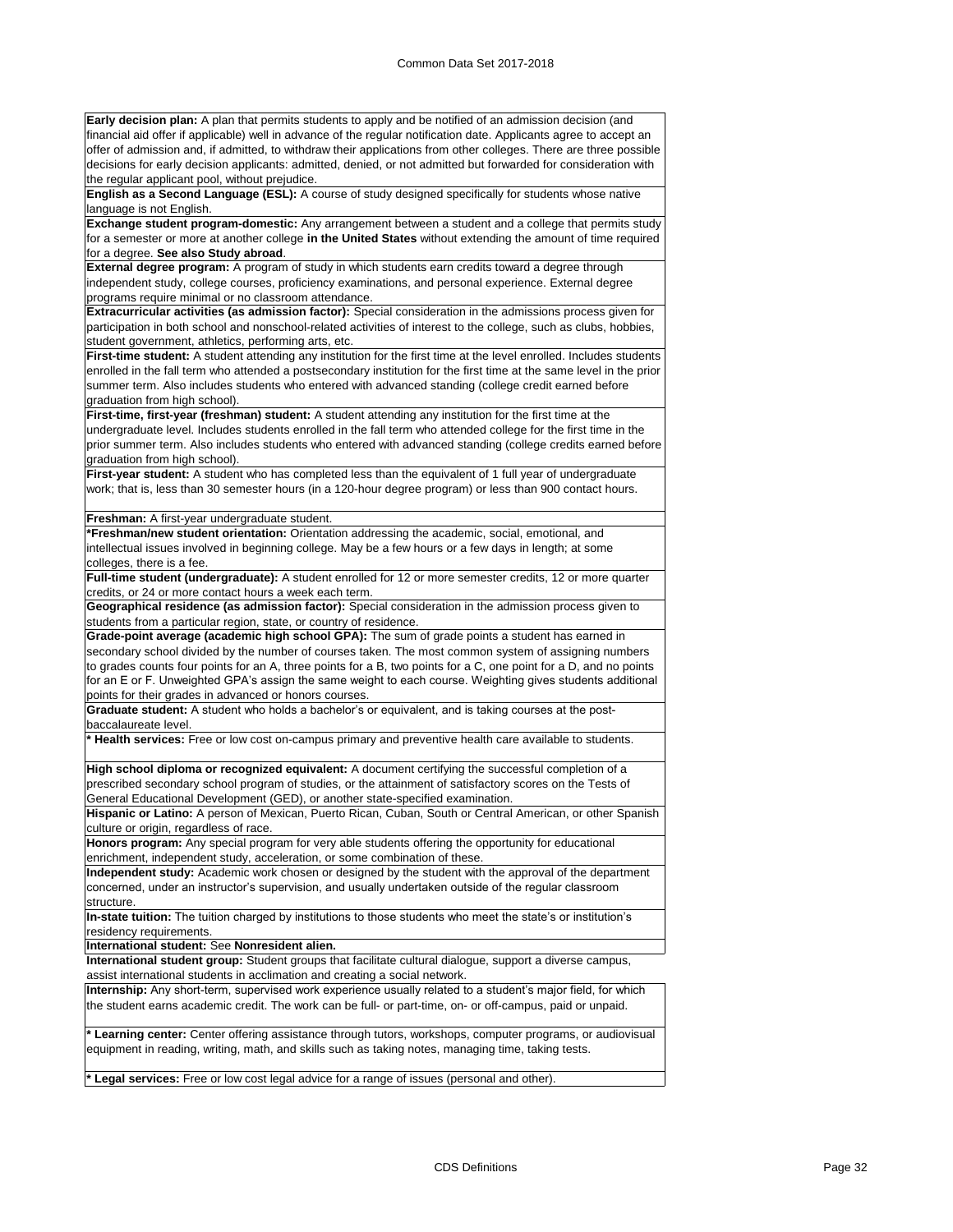**Liberal arts/career combination:** Program in which a student earns undergraduate degrees in two separate fields, one in a liberal arts major and the other in a professional or specialized major, whether on campus or through cross‑registration.

**Master's degree:** An award that requires the successful completion of a program of study of generally one or two full-time equivalent academic years of work beyond the bachelor's degree. Some of these degrees, such as those in Theology (M.Div., M.H.L./Rav) that were formerly classified as "first-professional", may require more than two full-time equivalent academic years of work.

**Minority affiliation (as admission factor):** Special consideration in the admission process for members of designated racial/ethnic minority groups.

**Minority student center:** Center with programs, activities, and/or services intended to enhance the college experience of students of color.

**Model United Nations:** A simulation activity focusing on conflict resolution, globalization, and diplomacy. Assuming roles as foreign ambassadors and "delegates," students conduct research, engage in debate, draft resolutions, and may participate in a national Model UN conference.

**Native Hawaiian or Other Pacific Islander:** A person having origins in any of the original peoples of Hawaii, Guam, Samoa, or other Pacific Islands.

**Nonresident alien:** A person who is not a citizen or national of the United States and who is in this country on a visa or temporary basis and does not have the right to remain indefinitely.

**\* On-campus day care:** Licensed day care for students' children (usually age 3 and up); usually for a fee.

**Open admission:** Admission policy under which virtually all secondary school graduates or students with GED equivalency diplomas are admitted without regard to academic record, test scores, or other qualifications.

**Other expenses (costs):** Include average costs for clothing, laundry, entertainment, medical (if not a required fee), and furnishings.

**Out-of-state tuition:** The tuition charged by institutions to those students who do not meet the institution's or state's residency requirements.

**Part-time student (undergraduate):** A student enrolled for fewer than 12 credits per semester or quarter, or fewer than 24 contact hours a week each term.

**\* Personal counseling**: One-on-one or group counseling with trained professionals for students who want to explore personal, educational, or vocational issues.

**Post-baccalaureate certificate:** An award that requires completion of an organized program of study requiring 18 credit hours beyond the bachelor's; designed for persons who have completed a baccalaureate degree but do not meet the requirements of academic degrees carrying the title of master.

**Post-master's certificate:** An award that requires completion of an organized program of study of 24 credit hours beyond the master's degree but does not meet the requirements of academic degrees at the doctoral level.

**Postsecondary award, certificate, or diploma:** Includes the following three IPEDS definitions for postsecondary awards, certificates, and diplomas of varying durations and credit/contact hour requirements—

*Less Than 1 Academic Year:* Requires completion of an organized program of study at the postsecondary level (below the baccalaureate degree) in less than 1 academic year (2 semesters or 3 quarters) or in less than 900 contact hours by a student enrolled full-time.

*At Least 1 But Less Than 2 Academic Years:* Requires completion of an organized program of study at the postsecondary level (below the baccalaureate degree) in at least 1 but less than 2 full-time equivalent academic years, or designed for completion in at least 30 but less than 60 credit hours, or in at least 900 but less than 1,800 contact hours.

*At Least 2 But Less Than 4 Academic Years:* Requires completion of an organized program of study at the postsecondary level (below the baccalaureate degree) in at least 2 but less than 4 full-time equivalent academic years, or designed for completion in at least 60 but less than 120 credit hours, or in at least 1,800 but less than 3,600 contact hours.

**Private institution:** An educational institution controlled by a private individual(s) or by a nongovernmental agency, usually supported primarily by other than public funds, and operated by other than publicly elected or appointed officials.

**Private for-profit institution:** A private institution in which the individual(s) or agency in control receives compensation, other than wages, rent, or other expenses for the assumption of risk.

**Private nonprofit institution:** A private institution in which the individual(s) or agency in control receives no compensation, other than wages, rent, or other expenses for the assumption of risk. These include both independent nonprofit schools and those affiliated with a religious organization.

**Proprietary institution:** See **Private for-profit institution.**

**Public institution:** An educational institution whose programs and activities are operated by publicly elected or appointed school officials, and which is supported primarily by public funds.

**Quarter calendar system:** A calendar system in which the academic year consists of three sessions called quarters of about 12 weeks each. The range may be from 10 to 15 weeks. There may be an additional quarter in the summer.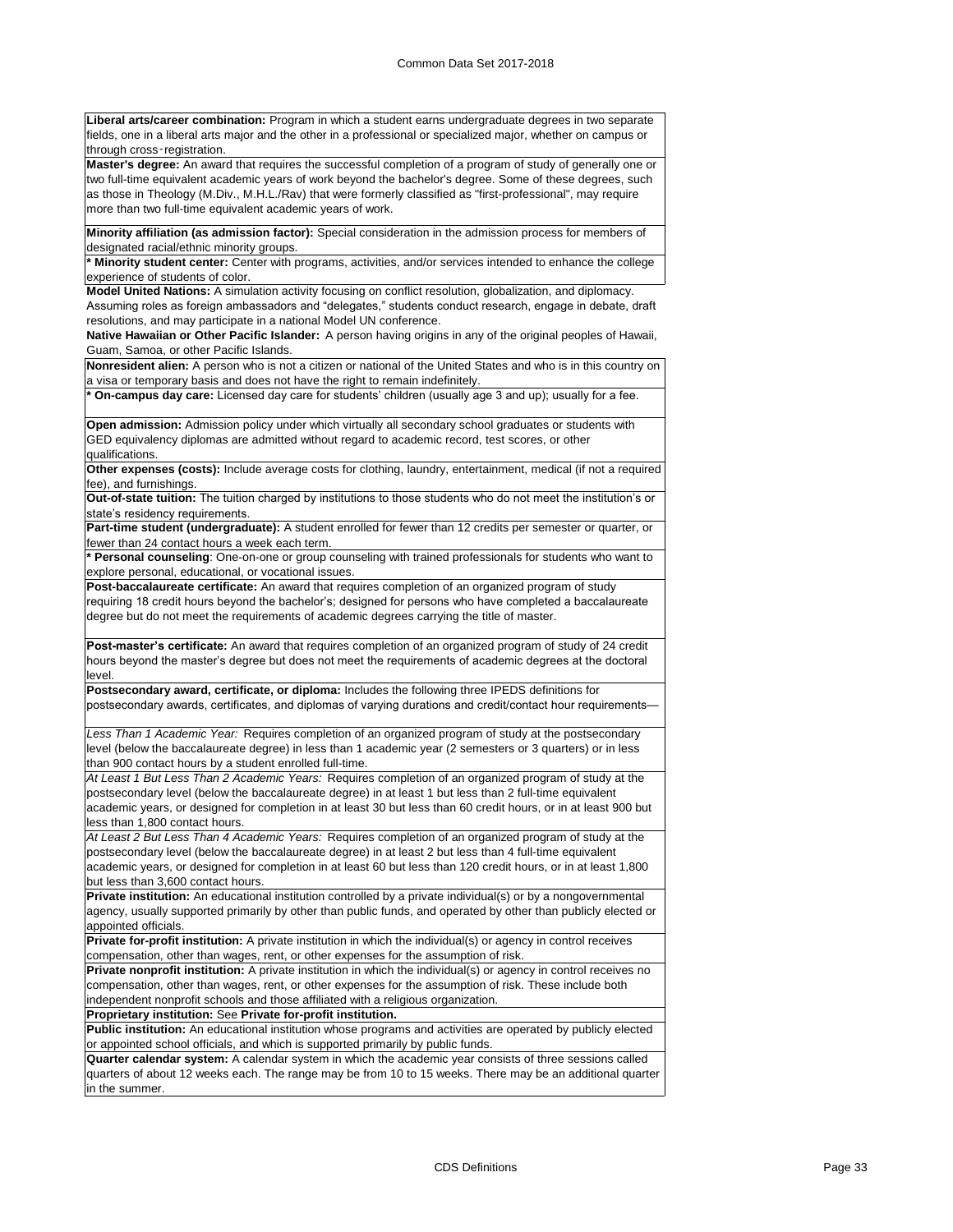**Race/ethnicity:** Category used to describe groups to which individuals belong, identify with, or belong in the eyes of the community. The categories do not denote scientific definitions of anthropological origins. A person may be counted in only one group.

**Race/ethnicity unknown:** Category used to classify students or employees whose race/ethnicity is not known and whom institutions are unable to place in one of the specified racial/ethnic categories.

**Religious affiliation/commitment (as admission factor):** Special consideration given in the admission process for affiliation with a certain church or faith/religion, commitment to a religious vocation, or observance of certain religious tenets/lifestyle.

**\* Religious counseling:** One-on-one or group counseling with trained professionals for students who want to explore religious problems or issues.

**\* Remedial services:** Instructional courses designed for students deficient in the general competencies necessary for a regular postsecondary curriculum and educational setting.

**Required fees:** Fixed sum charged to students for items not covered by tuition and required of such a large proportion of all students that the student who does NOT pay is the exception. Do not include application fees or optional fees such as lab fees or parking fees.

**Resident alien or other eligible non-citizen:** A person who is not a citizen or national of the United States and who has been admitted as a legal immigrant for the purpose of obtaining permanent resident alien status (and who holds either an alien registration card [Form I-551 or I-151], a Temporary Resident Card [Form I-688], or an Arrival-Departure Record [Form I-94] with a notation that conveys legal immigrant status, such as Section 207 Refugee, Section 208 Asylee, Conditional Entrant Parolee or Cuban-Haitian).

**Room and board (charges)—on campus:** Assume double occupancy in institutional housing and 19 meals per week (or maximum meal plan).

**Secondary school record (as admission factor):** Information maintained by the secondary school that may include such things as the student's high school transcript, class rank, GPA, and teacher and counselor recommendations.

**Semester calendar system:** A calendar system that consists of two semesters during the academic year with about 16 weeks for each semester of instruction. There may be an additional summer session.

**Student-designed major:** A program of study based on individual interests, designed with the assistance of an adviser.

**Study abroad:** Any arrangement by which a student completes part of the college program studying in another country. Can be at a campus abroad or through a cooperative agreement with some other U.S. college or an institution of another country.

**\* Summer session:** A summer session is shorter than a regular semester and not considered part of the academic year. It is not the third term of an institution operating on a trimester system or the fourth term of an institution operating on a quarter calendar system. The institution may have 2 or more sessions occurring in the summer months. Some schools, such as vocational and beauty schools, have year-round classes with no separate summer session.

**Talent/ability (as admission factor):** Special consideration given to students with demonstrated talent/abilities in areas of interest to the institution (e.g., sports, the arts, languages, etc.)

**Teacher certification program:** Program designed to prepare students to meet the requirements for certification as teachers in elementary, middle/junior high, and secondary schools.

**Transfer applicant:** An individual who has fulfilled the institution's requirements to be considered for admission (including payment or waiving of the application fee, if any) and who has previously attended another college or university and earned college-level credit.

**Transfer student:** A student entering the institution for the first time but known to have previously attended a postsecondary institution at the same level (e.g., undergraduate). The student may transfer with or without credit.

**Transportation (costs):** Assume two round trips to student's hometown per year for students in institutional housing or daily travel to and from your institution for commuter students.

**Trimester calendar system:** An academic year consisting of 3 terms of about 15 weeks each.

**Tuition:** Amount of money charged to students for instructional services. Tuition may be charged per term, per course, or per credit.

**\* Tutoring:** May range from one-on-one tutoring in specific subjects to tutoring in an area such as math, reading, or writing. Most tutors are college students; at some colleges, they are specially trained and certified.

**Unit:** a standard of measurement representing hours of academic instruction (e.g., semester credit, quarter credit, contact hour).

**Undergraduate:** A student enrolled in a four- or five-year bachelor's degree program, an associate degree program, or a vocational or technical program below the baccalaureate.

Veteran's counseling: Helps veterans and their dependents obtain benefits for their selected program and provides certifications to the Veteran's Administration. May also provide personal counseling on the transition rom the military to a civilian life.

Visually impaired: Any person whose sight loss is not correctable and is sufficiently severe as to adversely affect educational performance.